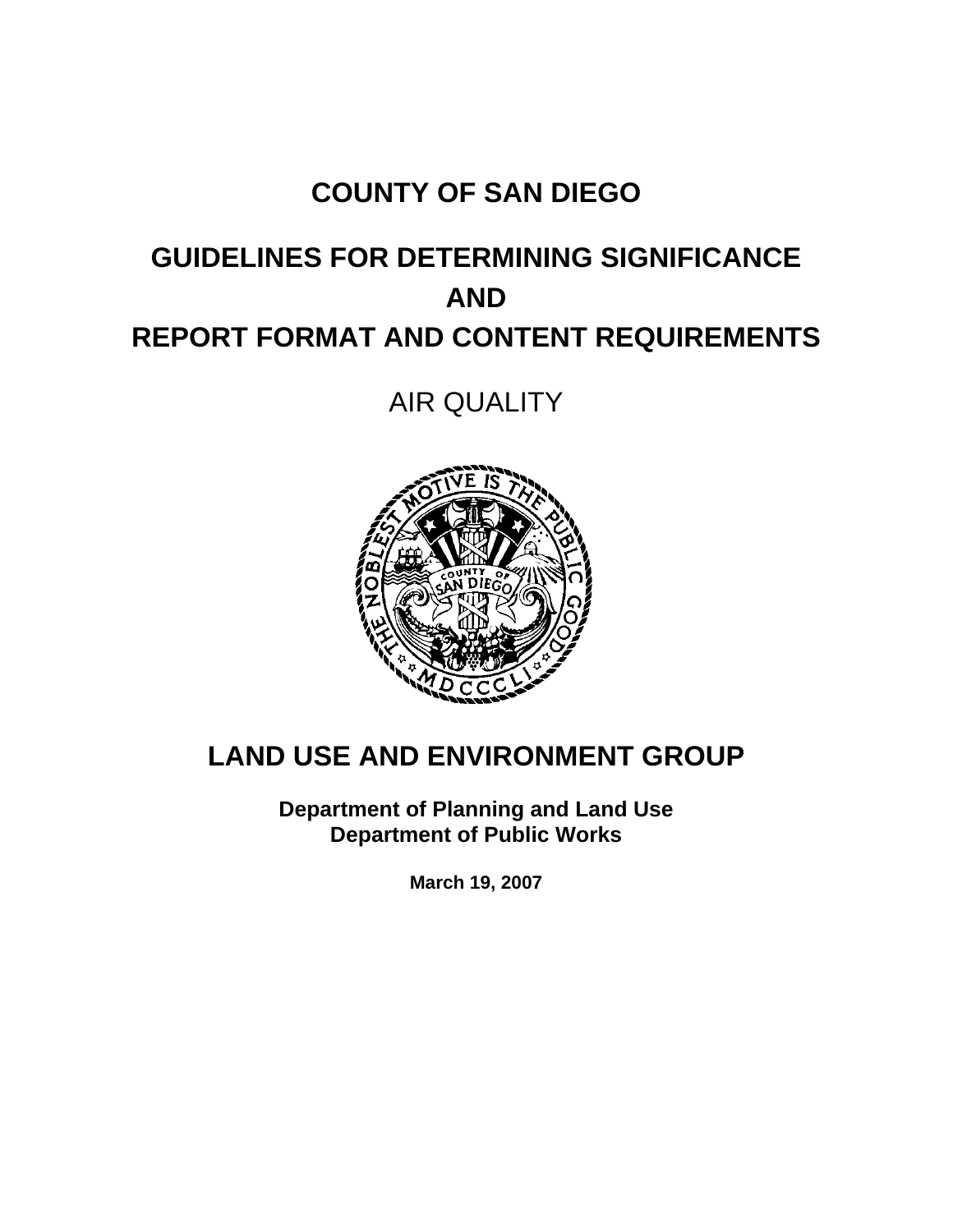#### **APPROVAL**

I hereby certify that these Guidelines for Determining Significance and Report Format and Content Requirements for Air Quality are a part of the County of San Diego, Land Use and Environment Group's Guidelines for Determining Significance and Technical Report Format and Content Requirements and were considered by the Director of Planning and Land Use, in coordination with the Director of Public Works on the 19th day of March, 2007.

**GARY PRYOR** Director of Planning and Land Use

SNYDFR

Director of Public Works

Attest: ERIC GIBSON Deputy Director of Planning and Land Use

I hereby certify that these Guidelines for Determining Significance and Report Format and Content Requirements for Air Quality are a part of the County of San Diego, Land Use and Environment Group's Guidelines for Determining Significance and Technical Report Format and Content Requirements and have hereby been approved by the Deputy Chief Administrative Officer (DCAO) of the Land Use and Environment Group on the 19th day of March, 2007. The Director of Planning and Land Use is authorized to approve revisions to these Guidelines for Determining Significance and Report Format and Content Requirements for Air Quality, except any revisions to the Guidelines for Determining Significance presented in Chapter 4.0 must be approved by the Deputy CAO.

Approved, March 19, 2007

Chandra W

**CHANDRA WALLAR** Deputy CAO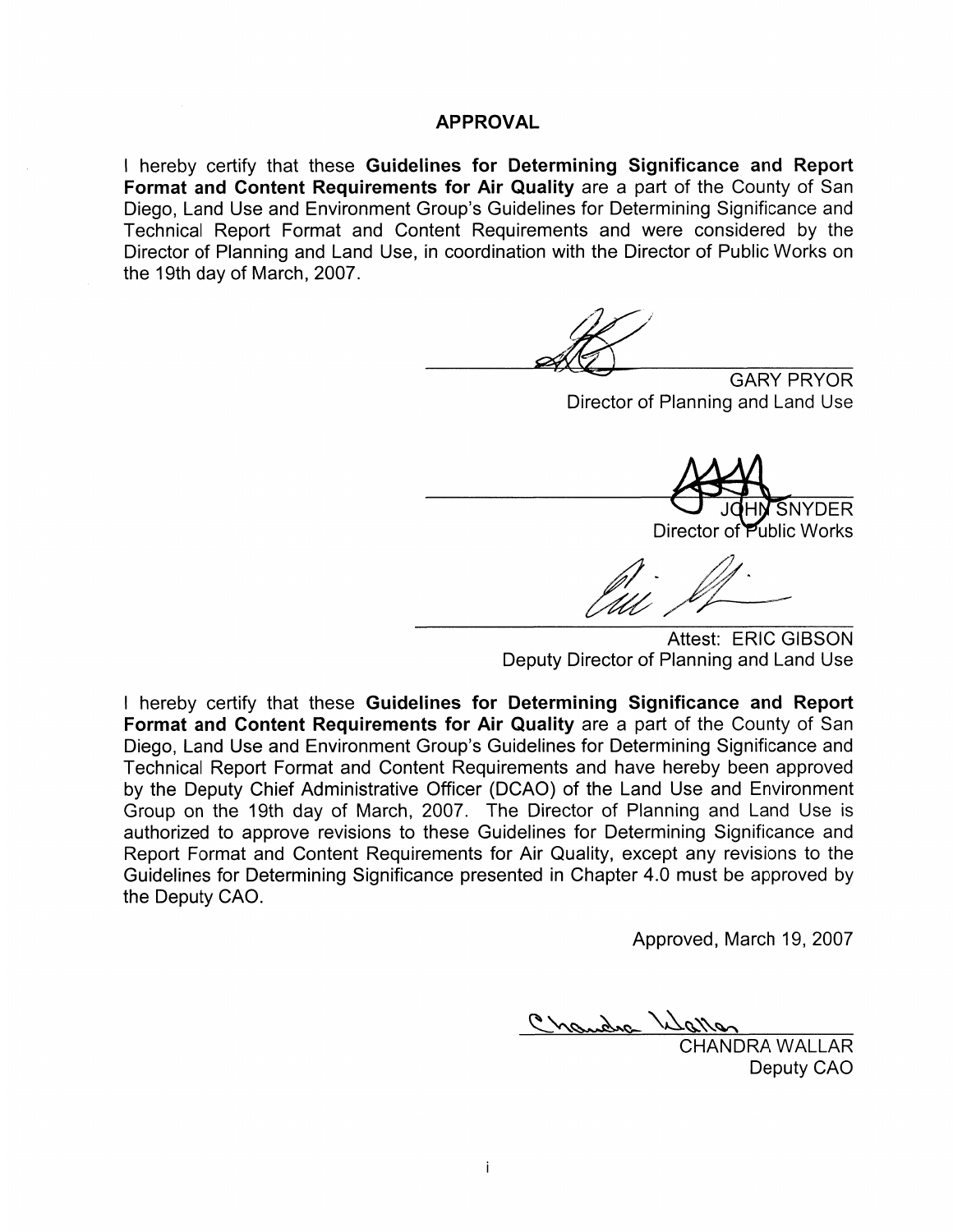# **COUNTY OF SAN DIEGO**

# **REPORT FORMAT & CONTENT REQUIREMENTS**

AIR QUALITY



# **LAND USE AND ENVIRONMENT GROUP**

**Department of Planning and Land Use Department of Public Works** 

**March 19, 2007**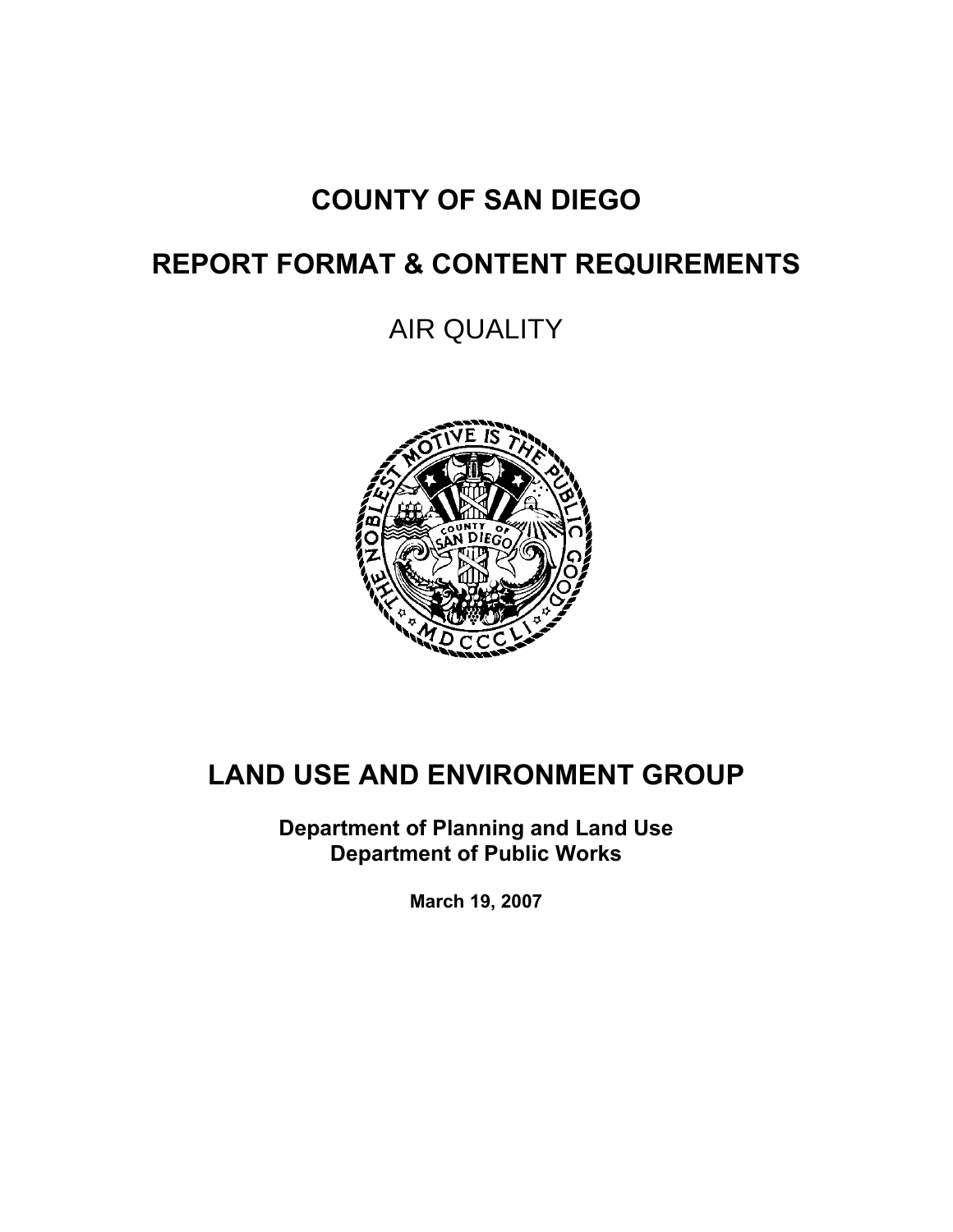#### **PURPOSE**

These Air Quality Report Format and Content Requirements provide guidance on conducting air quality studies and preparing reports for discretionary projects being processed by the Land Use and Environment Group. These guidelines are designed to:

- 1. Ensure the quality, accuracy and completeness of Air Quality Reports.
- 2. Aid in staff's efficient and consistent review of maps and documents from different consultants.
- 3. Provide adequate information to make appropriate planning decisions and to make determinations regarding conformance with applicable regulations.
- 4. Increase the efficiency of the environmental review process and avoid unnecessary time delays.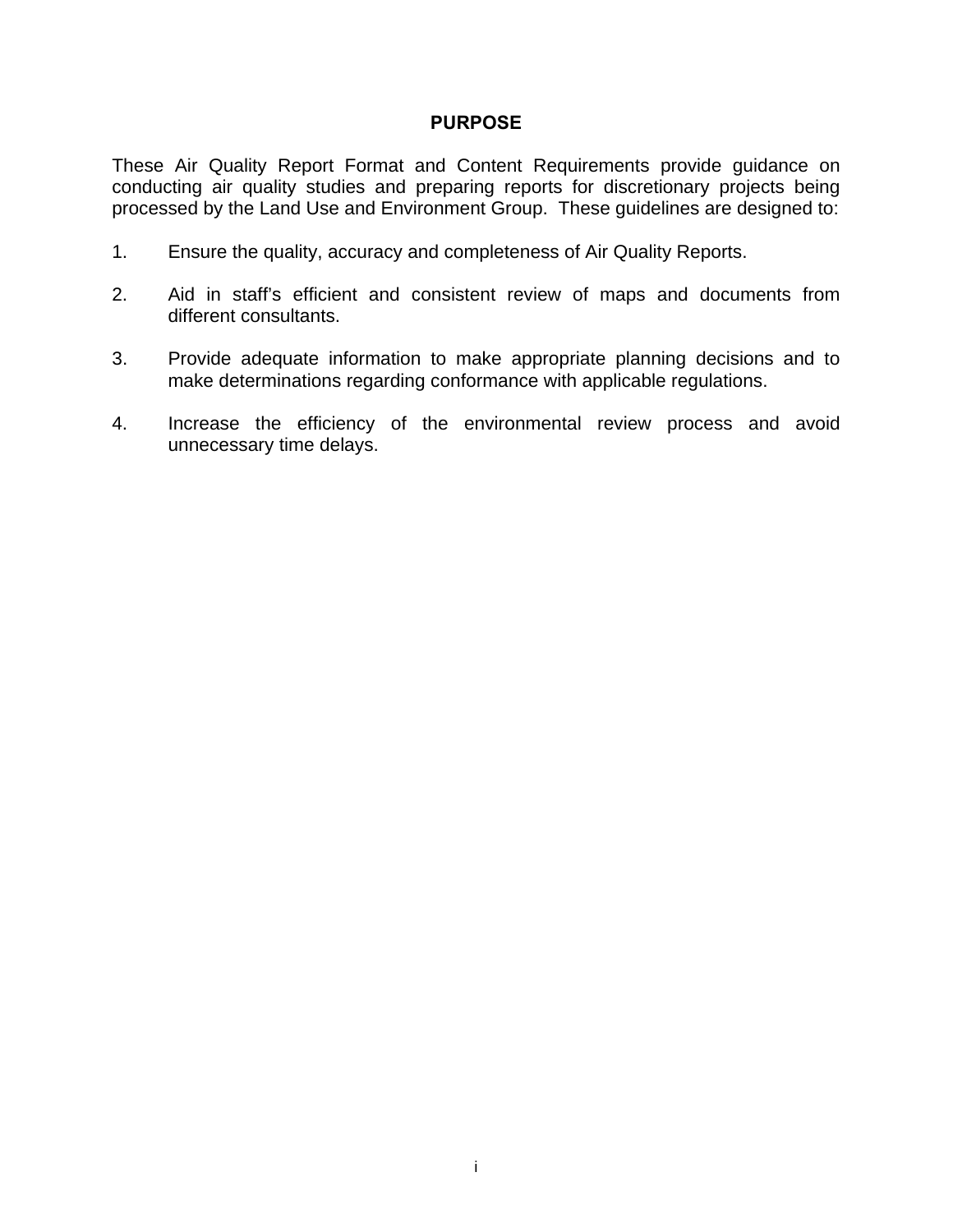### **TABLE OF CONTENTS**

|     | <b>SECTION</b> | <b>PAGE</b> |
|-----|----------------|-------------|
| 1.0 |                |             |
| 2.0 |                |             |
|     | 2.1            |             |
|     |                |             |
|     |                |             |
|     |                |             |
| 3.0 |                |             |
|     | 3.1            |             |
|     | 3.2            |             |

# **TABLE**

| Table 4 VOC Emission Factors for Thinning, Cleanup, and Additives  4 |  |
|----------------------------------------------------------------------|--|
|                                                                      |  |

### **FIGURE**

| Figure 1 County of San Diego LUEG Air Quality CEQA |
|----------------------------------------------------|
|                                                    |

### **ATTACHMENT**

| <b>Attachment B</b> California Emission Inventory Data |  |
|--------------------------------------------------------|--|
|                                                        |  |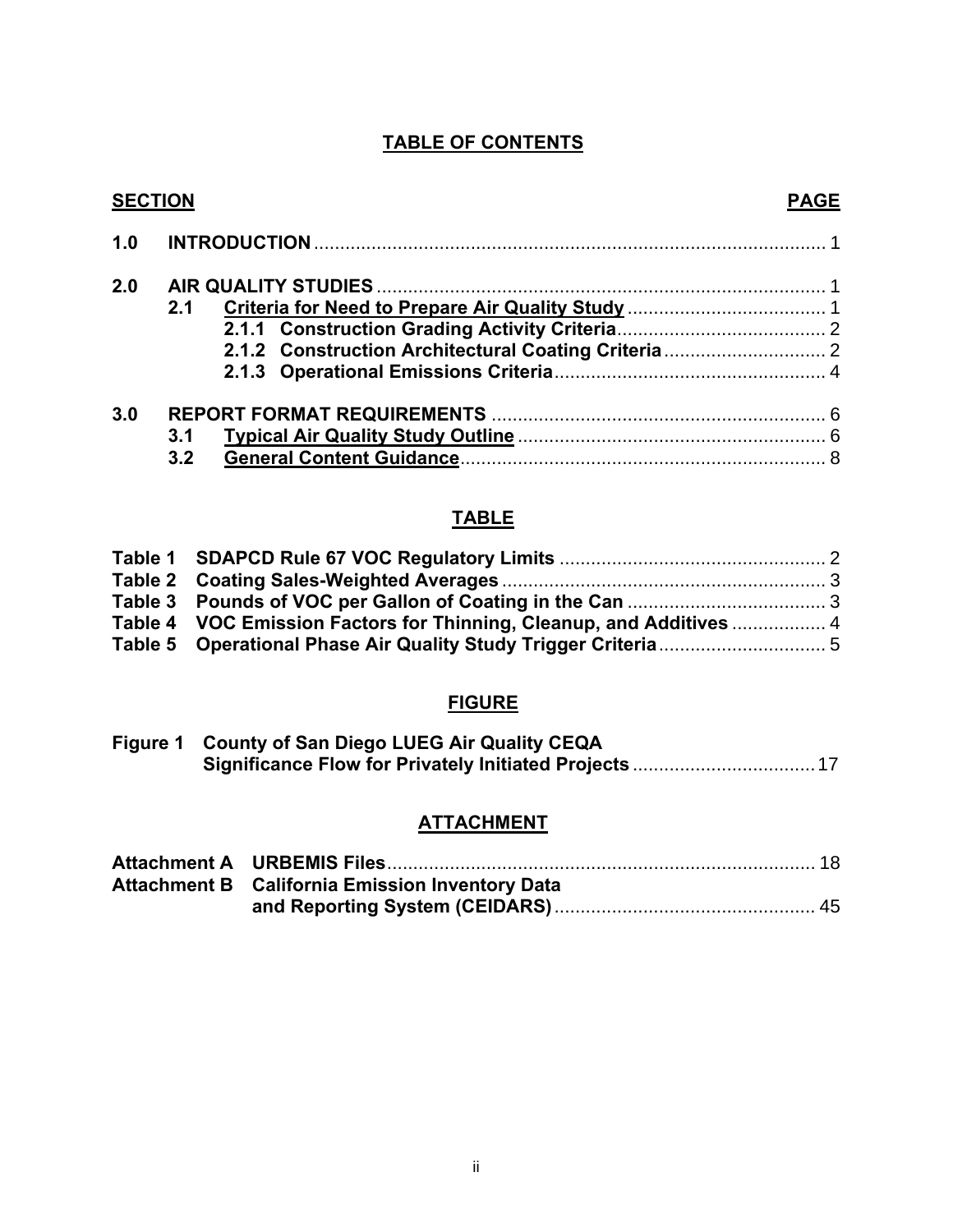# **1.0 INTRODUCTION**

The purpose of an air quality study is to evaluate potential project level and cumulative air quality impacts that may result from a proposed project. The following is designed to provide guidance as to the content and format of extended initial studies for air quality resulting from projects within the County of San Diego. In order to minimize the number of iterations of the technical study for air quality impacts, Consultants must use the guidelines set forth in this document. The intent is to provide the reader of the technical study with a logical progression of analysis, from background information on applicable regulations and significance guidelines, to the potential impacts resulting from implementation of the project and proposed mitigation measures. However, as each case has its own issues and needs, the format/content of the analysis may need to be revised as appropriate to unique circumstances. Revisions in such cases should be discussed with the staff air quality specialist.

For all discretionary development, County staff will evaluate the need for an Air Quality Study (AQS). Guidelines for methodologies and assumptions are discussed below. These are intended to serve as a guideline and are not intended to replace sound scientific judgment. The analysis of air quality impacts, and development of mitigation measures for reducing air quality impacts are complex tasks. Typically, an AQS will include several components as outlined in Section 3.1.

# **2.0 AIR QUALITY STUDIES**

Under CEQA, air quality impacts must be evaluated for every discretionary land use project. However, an AQS may not be required for all projects. The air quality study trigger criteria discussed below will be used by County staff as a tool in determining if an AQS is necessary. These are general guidelines that have several caveats, but if a discretionary project exceeds the construction or operational trigger criteria, an AQS needs to be prepared. The overall length of a study and the amount of information to include will vary depending on the size and scope of the project, the regional setting, the relevant air quality issues associated with the project and the degree of impacts proposed.

### **2.1 Criteria for Need to Prepare Air Quality Study**

Trigger criteria have been developed (based on the screening-level thresholds [SLTs] in Figure 1 - County of San Diego Land Use Environmental Group (LUEG) Air Quality Significance Flow for Privately Initiated Projects) for staff to use in determining whether or not additional information is needed to answer the questions listed in the State CEQA Guidelines Appendix G, Section III, upon initial project review. (Larger/printable version of Figure 1 is available online at:

http://www.sdcdplu.org/dplu/Resource/3~procguid/3~procguid.html#aq)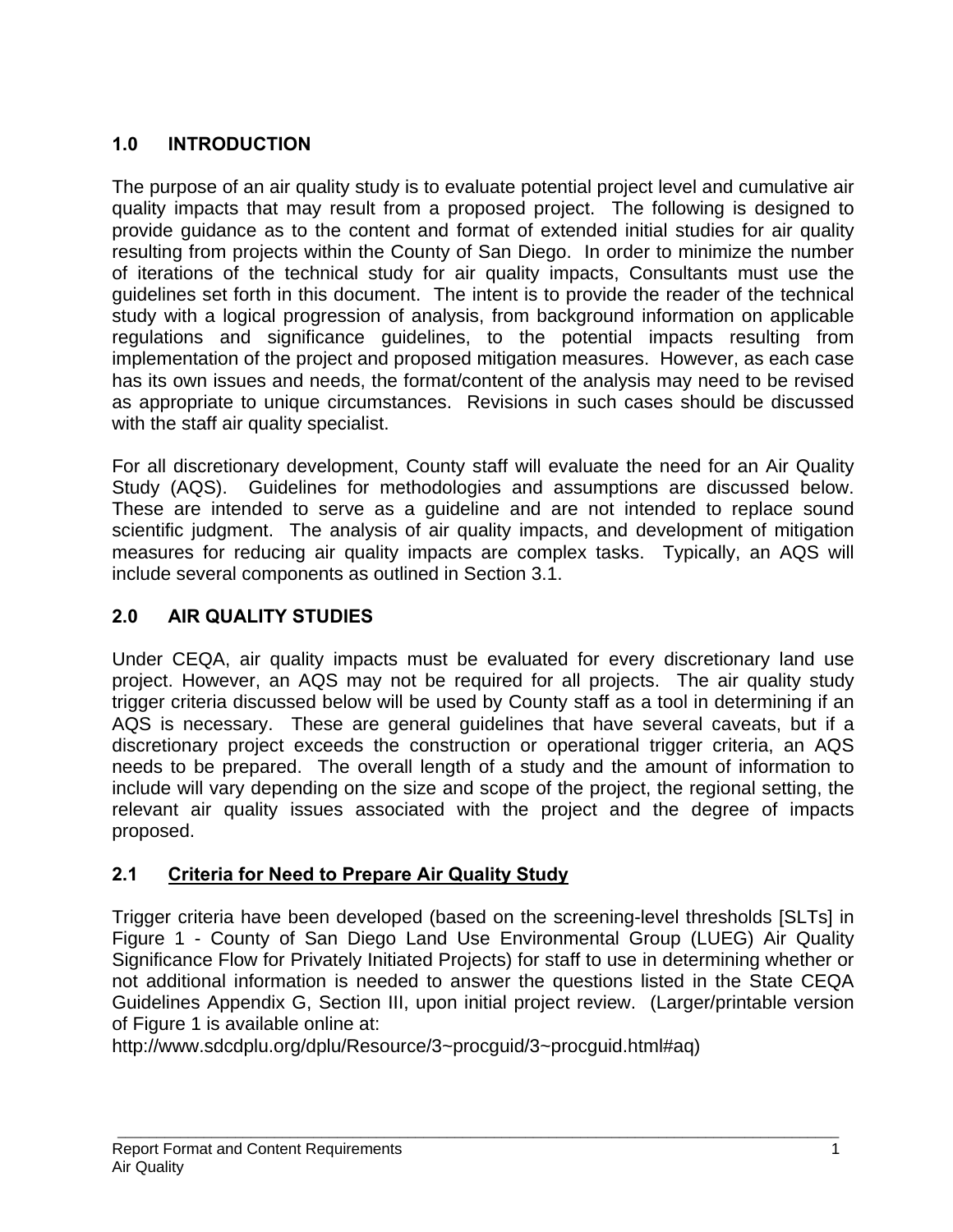# **2.1.1 Construction Grading Activity Criteria**

Construction activities will be limited by emissions from equipment exhaust, fugitive dust and architectural coating emissions. The Urban Emissions program (URBEMIS) was run for a typical grading project using the URBEMIS defaults for construction equipment and other parameters. The intent of this URBEMIS run is to create conservative criteria for screening out small projects. Based on the results of simplified modeling conducted to establish these air quality study trigger thresholds (see Attachment A), *construction activities are not expected to exceed the emission SLTs identified in Figure 1 if less than 3.5 acres of ground surface material is disturbed in a single day*. However, projects with unusual circumstances like excessive volumes of cut or fill, rock blasting, diesel generators larger than 50 horsepower, construction phases lasting longer than 12 months or nearby activities considered potential for cumulative impacts may still need to prepare an Air Quality Study regardless of grading an area less than 3.5 acres per day.

## **2.1.2 Construction Architectural Coating Criteria**

In addition to grading, architectural coatings applied to newly constructed buildings also create emissions of concern. These architectural coatings cause off-gassing of VOCs. emissions from architectural coatings were estimated as follows. SDAPCD Rule 67 specifies the VOC regulatory limits for general coatings shown in Table 1:

| <b>General Coating Type</b> | <b>Pounds per</b><br><b>Gallon</b> | <b>Grams per Liter</b> |
|-----------------------------|------------------------------------|------------------------|
| <b>Flat Coatings</b>        | 0.8                                | 100                    |
| <b>Nonflat Coatings</b>     | 1.3                                | 150                    |
| Nonflat Coatings - High     | 2.1                                | 250                    |
| Gloss                       |                                    |                        |

**TABLE 1 SDAPCD Rule 67 VOC Regulatory Limits** 

The September 2006 draft "2005 Architectural Coatings Survey" prepared by the CARB provides data for coatings sold in the state of California during the 2005 calendar year. Data from the survey indicate that solvent-based coatings do not meet the regulatory limits indicated in Table 1. Therefore, it is assumed that water based coatings will be required for project construction. The survey provides the data shown in Table 2 for general water-based coatings (State of California 2006b).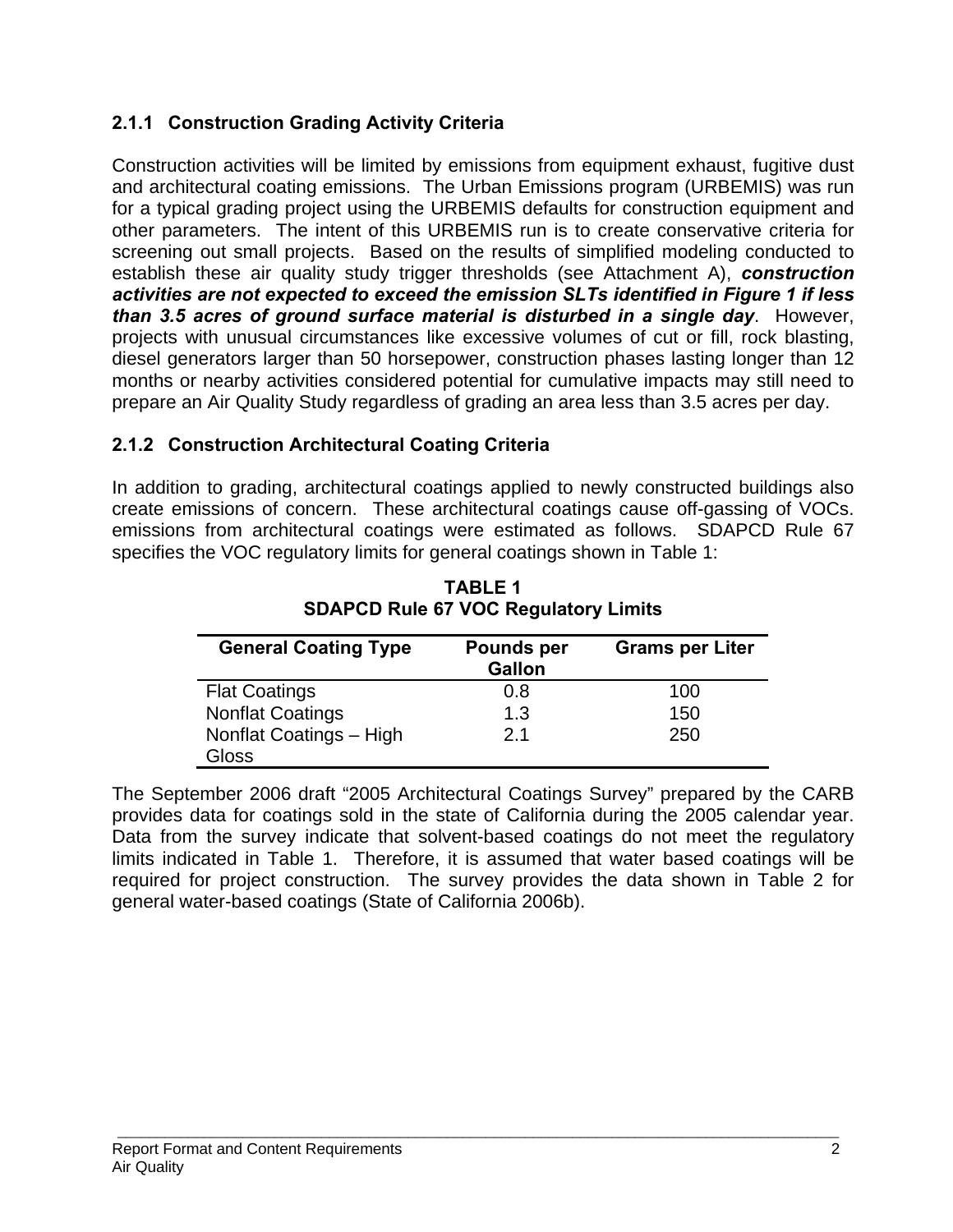|                                  | <b>VOC</b>                 |                 |                            |                           |
|----------------------------------|----------------------------|-----------------|----------------------------|---------------------------|
| <b>Coating Category</b>          | <b>Regulatory</b><br>(g/L) | Weight<br>% VOC | <b>Density</b><br>(Ib/gal) | <b>Volume</b><br>% Solids |
| Flat                             | 82                         | 2               | 11.4                       | 36                        |
| Nonflat - Low Gloss              | 118                        | 4               | 10.6                       | 35                        |
| Nonflat - Medium<br><b>Gloss</b> | 127                        | 4               | 10.1                       | 34                        |
| Nonflat - High Gloss             | 150                        | 5               | 10.2                       | 35                        |

### **TABLE 2 Coating Sales-Weighted Averages**

Using this information, the pounds of VOC per gallon of coating in the can may be estimated as shown in Table 3:

**TABLE 3 Pounds of VOC per Gallon of Coating in the Can** 

| <b>Coating Category</b> | <b>Pounds of VOC per Gallon</b> |
|-------------------------|---------------------------------|
| Flat                    | 0.23                            |
| Nonflat - Low Gloss     | 0.42                            |
| Nonflat - Medium Gloss  | 0.40                            |
| Nonflat - High Gloss    | 0.51                            |

As seen in Table 2, based on average sales, all of the water-based general coatings identified in the survey comply with the SDAPCD Rule 67 regulatory requirements. Therefore, although it is unlikely that only high gloss nonflat coatings would be used in painting the structures, in this assessment it was assumed that these materials would be used as they would result in the greatest VOC emissions.

A factor affecting the amount of coating used to paint a structure is the "transfer efficiency" defined as the amount of solids actually coating the surface divided by the amount of solids used. Transfer efficiencies of less than 100 percent are the result of over spraying, coating "lost" due to outdoor conditions, and other factors. The SQAQMD 1993 CEQA Handbook, Table A11-13-D, indicates that the transfer efficiency for brush (and roller) applied coatings is 100 percent (SCAQMD 1993). However, in large scale commercial painting operations the application of coatings is more likely performed using an airless spraying system. Transfer efficiencies as low as 45% have been reported for airless spraying (Minnesota Pollution Control Agency 2003). This relatively low efficiency was associated with parts coating in a spray booth. For painting a large structure such as a residence, a minimum transfer efficiency of 75% was assumed to be reasonable.

As indicated in Table 2, high gloss nonflat coatings have an average 35 percent by volume solids. Therefore, one gallon of coatings would contain 0.35 gallons of solids. Solids are what coat and stay on the surface after all of the volatiles, including water and VOCs, have evaporated. For spraying applications, the SCAQMD 1993 CEQA Handbook specifies a dry coating thickness of 1 mil (0.001 inch; SCAQMD 1993). Assuming this thickness and a transfer efficiency of 75% yields a coating coverage of approximately 420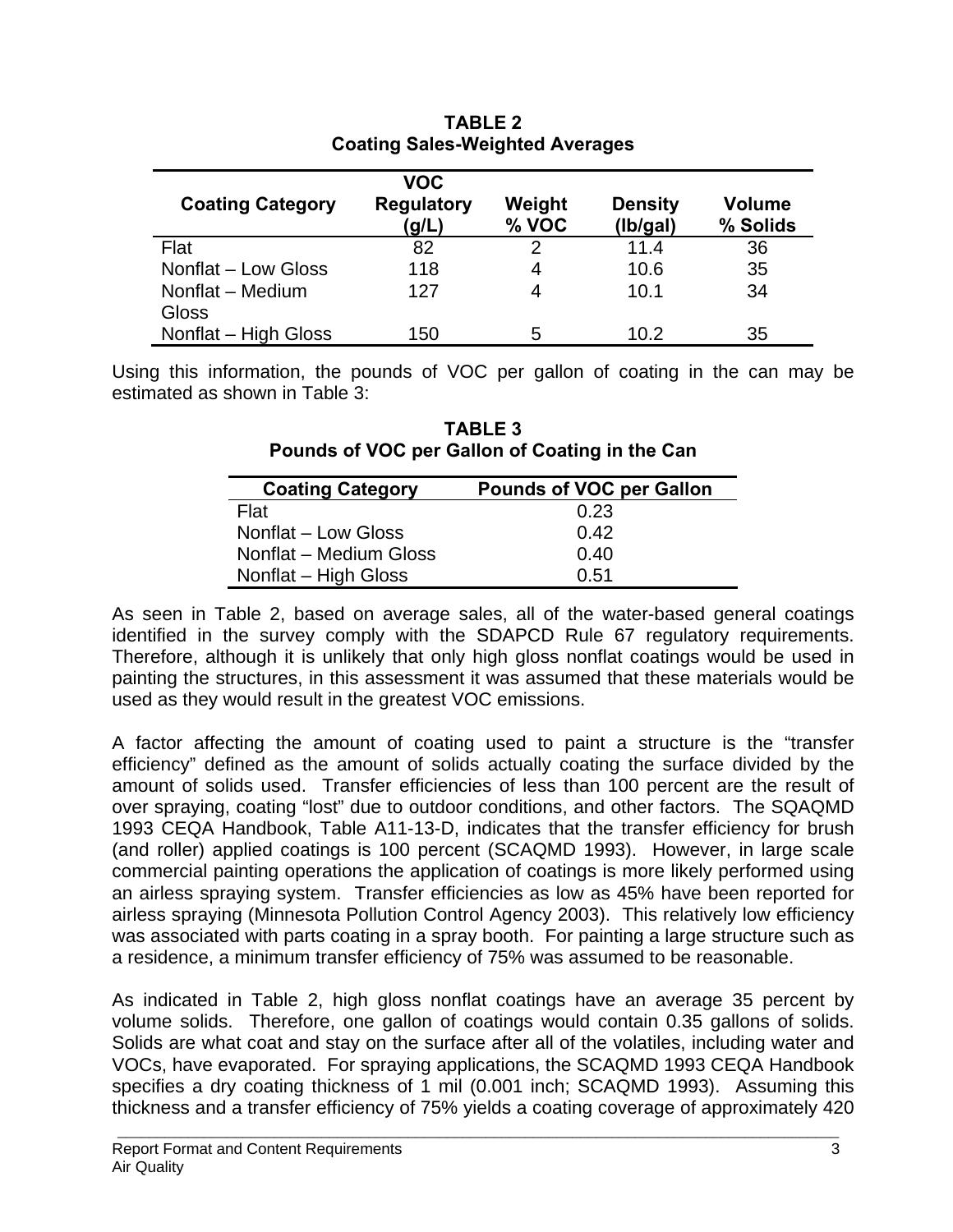square feet per gallon of coating. Finally, there are incidental VOC emissions related to thinning the coating and cleanup. Table 4 shows the 2005 survey VOC emission factors for water based coatings (State of California 2006b):

### **TABLE 4 VOC Emission Factors for Thinning, Cleanup, and Additives (pounds VOC per gallon of coating)**

| <b>Operation</b> | <b>Emission Factor</b> |
|------------------|------------------------|
| Additives        | 0.004                  |
| Cleanup          | 0.114                  |
| Total            | 0.118                  |

Therefore, based on all of the assumptions discussed above, one gallon of high gloss nonflat coating would cover approximately 420 square feet of surface area and would result in the release approximately 0.63 pounds of VOCs. The SCAQMD 1993 CEQA Handbook indicates that the estimated surface area to be coated in a residential structure is equal to 2.7 times the floor area (SCAQMD 1993). Projects that are preparing an air quality study can either calculate the architectural emissions using the assumptions discussed above or reference a maximum daily gallon amount of architectural coatings. At a limit below 110 gallons per day, it can be conservatively stated that VOC emissions will be below the 75 pound per day SLT listed in Figure 1.

# *2.1.3 Operational Emissions Criteria*

Projects considered having less than significant air quality impacts were used in developing a methodology for screening proposed projects to allow for rapid and accurate evaluation of a project's potential to exceed the emission SLTs identified in Figure 1. For project operation, emissions resulting from residential and commercial developments are primarily related to vehicular emissions and area sources (natural gas combustion, fireplaces, etc.). The URBEMIS model was used to evaluate the emissions from several typical types of projects as shown in Table 5 (URBEMIS files can be found in Attachment A). This methodology assumes there are no traffic impacts to road intersections that are at or would be reduced to a level of service (LOS) E or F where maximum total intersection peak-hour trips do not exceed 3,000. Projects whose proposed development would exceed the development criteria in Table 5 would be required to prepare a project specific air quality study.

When assessing mixed use projects, the AQS trigger threshold would be determined by converting the various uses to equivalent single-family units using the factors shown in Table 5, and then summing them. An equivalent single-family unit is the number of single-family units that would generate approximately the same emissions as a single unit of the land use being considered. For proposed developments that do not fit into the categories identified in Table 5, a project specific air quality analysis may be required. A project would not be expected to result in operational emissions that exceed the SLTs if the project equivalent single-family units are below 300. For example, consider the following proposed development: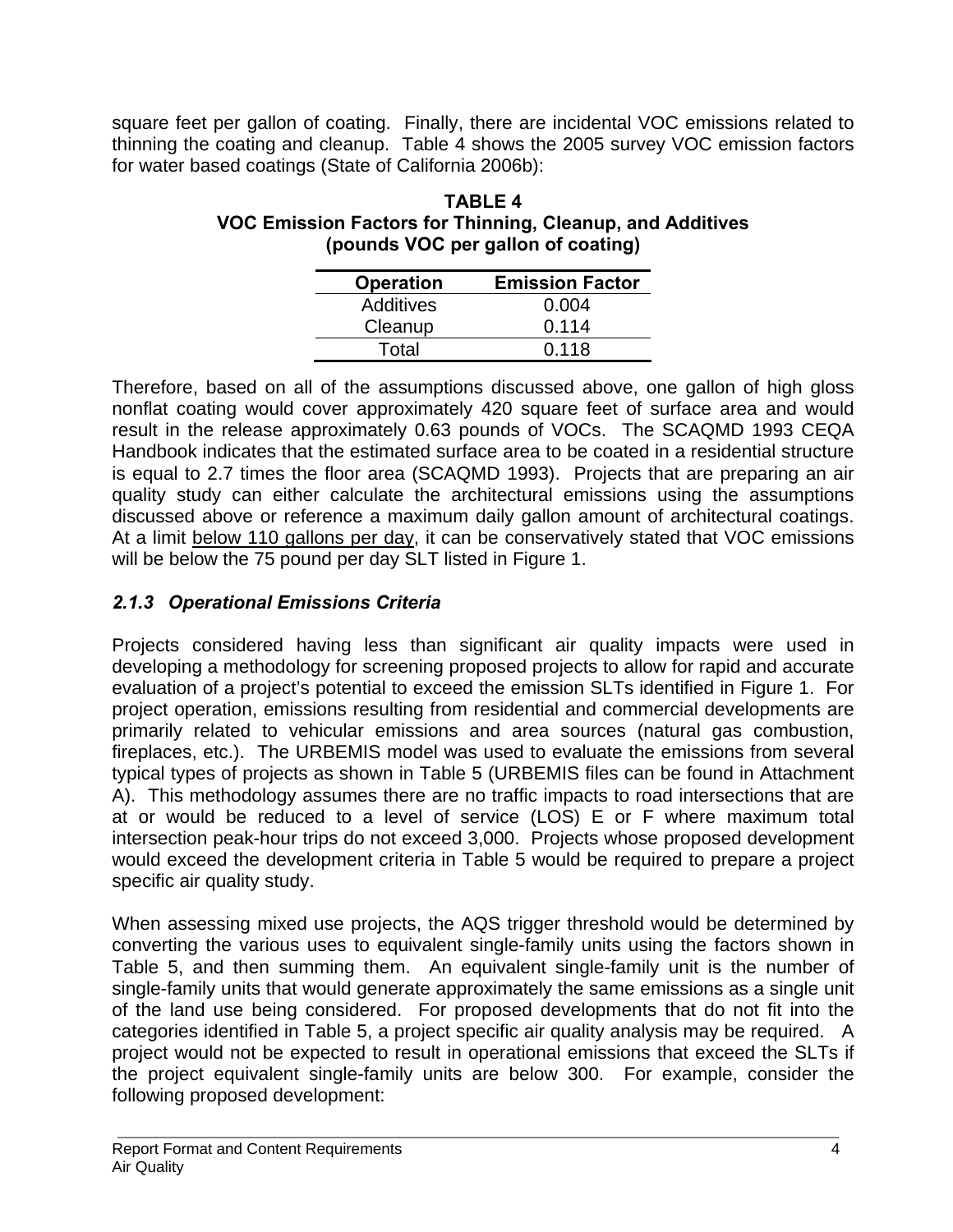- 150 condominiums
- 10,000 square feet of general office space
- 20,000 square feet of quality restaurant
- $SF_{eq} = 150*0.811 + 10*1.58 + 20*6.98 = 277$

Therefore, the proposed development would not be expected to result in operational emissions that would exceed the daily thresholds and subsequently no additional information or technical studies would be requested.

| <b>Land Use</b>                                                            | Unit of<br><b>Measure</b> | <b>Assumed</b><br><b>SANDAG</b><br><b>Trip</b><br><b>Generation</b><br>Rate | <b>Project Size</b><br>that Would be<br><b>Anticipated to</b><br><b>Generate Air</b><br><b>Emissions</b><br><b>Greater than</b><br>the Threshold<br>Limit | <b>Equivalent</b><br><b>SF unit</b> |
|----------------------------------------------------------------------------|---------------------------|-----------------------------------------------------------------------------|-----------------------------------------------------------------------------------------------------------------------------------------------------------|-------------------------------------|
| Single Family<br>Residential*                                              | <b>Dwelling Unit</b>      | 10                                                                          | 300                                                                                                                                                       | 1                                   |
| Apartments - 6-20<br>DU/acre*                                              | <b>Dwelling Unit</b>      | 8                                                                           | 370                                                                                                                                                       | 0.811                               |
| Apartments $-$ > 20<br>DU/acre*                                            | Dwelling Unit             | 6                                                                           | 420                                                                                                                                                       | 0.714                               |
| Condominiums*                                                              | <b>Dwelling Unit</b>      | 8                                                                           | 370                                                                                                                                                       | 0.811                               |
| Mobile Home Park*                                                          | <b>Dwelling Unit</b>      | 5                                                                           | 400                                                                                                                                                       | 0.750                               |
| Supermarket**                                                              | 1,000 sq. ft.             | 150                                                                         | 25                                                                                                                                                        | 12.0                                |
| Restaurant, Fast Food<br>w/drive through**                                 | 1,000 sq. ft.             | 650                                                                         | 6.5                                                                                                                                                       | 46.2                                |
| <b>Restaurant, Quality Sit</b><br>Down**                                   | 1,000 sq. ft.             | 100                                                                         | 43                                                                                                                                                        | 6.98                                |
| Motel**                                                                    | # of rooms                | 9                                                                           | 480                                                                                                                                                       | 0.625                               |
| Neighborhood/County<br>Park (undeveloped)**                                | Acre                      | 5                                                                           | 880                                                                                                                                                       | 0.341                               |
| <b>Standard Commercial</b><br>Office (<100,000 sq ft<br>per office site)** | 1,000 sq. ft.             | 20                                                                          | 190                                                                                                                                                       | 1.58                                |
| Neighborhood<br>shopping center**                                          | 1,000 sq. ft              | 120                                                                         | 35                                                                                                                                                        | 8.57                                |

### **TABLE 5 Operational Phase Air Quality Study Trigger Criteria**

Limited by VOC emissions; for these residential units it is assumed that 5% of the units have active fireplaces burning 0.25 cord of wood over a period of 82 days and 10% of the units have active natural gas fireplaces that are used for 3 hours per day over a period of 90 days (note: hours per day and days per year are the URBEMIS defaults).

\*\*Limited by CO emissions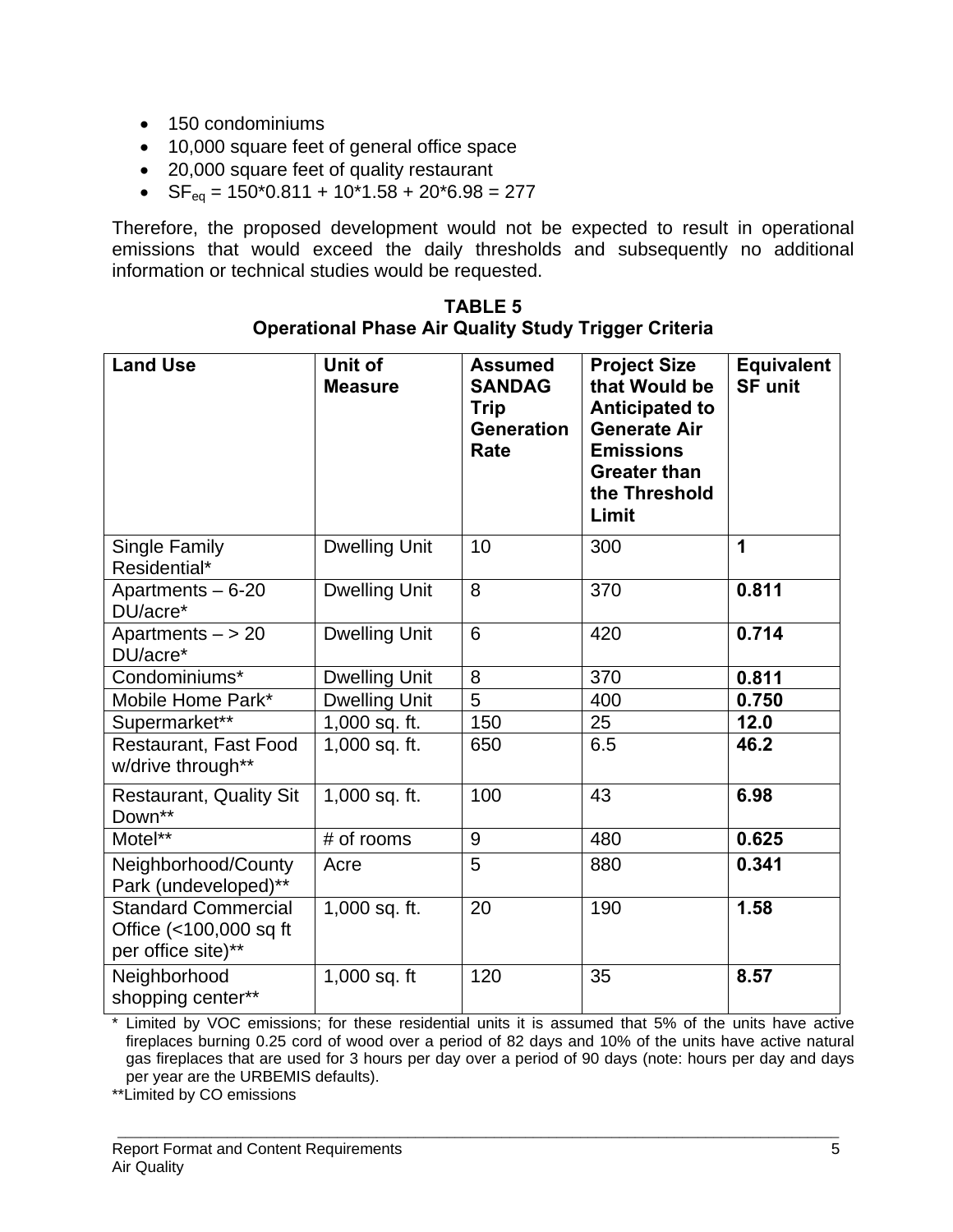## **3.0 REPORT FORMAT REQUIREMENTS**

A thorough AQS will consider the potential effects of all aspects of a project (including project-level, and cumulative-level air quality impacts). The study should identify whether impacts are direct and/or cumulative in nature, and whether the impacts are significant, and propose mitigation measures for any identified impacts. Direct air impacts are those that are caused by and immediately related to the project. Cumulative air quality impacts are typically due to projects adjacent to each other implementing simultaneous construction or due to LOS degradation of roadway segments or intersections resulting from traffic generated or redirected by the proposed project and past, present or future projects.

### **3.1 Typical Air Quality Study Outline**

The required sections of an AQS are provided in the outline/Table of Contents below:

# **COVER PAGE TABLE OF CONTENTS** (Including a list of tables, maps & figures) **GLOSSARY OF TERMS AND ACRONYMS EXECUTIVE SUMMARY 1.0 INTRODUCTION 1.1 Purpose of the Report 1.2 Project Location and Description**  (Including map of proposed project location & map of AQS Area; discuss construction and/or operational project design measures, if applicable) **2.0 Existing Conditions 2.1 Existing Setting 2.2 Climate & Meteorology 2.3 Regulatory Setting 2.4 Background Air Quality 3.0 SIGNIFICANCE CRITERIA & ANALYSIS METHODOLOGIES 4.0 PROJECT IMPACT ANALYSIS 4.1 Conformance to the Regional Air Quality Strategy 4.1.1 Guidelines for the Determination of Significance 4.1.2 Significance of Impacts Prior to Mitigation 4.1.3 Mitigation Measures and Design Considerations 4.1.4 Conclusions 4.2 Conformance to Federal and State Ambient Air Quality Standards**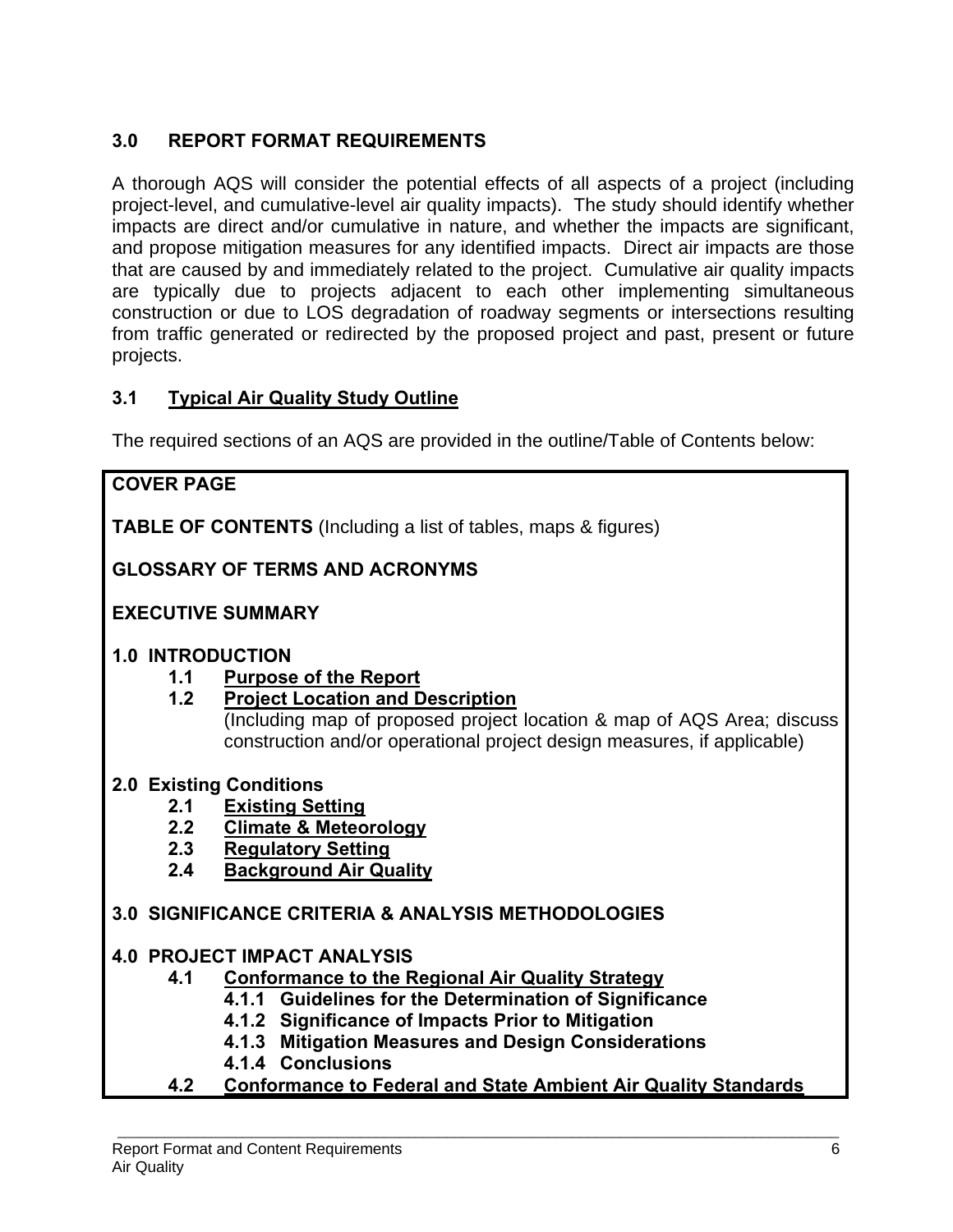- **4.2.1 Construction Impacts** 
	- **4.2.1.1 Guidelines for the Determination of Significance**
	- **4.2.1.2 Significance of Impacts prior to Mitigation**
	- **4.2.1.3 Mitigation Measures and Design Considerations**
	- **4.2.1.4 Conclusions**
- **4.2.2 Operational Impacts** 
	- **4.2.2.1 Guidelines for the Determination of Significance**
	- **4.2.2.2 Significance of Impacts prior to Mitigation**
	- **4.2.2.3 Mitigation Measures and Design Considerations**
	- **4.2.2.4 Conclusions**
- **4.3 Cumulatively Considerable Net Increase of Criteria Pollutants**
	- **4.3.1 Construction Impacts** 
		- **4.3.1.1 Guidelines for the Determination of Significance**
		- **4.3.1.2 Significance of Impacts prior to Mitigation**
		- **4.3.1.3 Mitigation Measures and Design Considerations**
		- **4.3.1.4 Conclusions**
		- **4.3.2 Operational Impacts** 
			- **4.3.2.1 Guidelines for the Determination of Significance**
			- **4.3.2.2 Significance of Impacts prior to Mitigation**
			- **4.3.2.3 Mitigation Measures and Design Considerations**
			- **4.3.2.4 Conclusions**
- **4.4 Impacts to Sensitive Receptors**
	- **4.4.1 Guidelines for the Determination of Significance**
	- **4.4.2 Significance of Impacts prior to Mitigation (Construction & Operational Phases)**
	- **4.4.3 Mitigation Measures and Design Considerations (Construction & Operational Phases)**
	- **4.4.4 Conclusions**
- **4.5 Odor Impacts**
	- **4.5.1 Guidelines for the Determination of Significance**
	- **4.5.2 Significance of Impacts prior to Mitigation (Construction & Operational Phases if applicable)**
	- **4.5.3 Mitigation Measures and Design Considerations (Construction & Operational Phases if applicable)**
	- **4.5.4 Conclusions**
- **5.0 SUMMARY OF RECOMMENDED PROJECT DESIGN FEATURES, IMPACTS & MITIGATION**
- **6.0 REFERENCES**
- **7.0 LIST OF PREPARERS AND PERSONS AND ORGANIZATIONS CONTACTED**

**TECHNICAL ATTACHMENTS (order will be determined by reference in report)**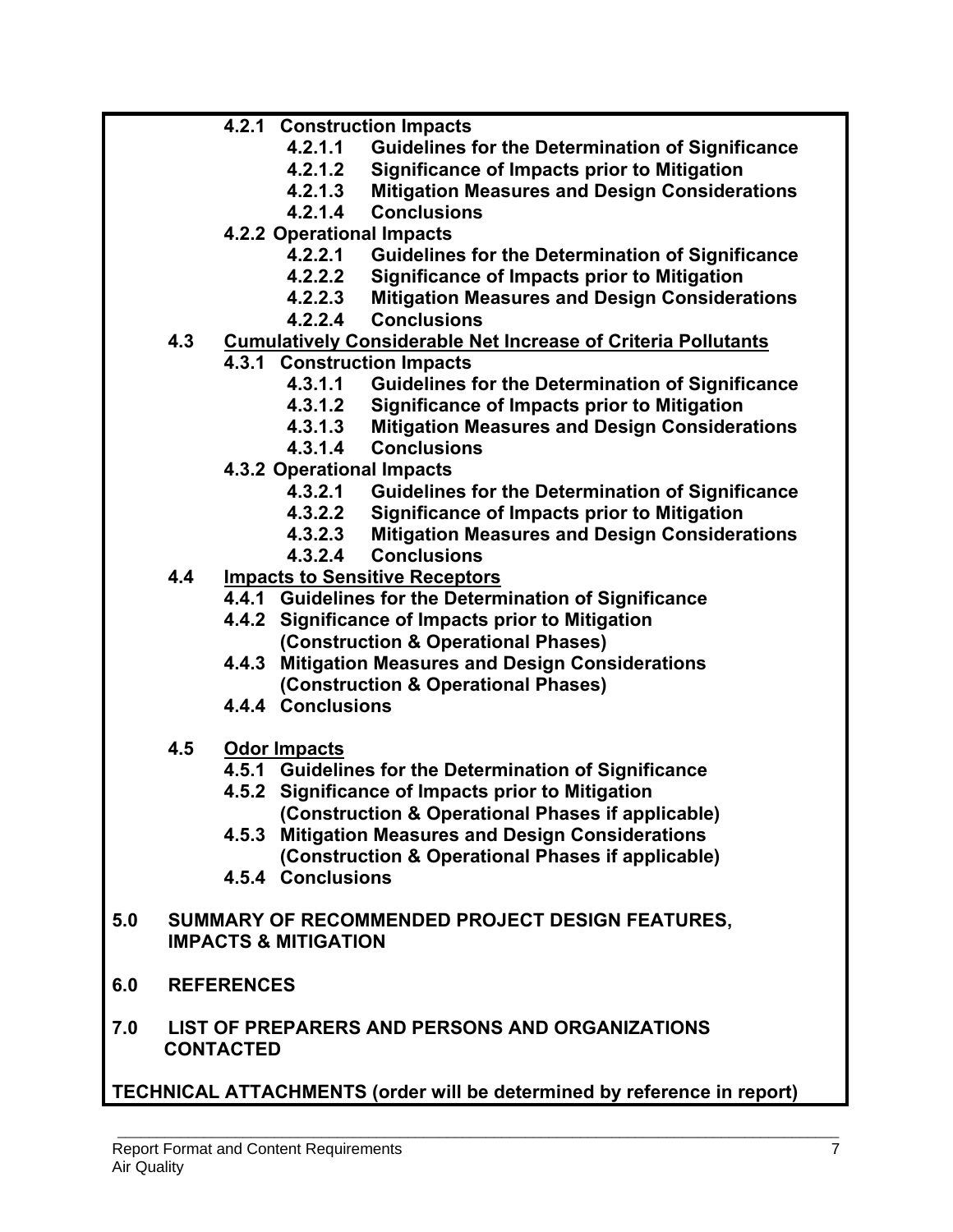# **3.2 General Content Guidance**

### **Cover Page**

The cover page shall include the following information:

- Project common name
- Project numbers (i.e. TM, ZAP, etc.) including the environmental log number (ER)
- Date (original report date plus all revisions) must be revised during each iteration of the draft report)
- Name of County Approved CEQA Consultant preparing document, firm name (if applicable) and address
- Signature of County Approved CEQA Consultant
- Project proponent's name and address
- The following statement: Prepared for The County of San Diego

# **Table of Contents (**Including a list of tables, maps & figures)

The table of contents should follow the recommended order and format outlined in this document. Page numbers should be assigned when possible especially to all the pertinent tables and figures. Titles of each attachment/appendix should be listed in the order in which they are referenced in the document.

## **Glossary of Terms and Acronyms**

Provide a list of terms and acronyms used in the study.

# **Executive Summary**

Provide a brief summary of the project, the potential impacts, project design measures and proposed mitigation (if applicable). No new information should be provided in the summary that is not further explained elsewhere in the document. The purpose of the summary is to provide a quick reference for the public and decision-makers. Therefore, the language should be less technical than that used in the remainder of the document.

# **Section 2.0 Existing Conditions**

The existing condition section of the document should address the whole of the setting, the meteorological conditions, the regulatory framework and the background air quality.

# • *2.1 Existing Setting*

This section should describe the existing land use, topography and the surrounding area.

# • *2.2 Climate & Meteorology*

This section should include a discussion of predominant meteorological conditions in the project area, regional and micro-scale, including a brief discussion of predominant wind patterns, and precipitation levels.

# • *2.3 Regulatory Setting*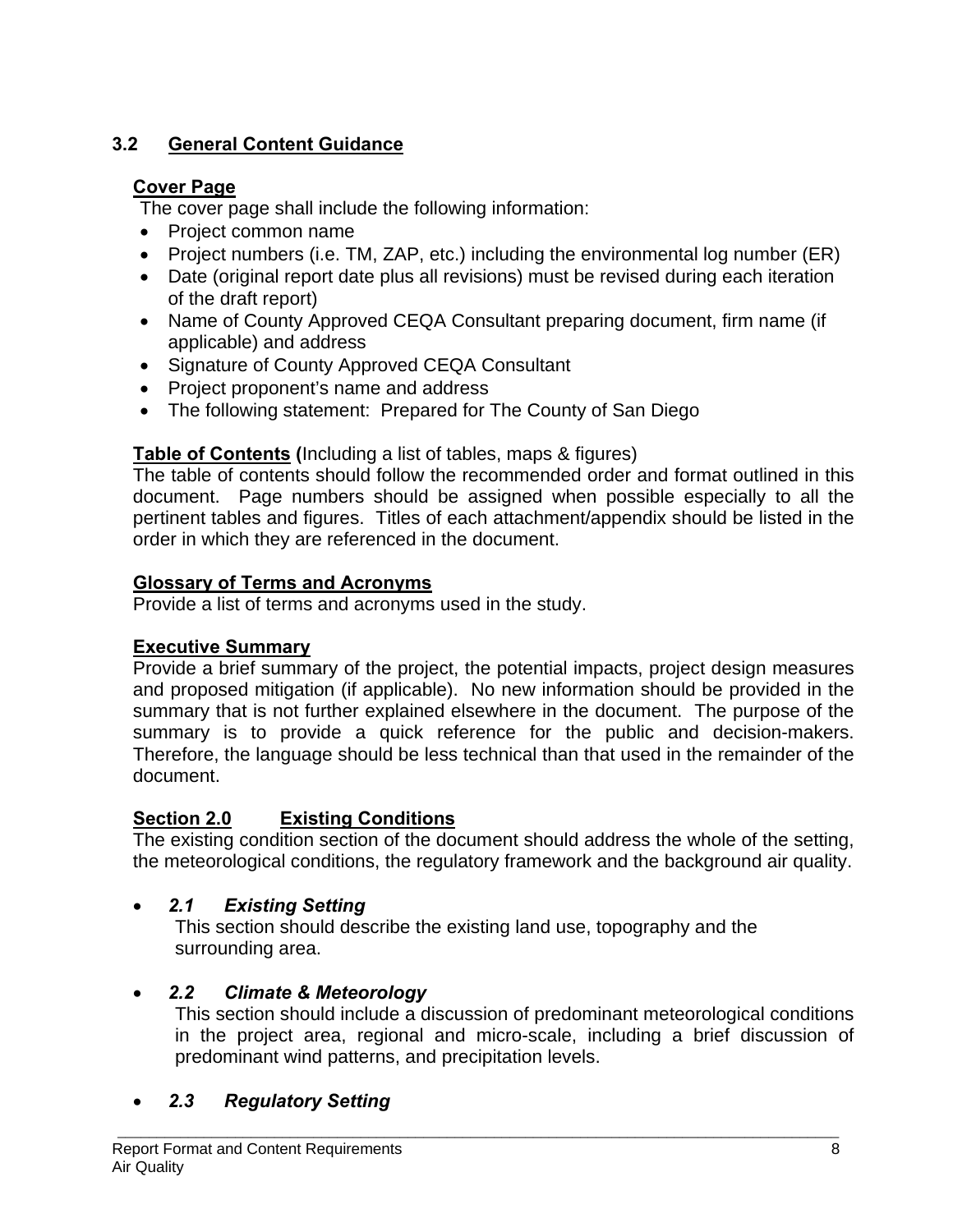This section should discuss the Federal, State & local regulatory framework for air quality. This section should also discuss state and local level programs aimed at reducing criteria pollutants.

## • *2.4 Background Air Quality*

This section should provide background information on air quality status of the project area, including local air quality monitoring data, basin air quality designations for both the CAAQS and the NAAQS, and regional air quality trends.

## **Section 3.0 Significance Criteria & Analysis Methodology**

This section should introduce the Guidelines for Determining Significance (Figure 1) then move directly into the methodology(ies) used for evaluating project emission impacts. Include in the description of the methodology or equations used to estimate emissions a discussion of the assumptions used to calculate emissions.

## • *Criteria Pollutants (except PM2.5)*

In the case of criteria pollutants, impacts are generally evaluated by comparing the sum of pollutant concentrations or emissions totals from a proposed project and existing pollutant levels (background) to the appropriate standard. Emission totals are generated using specific scientific calculations or using emission programs such as ARB's Urban Emissions Model (URBEMIS). When determining actual pollutant concentrations, a Gaussian dispersion model, such as the AMS/EPA Regulatory Model shall be used. Most models work on the premise that pollutant concentrations are diluted over time and distance from the source, due to mixing caused by meteorological conditions. A myriad of air dispersion models exist, from simple dispersion models that require only a few parameters (e.g. SCREEN3), to models that require reams of data and mainframes to run. Some models are geared toward emissions from stationary sources (e.g. stacks, ponds, or buildings), while others are designed to evaluate emissions from motor vehicles idling at intersections. The intent of a modeling analysis is to demonstrate that the proposed source emissions will not interfere with the attainment or maintenance of the NAAQS or CAAQS. In general, different models or applications are used for different scenarios and in general, the County will have discretion on determining whether or not a model or application is acceptable.

In the case of toxic air contaminants, impacts are also generally evaluated by modeling or screening. When modeling (using the Hotspot Analysis Reporting Program [HARP] or other applicable model/application) or screening for toxic air contaminants, the intent is to demonstrate that proposed source emissions will not cause an increase in cancer or acute / chronic non-cancer risks above publiclyadopted levels which are considered to pose an unacceptable risk to the public health.

Another widely accepted model is the California LINE Source Dispersion Model, version 4 (CALINE4), which is the standard modeling program used by Caltrans to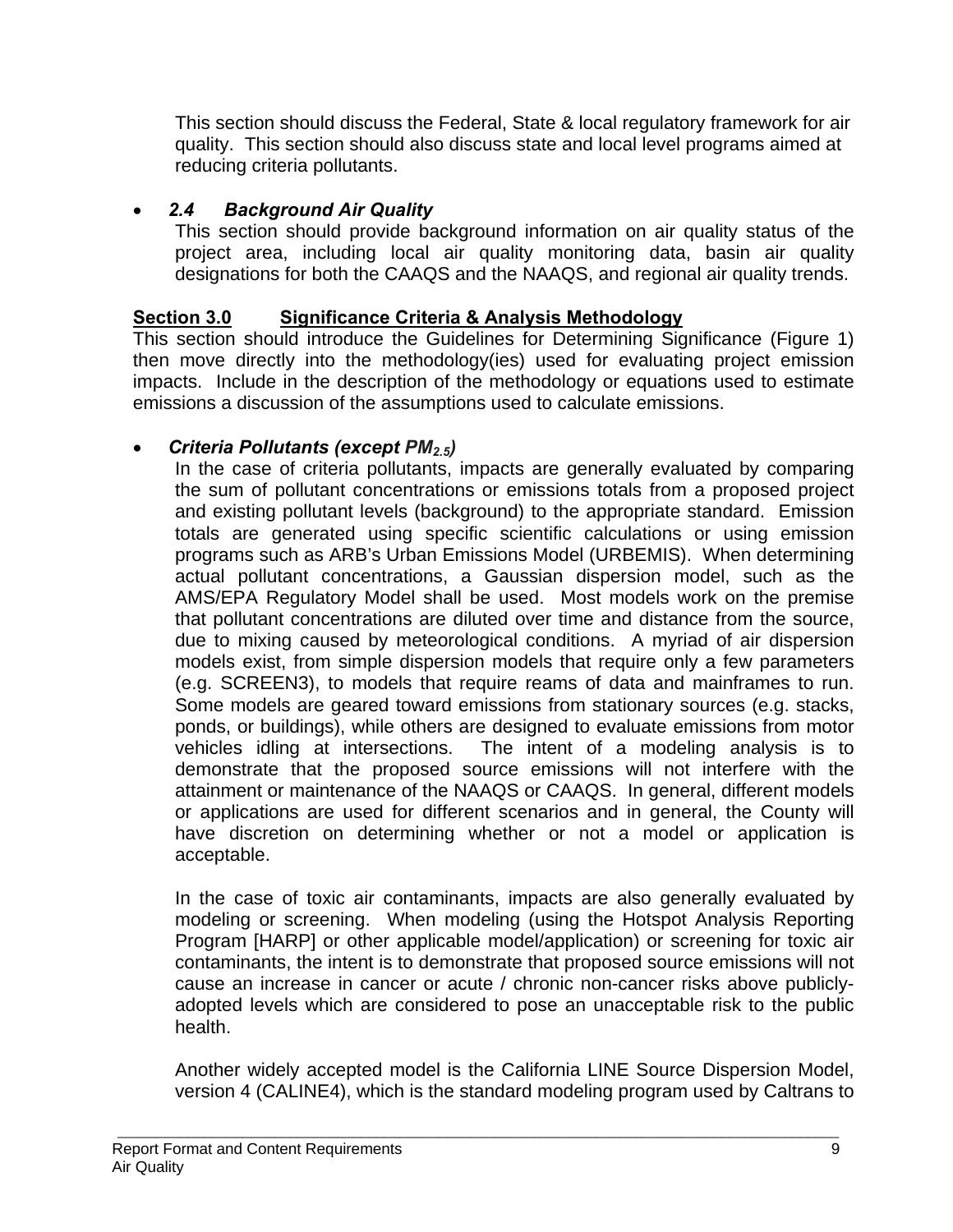assess carbon monoxide impacts near transportation facilities, as described in Appendix B of the CO Protocol (State of California 1997). It is also based on the Gaussian diffusion equation and employs a mixing zone concept to characterize pollutant dispersion over the roadway. This model predicts air concentrations of carbon monoxide (CO), Nitrogen Dioxide (NO2), and suspended particles near roadways. Options are available for modeling near intersections, parking lots, elevated or depressed freeways, and canyons.

• *PM2.5*

Since currently few or no  $PM_{2.5}$  emission factors have been developed for mechanical or combustion processes, an indirect approach to calculating  $PM<sub>2.5</sub>$ emissions until such time as  $PM<sub>2.5</sub>$  factors are developed will be used. Since  $PM_{2.5}$  is a subset of  $PM_{10}$ , the current methodology for calculating  $PM_{10}$  from fugitive dust sources (grading, demolition, unpaved roads, open storage piles, etc.) and combustion sources (stationary combustion sources, vehicle exhaust) will continue to be used to calculate  $PM_{10}$  and can also be used to calculate  $PM_{2.5}$ . Total suspended PM (TSP) emissions typically contain specific fractions of  $PM_{10}$ and  $PM<sub>2.5</sub>$  that can be measured. In general, PM from fugitive dust generating sources is primarily composed of  $PM_{10}$  with a relatively small fraction of the fugitive PM consisting of  $PM_{2.5}$ . Alternatively, PM from combustion sources is primarily composed of  $PM<sub>2.5</sub>$  with a small fraction consisting of particles larger than  $PM<sub>2.5</sub>$  and smaller than  $PM<sub>10</sub>$ .

The PM<sub>2.5</sub> fraction of the PM<sub>10</sub> emissions is determined using the methodology developed by the SCAQMD as follows. It is recommended that the  $PM_{10}$ emissions be calculated using standard  $PM_{10}$  calculation methodologies. The  $PM_{10}$  emission results for each emission source or operation are then multiplied by the applicable  $PM<sub>2.5</sub>$  fraction, derived by emissions source, using PM profiles in Attachment B, which are from the California Emission Inventory Data and Reporting System (CEIDARS) developed by the California ARB. The CEIDARS PM profiles were used to develop emission inventories for a variety of sources and operations identified in the SCAQMD's AQMP. The CEIDARS PM profiles were streamlined by SCAQMD to be used for most types of processes that would be encountered in a CEQA or NEPA document. In addition, SCAQMD staff identified the  $PM<sub>2.5</sub>$  fraction of  $PM<sub>10</sub>$ . The CEIDARS PM profiles may be updated as necessary to reflect updates prepared by California ARB. If the project being evaluated is not listed among the categories in Attachment B, then the closest related type of operation/process should be used.

### • *Health Risk Calculations*

The California EPA has provided standard guidance for conducting human health risks assessments in their *Air Toxics Hot Spots Program Risk Assessment Guidelines* (California EPA 2003). In accordance with CalEPA guidance, exposure via inhalation can be calculated by the following equation: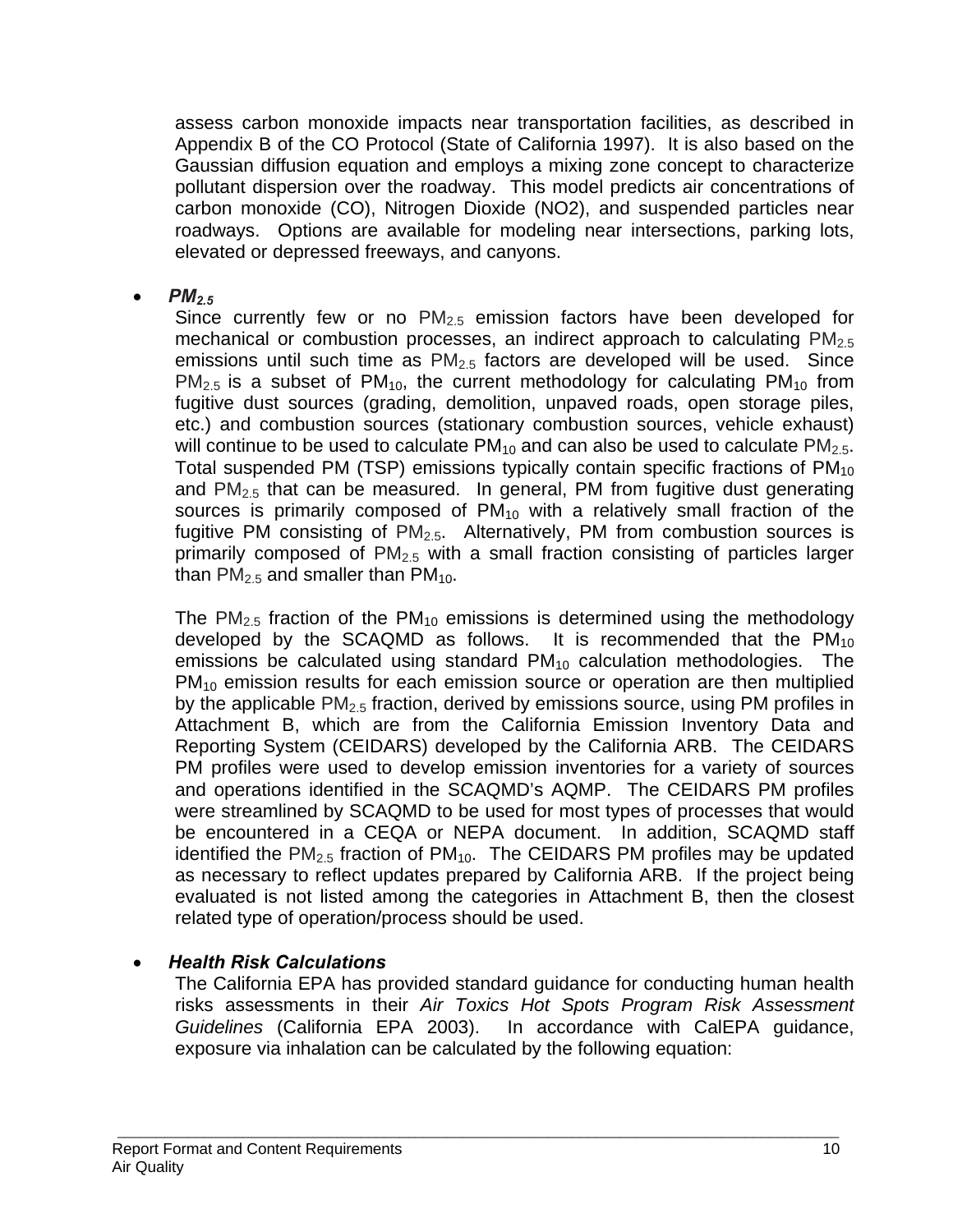$$
Dose-inhalation = \frac{C_{air} * \{DBR\} * A * EF * ED * 10^{-6}}{AT}
$$

Where:

|                  | Dose-inhalation = Dose through inhalation $(mg/kg/day)$       |
|------------------|---------------------------------------------------------------|
| $10^{-6}$        | = Micrograms to milligrams conversion, Liters to cubic meters |
|                  | conversion                                                    |
| $C_{\text{air}}$ | = Pollutant concentration in air $(\mu q/m^3)$                |
| $\{DBR\}$        | $=$ Daily breathing Rate (L/kg body weight $-$ day)           |
| A                | $=$ Inhalation absorption factor                              |
| EF               | $=$ Exposure frequency (days/year)                            |
| ED               | $=$ Exposure duration (years)                                 |
| AT               | = Averaging time period over which exposure is averaged, in   |
|                  | days (e.g., 25,550 days for 70 years for cancer risk)         |

For calculation of excess cancer risk, OEHHA guidance has provided estimates of inhalation rates, average body weights, and exposure time and frequency for residential and occupational exposure scenarios in their guidance. The averaging time for excess cancer risk (AT) is defined as a 70-year lifetime, or 25550 days.

For exposure duration, in general, OEHHA recommends a 70-year lifetime exposure duration for calculating health risks for residential exposures. However, for shorter-term exposures due to temporary impacts (such as calculation of exposures to emissions during short-term construction projects), the exposure duration can be defined based on the duration of the proposed construction.

### **Section 4.0 Project Impact Analysis**

The Project Impact Analysis section should be divided into subsections based on the outline in Section 3.1 above.

### • *4.1 Conformance to Regional Air Quality Strategy (RAQS)*

Projects that propose development consistent with the growth anticipated by the general plan would be consistent with the RAQS. In the event that a project requires a general plan amendment, additional analysis may still provide substantial evidence that the growth is accounted for in the RAQS assumptions. The RAQS relies on information from California Air Resource Board (CARB) and the San Diego Association of Governments (SANDAG), including mobile and area source emissions, as well as information regarding projected growth in the County, to project future emissions and then determine from that the strategies necessary for the reduction of emissions through regulatory controls. The CARB mobile source emission projections and SANDAG growth projections are based on population and vehicle trends, general plans, and future land use plans developed by the cities and County, for each Major Statistical Area (MSA) and their associated Subregional Areas (SRA). In order to demonstrate conformance with the RAQS when a project needs a general plan amendment to increase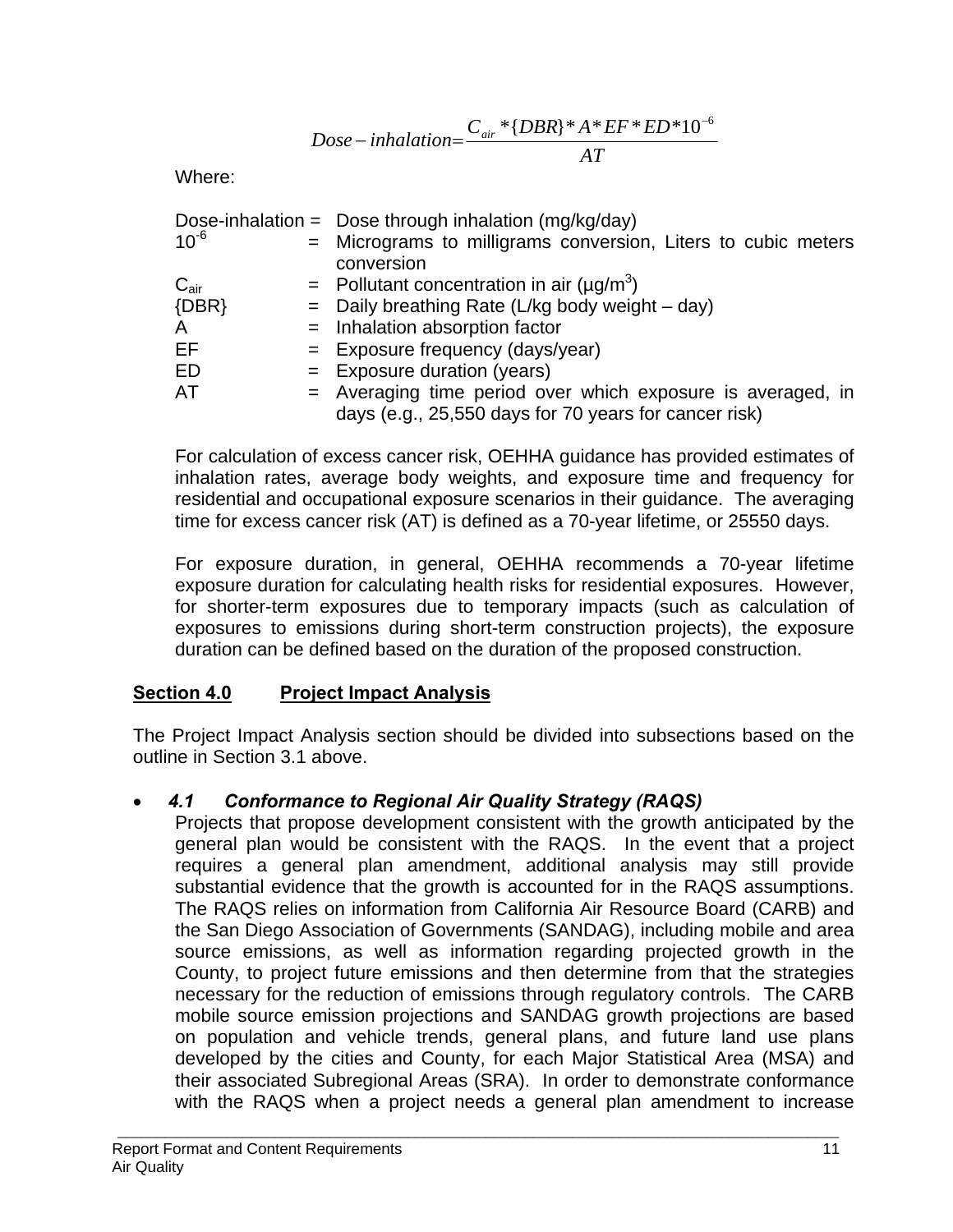density, a growth projection analysis for the applicable SRA and/or MSA comparing the SANDAG growth projections with the actual development expected to occur (based on GIS data for development recently approved or currently in the discretionary process for a specific SRA) can be completed. If the project, in conjunction with other projects within a defined boundary, contributes to growth projections that exceed SANDAG's growth projections for that defined boundary, the project would be in conflict with the RAQS and the SIP, and would have significant and unmitigated impact on air quality.

### • *4.2 Conformance to Federal & State Ambient Air Quality Standards*

This section should be subdivided into the construction and operational phase impact analysis. Sections 4.2.1 & 4.2.2 and the subsequent analysis must use the following thresholds (summarized in Figure 1):

- *The project will result in emissions that exceed 250 pounds per day of NOx or 75 pounds per day of VOCs.*
- *The project will result in emissions of carbon monoxide that when totaled with the ambient air concentrations will exceed a 1 hour concentration of 20 parts per million (ppm) or an 8-hour average of 9 ppm.*
- *The project will result in emissions of PM2.5 that exceed 55 pounds per day.*
- *The project will result in emissions of PM10 that exceed 100 pounds per day and increase the ambient PM10 concentration by 5 micrograms per cubic meter* **(5.0 μg/m<sup>3</sup>** *) or greater at the maximum exposed individual.*

In the event a project has significant impacts, *feasible* mitigation measures or project design considerations (preferred) which reduce the level impacts to a less than significant level must be pursued. Finally, the conclusion sections must include a table that summarizes emissions for each phase.

• *4.3 Cumulatively Considerable Net Increase of Criteria Pollutants* This section should also be subdivided into the construction and operational phase impact analysis.

*Cumulative Construction Analysis,* Section 4.3.1 (construction phase) and the subsequent analysis must use the following thresholds (summarized in Figure 1):

- *The project will result in emissions that exceed 250 pounds per day of NOx or 75 pounds per day of VOCs.*
- *The project will result in emissions of PM2.5 that exceed 55 pounds per day.*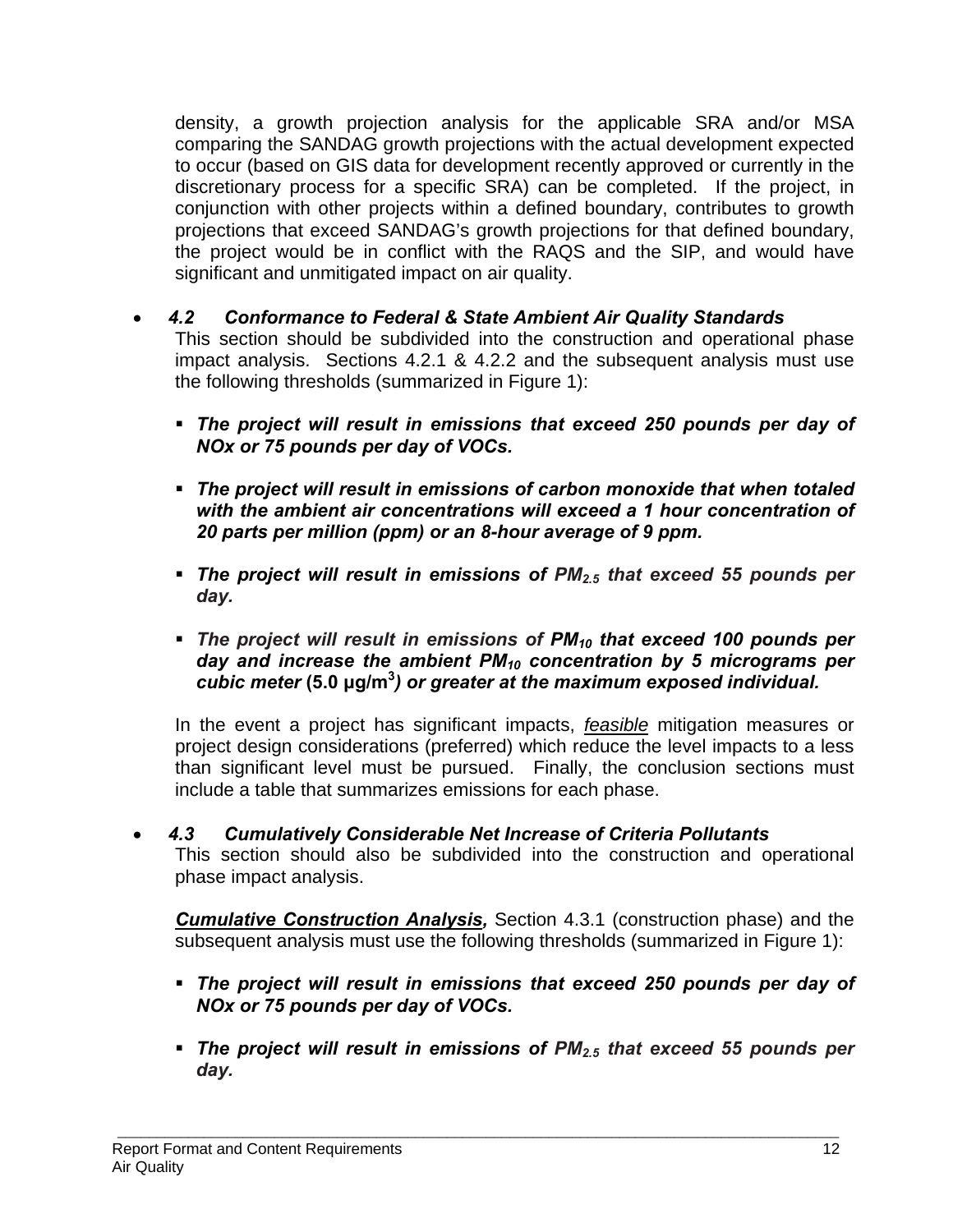*The project will result in emissions of PM10 that exceed 100 pounds per day and increase the ambient PM10 concentration by 5 micrograms per cubic meter (5.0 μg/m3) or greater at the maximum exposed individual.* 

*Cumulative Operational Analysis,* Sections 4.3.2 (operational phase) and the subsequent analysis must use the following thresholds (summarized in Figure 1):

- *A project that does not conform to the RAQS and/or has a significant direct impact on air quality with regard to operational emissions of PM10, PM2.5, NOx and/or VOCs, would also have a significant cumulatively considerable net increase.*
- *Projects that cause road intersections or roadway segments to operate at or below a LOS E and create a CO "hotspot" create a cumulatively considerable net increase of CO.*

It is assumed that a project which conforms to the County of San Diego General Plan, and does not have emissions exceeding the SLTs, will not create a cumulatively considerable net increase in criteria pollutants since the emissions were accounted for in the RAQS. If a project has a cumulatively considerable net increase, the impact can be reduced to less than significant with "fair share" mitigation.

Examples of "fair share" mitigation include but are not limited to the following:

### *Construction Mitigation Measures*

- **Contributing funds to Carl Moyer-like retrofit projects;**
- Purchasing ERCs;
- Retrofitting some of the construction equipment with cooled exhaust gas recirculation, lean-NOx catalysts, and/or diesel particulate filters; and/or
- Using newer equipment (newer than 1996).

### *Operational Mitigation Measures*

- Construction of park and ride lots;
- **Lower-emission school bus projects;**
- **Transit infrastructure;**
- Natural Gas fueling infrastructure;
- **Pedestrian infrastructure improvements; and**
- Funding for projects that reduce diesel combustion NOx and toxic particulate matter emissions.

Appropriate "fair share" mitigation should be proposed and the effects of such mitigation should be quantified to the maximum extent feasible. Finally, the conclusion sections must include a table that summarizes emissions for each phase.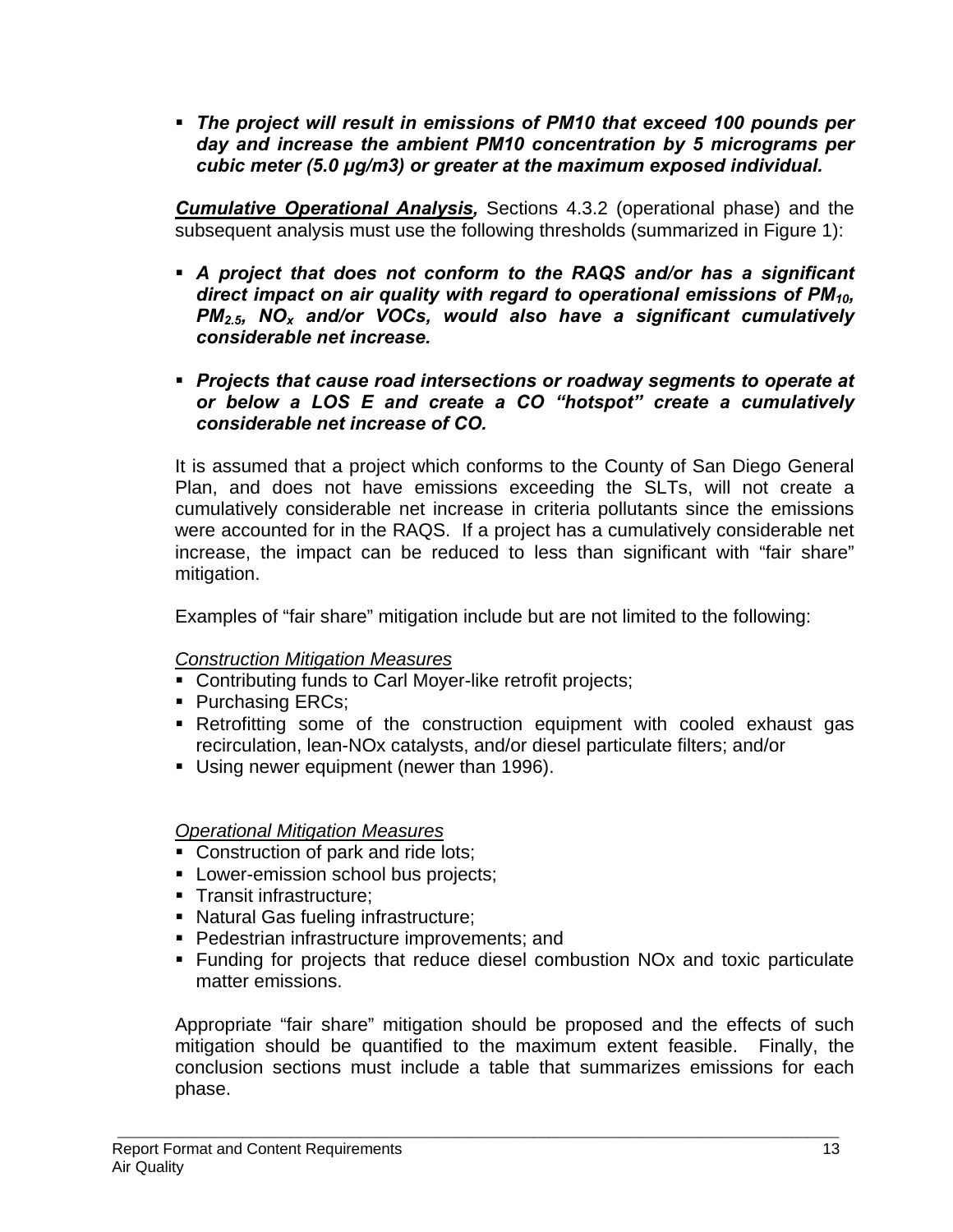## • *4.4 Impacts to Sensitive Receptors*

This section should also be discussed in terms of the construction and operational phase impacts.

The following Guidelines for Determining Significance must be used for determining whether or not the project will expose sensitive receptors to substantial pollutant concentrations:

- *The project places sensitive receptors near CO "hotspots" or creates CO "hotspots" near sensitive receptors.*
- *Project implementation will result in exposure to TACs resulting in a maximum incremental cancer risk greater than 1 in 1 million without application of Toxics-Best Available Control Technology or a health hazard index greater than one would be deemed as having a potentially significant impact.*

For the purposes of CEQA analysis in the County of San Diego, the definition of a sensitive receptor includes schools (Preschool-12<sup>th</sup> Grade), hospitals, resident care facilities, day-care centers and residents. The two primary emissions of concern regarding health effects for land development projects are diesel-fired particulates and carbon monoxide. Section 4.4.2 should include a figure which shows the location of the project and the nearest sensitive receptors. Any project that proposes a regulated point source of emission will have to acquire permits from the San Diego Air Pollution Control District and further health risk analysis may be required.

# • *4.5 Odor Impacts*

Odor issues are very subjective by the nature of odors themselves and their measurements are difficult to quantify. As a result, this guideline is qualitative and each project will be reviewed on an individual basis, focusing on the existing and potential surrounding uses and location of sensitive receptors. The odor section should also discuss odors from construction and operational phases.

In general a project will not have a significant impact if the following are true:

- The project does not place a new odor producing land use activity adjacent to existing sensitive receptors (ex. Waste Water Treatment facility);
- The project will not place sensitive receptors adjacent to or near a confined animal facility or other odor producing land use; and
- The project is not located near any other agricultural use with the potential to produce strong odors including but not limited to organic agricultural operations or agricultural operations that apply a substantial amount of agricultural chemicals that typically produce strong odors.

Every AQS should include statements similar to the above statements in the odor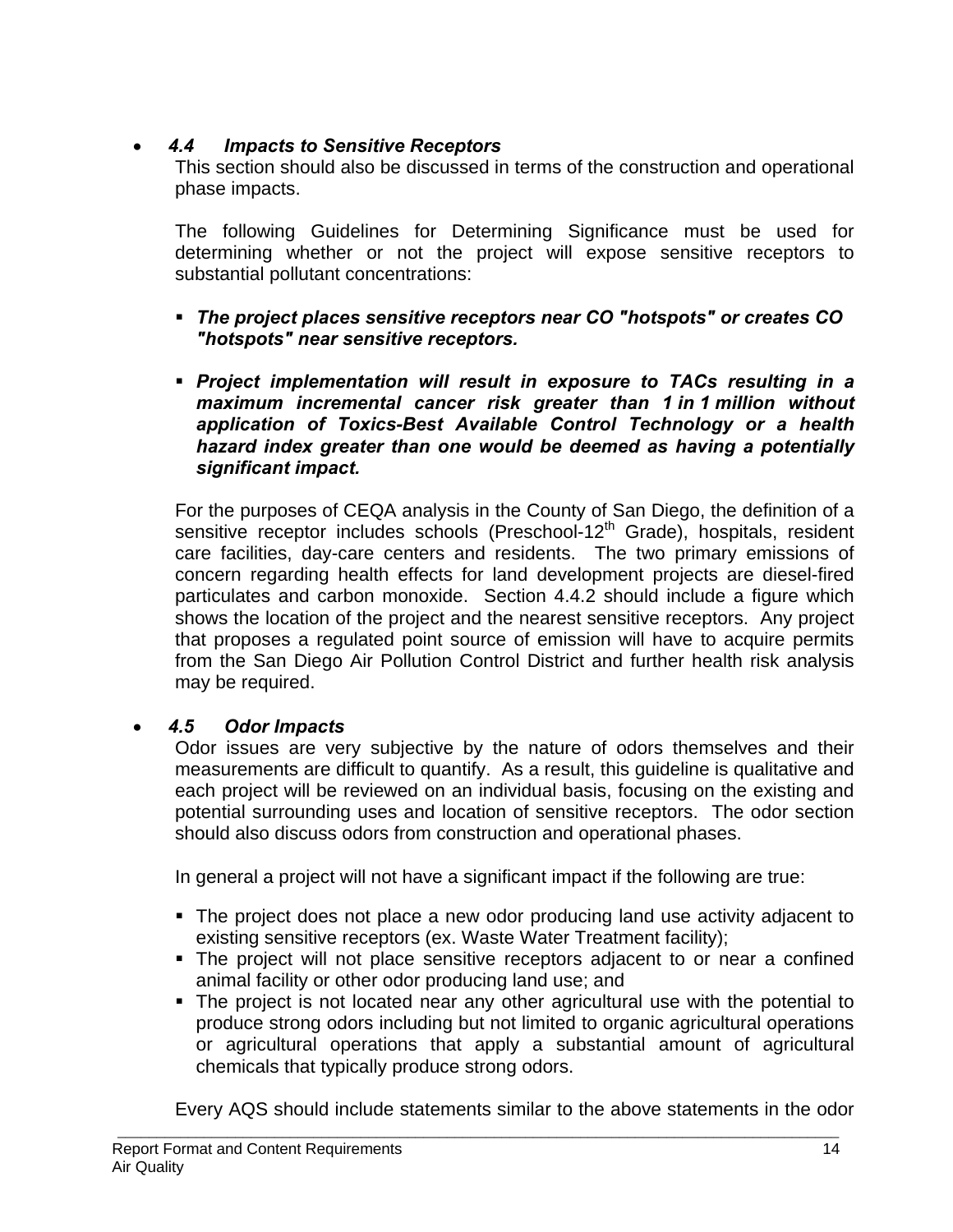section. If a statement(s) above is not true for a project, an odor analysis may be needed. An odor analysis will consider variables such as topography, wind patterns and other variables such as the odor threshold of the emission of concern.

### **Section 5.0 Summary of Recommended Project Design Features, Impacts & Mitigation**

This section should bring together all the project impacts, project design measures and proposed mitigation (if applicable). A table can be created to summarize this information. Such a table should identify the type of impacts (direct or cumulative), the recommended mitigation measures, and the status of impacts after mitigation (fully mitigated or not). No new information should be provided in the summary that is not further explained earlier in the document.

### **General Mitigation Measure Guidance**

Stating that a mitigation measure is not financially feasible without providing evidence is not acceptable. Any unmitigated significant impacts would require an EIR with a statement of overriding considerations from the Board of Supervisors. Alternative fuel vehicles and the use of alternative lower-emission fuels should be considered. Voluntary offsite mitigation projects may also be proposed including construction of park and ride lots, lower-emission school bus projects, transit infrastructure, CNG fueling infrastructure, pedestrian infrastructure improvements, and funding projects that reduce diesel combustion NOx and toxic particulate matter emissions are also acceptable mitigations to be considered. Various additional mitigation measures / design considerations are identified and discussed in Section 5 of the Air Quality Guidelines for Determining Significance.

### **Attachments Guidance**

The attachments should include (in the order referenced to in the document) all spreadsheets used in emission calculations and all modeling inputs and results. Any assumptions or changes to default values must be justified.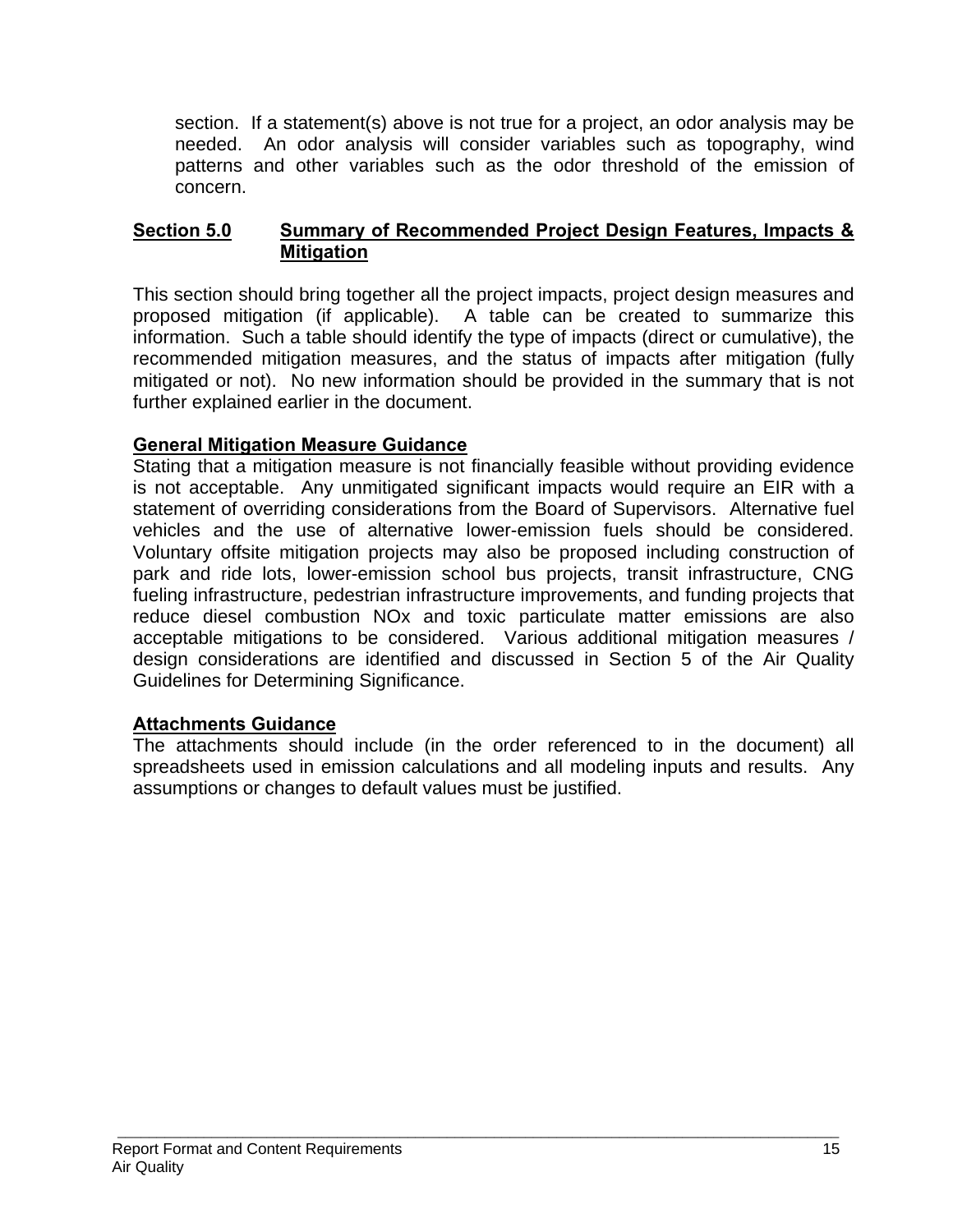### **4.0 REFERENCES**

### California Environmental Protection Agency

 *Air Toxics Hot Spots Program Risk Assessment Guidelines – The Air Toxics Hot Spots Program Guidance Manual for Preparation of Health Risk Assessments.* August 2003.

### California, State of

 *Transportation Project-Level Carbon Monoxide Protocol.* UCD-ITS-RR-97-21. California Department of Transportation. Revised December 1997.  *Architectural Coatings Survey, Draft Report.* California Air Resources Board. September 2006b . http://www.arb.ca.gov/coatings/arch/survey/2005/Draft\_2005\_Survey\_Rpt.pdf

CEQA Air Quality Handbook. South Coast Air Quality Management District, 1993.

Minnesota Pollution Control Agency

*Permit Application Form EC-07, Painting/Coating Operations Calculation.* March 25, 2003. Accessed from the Minnesota Pollution Control Agency website at http://www.pca.state.mn.us/air/permits/forms.html.

Sacramento Metropolitan Air Quality Management District *Guide to Air Quality Assessment in Sacramento County*. July 2004.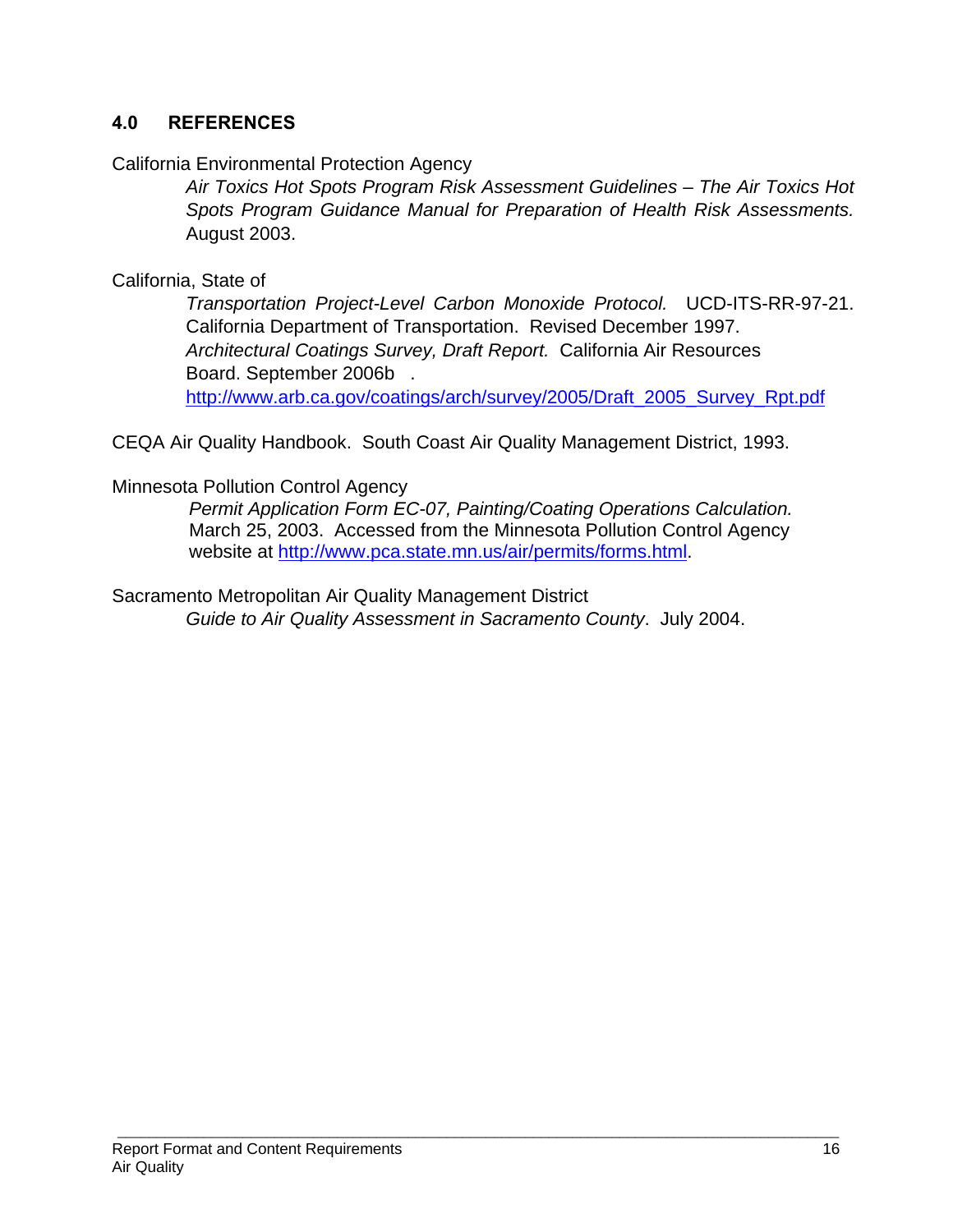#### Figure 1 - County of San Diego LUEG Air Quality CEQA Significance Flow for Privately Initiated Projects

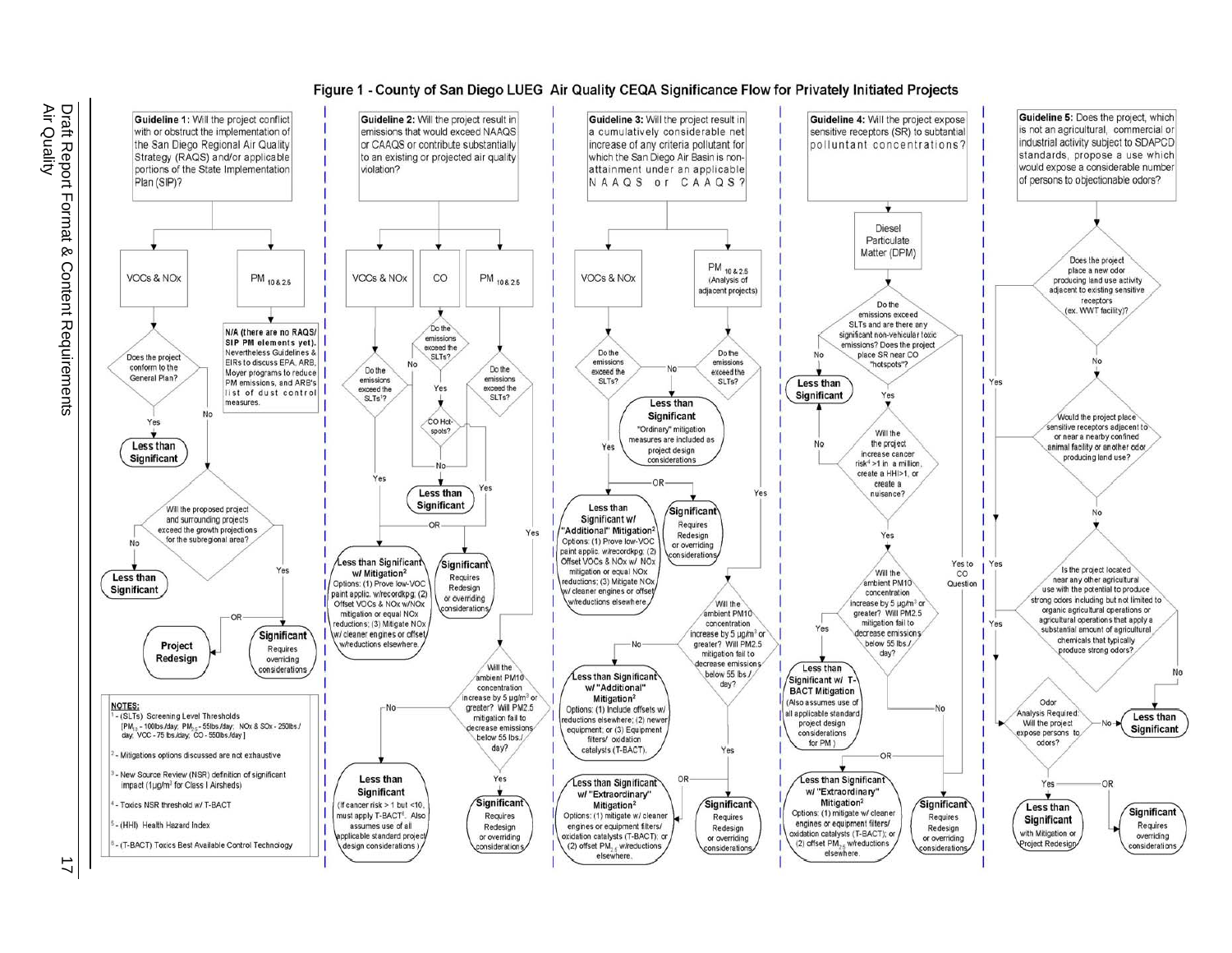#### **[Attachment A]**

URBEMIS 2002 For Windows 8.7.0

File Name: G:\DMG\County Air\County Air examples\Construction\_dmg.urb Project Name: County - Construction Project Location: San Diego County On-Road Motor Vehicle Emissions Based on EMFAC2002 version 2.2

#### SUMMARY REPORT (Pounds/Day - Winter)

#### CONSTRUCTION EMISSION ESTIMATES

|                                                                   |  | PM10 PM10 PM10 |  |                                   |       |
|-------------------------------------------------------------------|--|----------------|--|-----------------------------------|-------|
| *** 2007 ***                                                      |  |                |  | ROG NOx CO SO2 TOTAL EXHAUST DUST |       |
| TOTALS (lbs/day,unmitigated) 30.45 230.41 229.95 0.00 45.28 10.26 |  |                |  |                                   | 35.02 |

|                                                                  |  | PM10 PM10 PM10 |  |                                   |       |
|------------------------------------------------------------------|--|----------------|--|-----------------------------------|-------|
| *** 2008 ***                                                     |  |                |  | ROG NOx CO SO2 TOTAL EXHAUST DUST |       |
| TOTALS (lbs/day,unmitigated) 30.45 219.26 238.00 0.00 44.38 9.36 |  |                |  |                                   | 35.02 |

#### URBEMIS 2002 For Windows 8.7.0

File Name: G:\DMG\County Air\County Air examples\Construction\_dmg.urb Project Name: County - Construction Project Location: San Diego County On-Road Motor Vehicle Emissions Based on EMFAC2002 version 2.2

> DETAIL REPORT (Pounds/Day - Winter)

Construction Start Month and Year: June, 2007 Construction Duration: 12 Total Land Use Area to be Developed: 40 acres Maximum Acreage Disturbed Per Day: 3.5 acres Single Family Units: 0 Multi-Family Units: 0 Retail/Office/Institutional/Industrial Square Footage: 0

#### CONSTRUCTION EMISSION ESTIMATES UNMITIGATED (lbs/day)

|                                       |            |            |        | <b>PM10</b>     | <b>PM10</b> | <b>PM10</b>    |       |             |
|---------------------------------------|------------|------------|--------|-----------------|-------------|----------------|-------|-------------|
| Source                                | <b>ROG</b> | <b>NOx</b> | CO     | SO <sub>2</sub> | TOTAL       | <b>EXHAUST</b> |       | <b>DUST</b> |
| *** 2007***                           |            |            |        |                 |             |                |       |             |
| <b>Phase 1 - Demolition Emissions</b> |            |            |        |                 |             |                |       |             |
| <b>Fugitive Dust</b>                  |            | ۰          |        | ۰               | 0.00        | ٠              | 0.00  |             |
| Off-Road Diesel                       | 0.00       | 0.00       | 0.00   |                 | 0.00        | 0.00           | 0.00  |             |
| <b>On-Road Diesel</b>                 | 0.00       | 0.00       | 0.00   | 0.00            | 0.00        | 0.00           | 0.00  |             |
| <b>Worker Trips</b>                   | 0.00       | 0.00       | 0.00   | 0.00            | 0.00        | 0.00           | 0.00  |             |
| Maximum Ibs/day                       | 0.00       | 0.00       | 0.00   | 0.00            | 0.00        | 0.00           | 0.00  |             |
| Phase 2 - Site Grading Emissions      |            |            |        |                 |             |                |       |             |
| <b>Fugitive Dust</b>                  |            |            | -      | 35.00           | ۰           | 35.00          |       |             |
| <b>Off-Road Diesel</b>                | 30.15      | 230.03     | 223.10 |                 | 10.25       | 10.25          | 0.00  |             |
| On-Road Diesel                        | 0.00       | 0.00       | 0.00   | 0.00            | 0.00        | 0.00           | 0.00  |             |
| <b>Worker Trips</b>                   | 0.30       | 0.38       | 6.85   | 0.00            | 0.03        | 0.01           | 0.02  |             |
| Maximum Ibs/day                       | 30.45      | 230.41     | 229.95 | 0.00            | 45.28       | 10.26          | 35.02 |             |
|                                       |            |            |        |                 |             |                |       |             |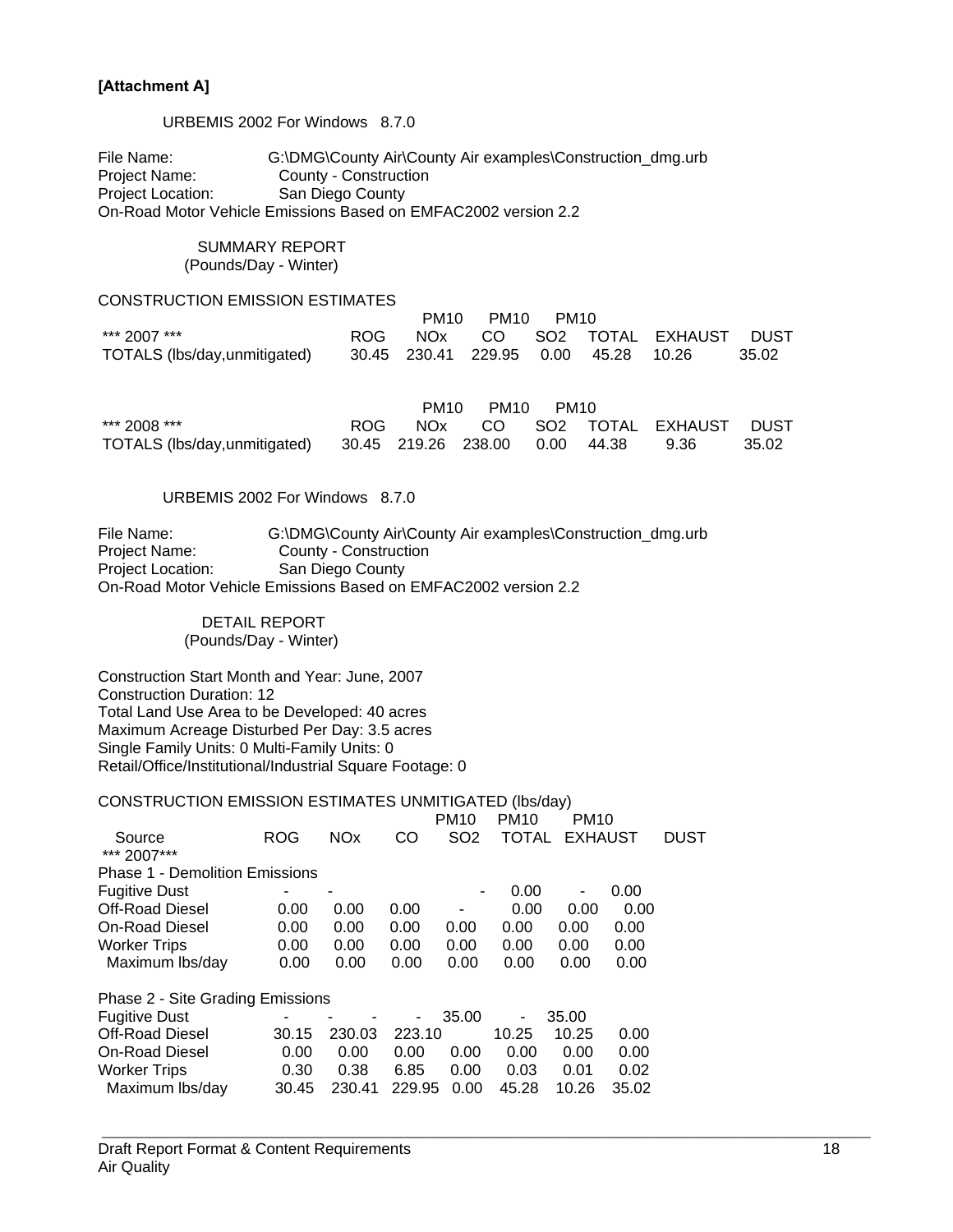| Phase 3 - Building Construction                               |       |                          |                          |               |                                                      |                              |               |
|---------------------------------------------------------------|-------|--------------------------|--------------------------|---------------|------------------------------------------------------|------------------------------|---------------|
| <b>Bldg Const Off-Road Diesel</b>                             | 0.00  | 0.00                     | 0.00                     | -             | 0.00                                                 | 0.00                         | 0.00          |
| <b>Bldg Const Worker Trips</b>                                | 0.00  | 0.00                     | 0.00                     | 0.00          | 0.00                                                 | 0.00                         | 0.00          |
| Arch Coatings Off-Gas                                         | 0.00  |                          | -                        |               |                                                      | $\qquad \qquad \blacksquare$ |               |
| <b>Arch Coatings Worker Trip</b>                              | 0.00  | 0.00                     | 0.00                     | 0.00          | 0.00                                                 | 0.00                         | 0.00          |
| <b>Asphalt Off-Gas</b>                                        | 0.00  | $\overline{\phantom{a}}$ | $\overline{\phantom{0}}$ |               |                                                      |                              |               |
| Asphalt Off-Road Diesel                                       | 0.00  | 0.00                     | 0.00                     |               | 0.00                                                 | 0.00                         | 0.00          |
| Asphalt On-Road Diesel                                        | 0.00  | 0.00                     | 0.00                     | 0.00          | 0.00                                                 | 0.00                         | 0.00          |
| <b>Asphalt Worker Trips</b>                                   | 0.00  | 0.00                     | 0.00                     | 0.00          | 0.00                                                 | 0.00                         | 0.00          |
| Maximum lbs/day                                               | 0.00  | 0.00                     | 0.00                     | 0.00          | 0.00                                                 | 0.00                         | 0.00          |
| Max lbs/day all phases                                        | 30.45 | 230.41                   | 229.95                   | 0.00          | 45.28                                                | 10.26                        | 35.02         |
| *** 2008***                                                   |       |                          |                          |               |                                                      |                              |               |
| <b>Phase 1 - Demolition Emissions</b>                         |       |                          |                          |               |                                                      |                              |               |
| <b>Fugitive Dust</b>                                          |       |                          |                          | 0.00          |                                                      | 0.00                         |               |
| Off-Road Diesel                                               | 0.00  | 0.00                     | 0.00                     | $\frac{1}{2}$ | ۰<br>0.00                                            | 0.00                         | 0.00          |
| On-Road Diesel                                                | 0.00  | 0.00                     | 0.00                     | 0.00          | 0.00                                                 | 0.00                         | 0.00          |
| <b>Worker Trips</b>                                           | 0.00  | 0.00                     | 0.00                     | 0.00          | 0.00                                                 | 0.00                         | 0.00          |
| Maximum lbs/day                                               | 0.00  | 0.00                     | 0.00                     | 0.00          | 0.00                                                 | 0.00                         | 0.00          |
|                                                               |       |                          |                          |               |                                                      |                              |               |
| Phase 2 - Site Grading Emissions                              |       |                          |                          |               |                                                      |                              |               |
| <b>Fugitive Dust</b>                                          |       |                          |                          | 35.00         | -                                                    | 35.00                        |               |
| Off-Road Diesel                                               | 30.15 | 218.88                   | 231.24                   |               | 9.35                                                 | 9.35                         | 0.00          |
| <b>On-Road Diesel</b>                                         | 0.00  | 0.00                     | 0.00                     | 0.00          | 0.00                                                 | 0.00                         | 0.00          |
| <b>Worker Trips</b>                                           | 0.30  | 0.38                     | 6.76                     | 0.00          | 0.03                                                 | 0.01                         | 0.02          |
| Maximum lbs/day                                               | 30.45 | 219.26                   | 238.00                   | 0.00          | 44.38                                                | 9.36                         | 35.02         |
| Phase 3 - Building Construction                               |       |                          |                          |               |                                                      |                              |               |
| <b>Bldg Const Off-Road Diesel</b>                             | 0.00  | 0.00                     | 0.00                     |               | 0.00                                                 | 0.00                         | 0.00          |
| <b>Bldg Const Worker Trips</b>                                | 0.00  | 0.00                     | 0.00                     | 0.00          | 0.00                                                 | 0.00                         | 0.00          |
| Arch Coatings Off-Gas                                         | 0.00  | -                        | ۰                        |               | $\overline{\phantom{a}}$<br>-                        | -                            |               |
| <b>Arch Coatings Worker Trips</b>                             | 0.00  | 0.00                     | 0.00                     | 0.00          | 0.00                                                 | 0.00                         | 0.00          |
| Asphalt Off-Gas                                               | 0.00  | -                        | -                        |               | $\overline{\phantom{0}}$<br>$\overline{\phantom{a}}$ | $\qquad \qquad \blacksquare$ |               |
| Asphalt Off-Road Diesel                                       | 0.00  | 0.00                     | 0.00                     | ۰             | 0.00                                                 | 0.00                         | 0.00          |
| Asphalt On-Road Diesel                                        | 0.00  | 0.00                     | 0.00                     | 0.00          | 0.00                                                 | 0.00                         | 0.00          |
| <b>Asphalt Worker Trips</b>                                   | 0.00  | 0.00                     | 0.00                     | 0.00          | 0.00                                                 | 0.00                         | 0.00          |
| Maximum Ibs/day                                               | 0.00  | 0.00                     | 0.00                     | 0.00          | 0.00                                                 | 0.00                         | 0.00          |
| Max lbs/day all phases                                        | 30.45 | 219.26                   | 238.00                   | 0.00          | 44.38                                                |                              | 9.36<br>35.02 |
| Phase 3 - Building Construction Assumptions: Phase Turned OFF |       |                          |                          |               |                                                      |                              |               |
| Phase 2 - Site Grading Assumptions                            |       |                          |                          |               |                                                      |                              |               |

Start Month/Year for Phase 2: Jun '07 Phase 2 Duration: 12 months On-Road Truck Travel (VMT): 0 Off-Road Equipment<br>No. Type Horsepower Load Factor Hours/Day 7 Rubber Tired Dozers 352 0.590 8.0<br>7 Tractor/Loaders/Backhoes 79 0.465 8.0 7 Tractor/Loaders/Backhoes

Changes made to the default values for Land Use Trip Percentages

 $\_$  , and the set of the set of the set of the set of the set of the set of the set of the set of the set of the set of the set of the set of the set of the set of the set of the set of the set of the set of the set of th

Changes made to the default values for Construction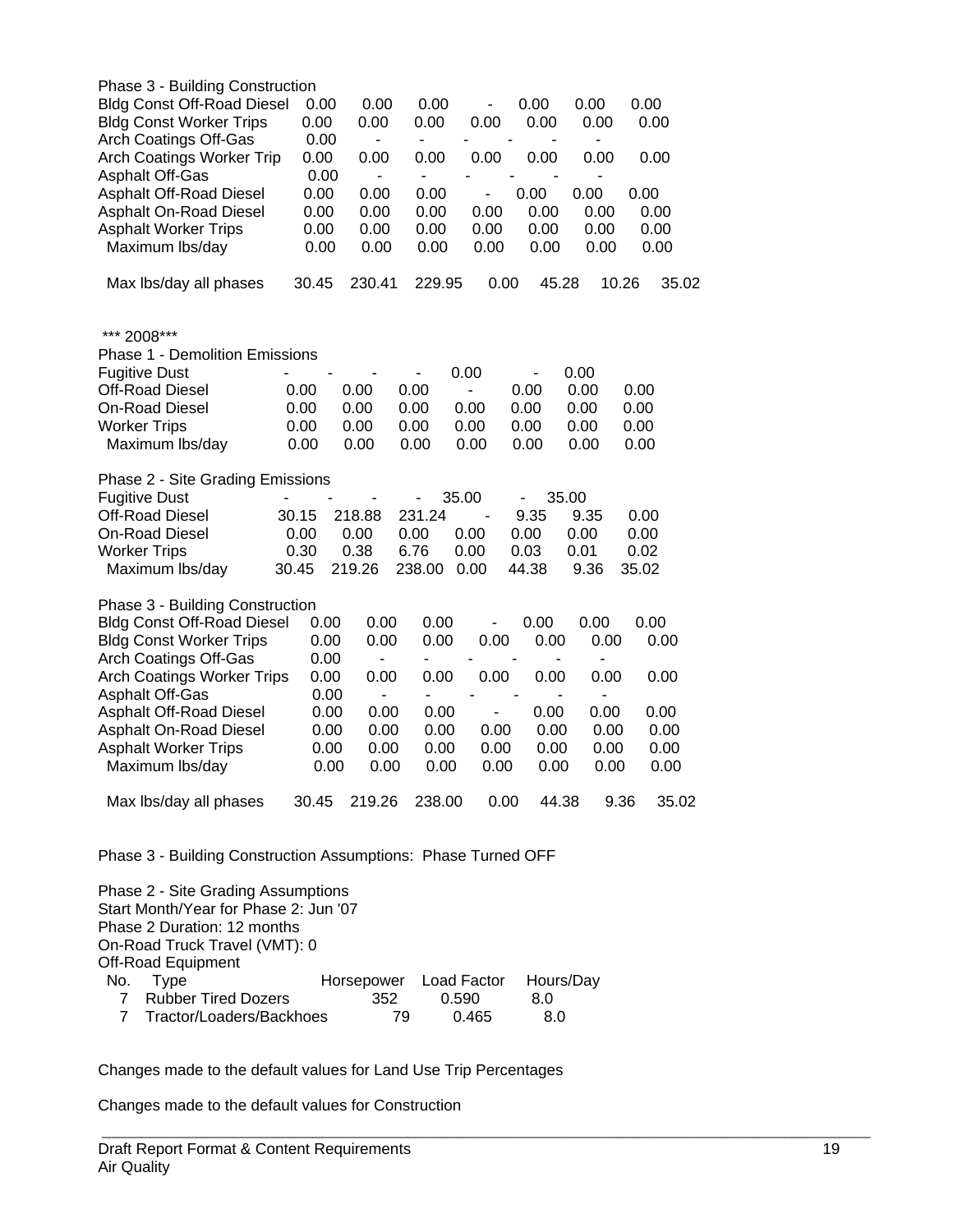#### URBEMIS 2002 For Windows 8.7.0

File Name: G:\DMG\County Air\County Air examples\Condo\_gen\_dmg.urb Project Name: County - Condos - general Project Location: San Diego County On-Road Motor Vehicle Emissions Based on EMFAC2002 version 2.2

#### SUMMARY REPORT (Pounds/Day - Winter)

| AREA SOURCE EMISSION ESTIMATES                          |  |                     |  |
|---------------------------------------------------------|--|---------------------|--|
|                                                         |  | ROG NOx CO SO2 PM10 |  |
| TOTALS (lbs/day,unmitigated) 40.48 3.20 18.94 0.03 2.44 |  |                     |  |

OPERATIONAL (VEHICLE) EMISSION ESTIMATES ROG NOx CO SO2 PM10 TOTALS (lbs/day,unmitigated) 34.41 58.73 421.58 0.22 37.87

SUM OF AREA AND OPERATIONAL EMISSION ESTIMATES ROG NOx CO SO2 PM10 TOTALS (lbs/day,unmitigated) 74.88 61.93 440.51 0.25 40.31

#### URBEMIS 2002 For Windows 8.7.0

File Name: G:\DMG\County Air\County Air examples\Condo\_gen\_dmg.urb Project Name: County - Condos - general Project Location: San Diego County On-Road Motor Vehicle Emissions Based on EMFAC2002 version 2.2

> DETAIL REPORT (Pounds/Day - Winter)

AREA SOURCE EMISSION ESTIMATES (Winter Pounds per Day, Unmitigated)<br>Source 6 ROG NOx CO SO2 PM10 Source **ROG NOx CO SO2 PM10**  Natural Gas 0.22 2.81 1.20 0 0.01 Hearth 16.01 0.39 17.74 0.03 2.43 Landscaping - No winter emissions Consumer Prdcts 18.25 Architectural Coatings<br>TOTALS(lbs/day,unmitigated) 40.48 3.20 18.94 0.03 TOTALS(lbs/day,unmitigated) 40.48 3.20 18.94 0.03 2.44

#### UNMITIGATED OPERATIONAL EMISSIONS

| Condo/townhouse general                                 |  | ROG NOx CO SO2 PM10<br>34.41 58.73 421.58 0.22 37.87 |  |
|---------------------------------------------------------|--|------------------------------------------------------|--|
| TOTAL EMISSIONS (lbs/day) 34.41 58.73 421.58 0.22 37.87 |  |                                                      |  |

Does not include correction for passby trips. Does not include double counting adjustment for internal trips.

OPERATIONAL (Vehicle) EMISSION ESTIMATES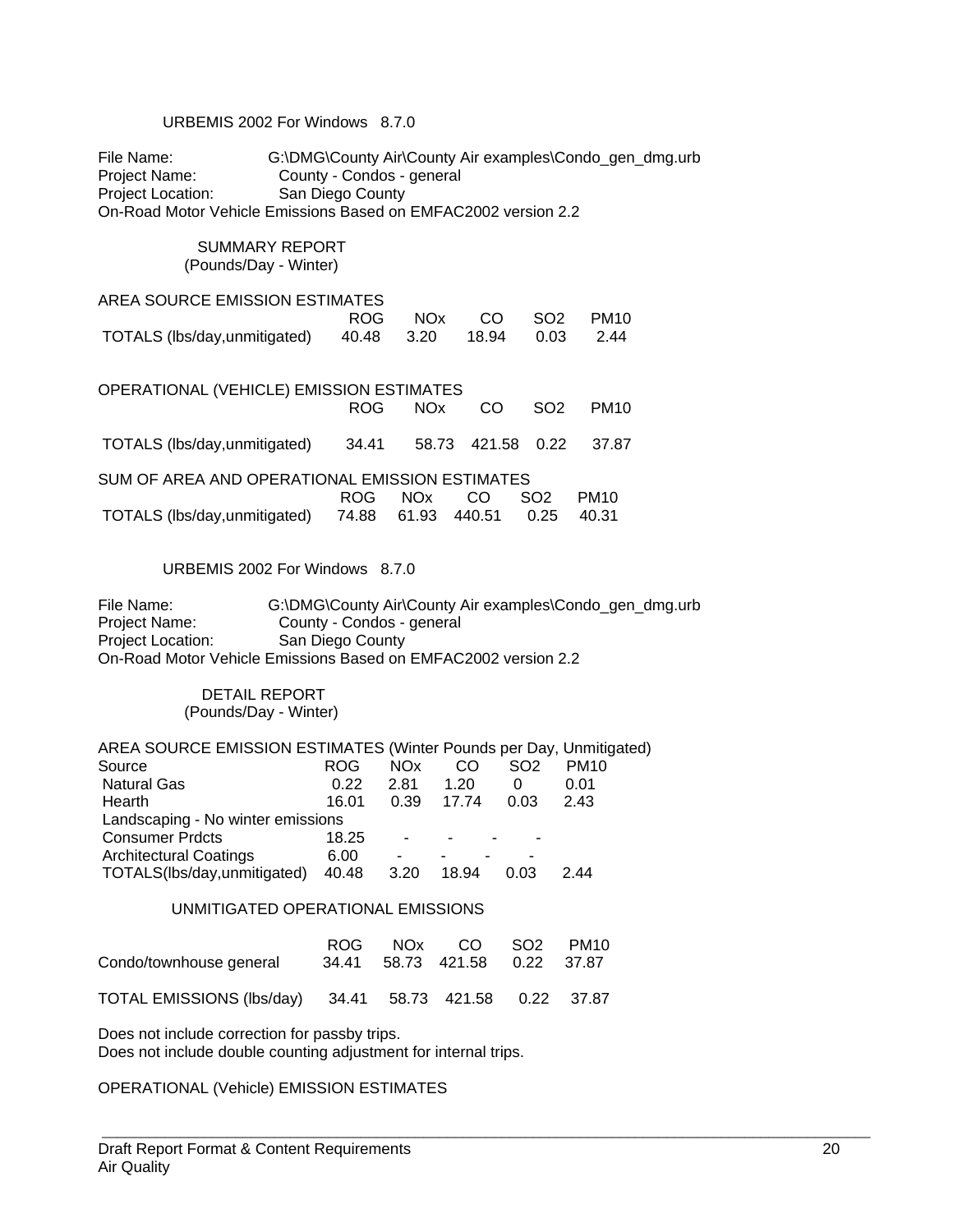Analysis Year: 2007 Temperature (F): 40 Season: Winter

#### EMFAC Version: EMFAC2002 (9/2002)

Summary of Land Uses:

|           |                   | No. Total |             |  |
|-----------|-------------------|-----------|-------------|--|
| Unit Type | Acreage Trip Rate |           | Units Trips |  |
|           |                   |           |             |  |

Condo/townhouse general 23.31 8.00 trips/dwelling unit 373.00 2,984.00

 Sum of Total Trips 2,984.00 Total Vehicle Miles Traveled 24,941.76

Vehicle Assumptions:

Fleet Mix:

| Vehicle Type                 | Percent Type | Non-Catalyst | Catalyst | <b>Diesel</b> |
|------------------------------|--------------|--------------|----------|---------------|
| Light Auto                   | 55.20        | 1.80         | 97.80    | 0.40          |
| Light Truck $<$ 3,750 lbs    | 15.10        | 3.30         | 94.00    | 2.70          |
| Light Truck 3,751-5,750      | 16.10        | 1.90         | 96.90    | 1.20          |
| Med Truck 5,751-8,500        | 7.10         | 1.40         | 95.80    | 2.80          |
| Lite-Heavy 8,501-10,000      | 1.10         | 0.00         | 81.80    | 18.20         |
| Lite-Heavy 10,001-14,000     | 0.40         | 0.00         | 50.00    | 50.00         |
| Med-Heavy 14,001-33,000      | 1.00         | 0.00         | 20.00    | 80.00         |
| Heavy-Heavy 33,001-60,000    | 0.90         | 0.00         | 11.10    | 88.90         |
| Line Haul $> 60,000$<br>lbs. | 0.00         | 0.00         | 0.00     | 100.00        |
| Urban Bus                    | 0.10         | 0.00         | 0.00     | 100.00        |
| Motorcycle                   | 1.70         | 82.40        | 17.60    | 0.00          |
| <b>School Bus</b>            | 0.10         | 0.00         | 0.00     | 100.00        |
| Motor Home                   | 1.20         | 8.30         | 83.30    | 8.40          |
|                              |              |              |          |               |

| <b>Travel Conditions</b>           |             |      |             |            |      |                                      |  |
|------------------------------------|-------------|------|-------------|------------|------|--------------------------------------|--|
|                                    | Residential |      |             | Commercial |      |                                      |  |
|                                    | Home-       |      | Home- Home- |            |      |                                      |  |
|                                    | Work        |      |             |            |      | Shop Other Commute Non-Work Customer |  |
| Urban Trip Length (miles) 10.8 7.3 |             |      | 7.5         | 10.8 7.3   |      | 7.3                                  |  |
| Rural Trip Length (miles) 15.0     |             | 10.0 | - 10.0      | 15.0       | 10.0 | 10.0                                 |  |
| Trip Speeds (mph)                  | - 35.0      | 35.0 | 35.0        | 35.0       | 35.0 | 35.0                                 |  |
| % of Trips - Residential 27.3      |             | 21.2 | 51.5        |            |      |                                      |  |

Changes made to the default values for Land Use Trip Percentages

The Trip Rate and/or Acreage values for Condominium/townhouse general have changed from the defaults 6.9/23.31 to 8/23.31

Changes made to the default values for Area

The wood stove percentage changed from 35 to 0. The wood fireplace percentage changed from 10 to 5. The natural gas fireplace percentage changed from 55 to 10. The no hearth options percentage changed from 0 to 85. The fireplace cords of wood burned changed from 1.48 to .25. The landscape year changed from 2005 to 2007.

Changes made to the default values for Operations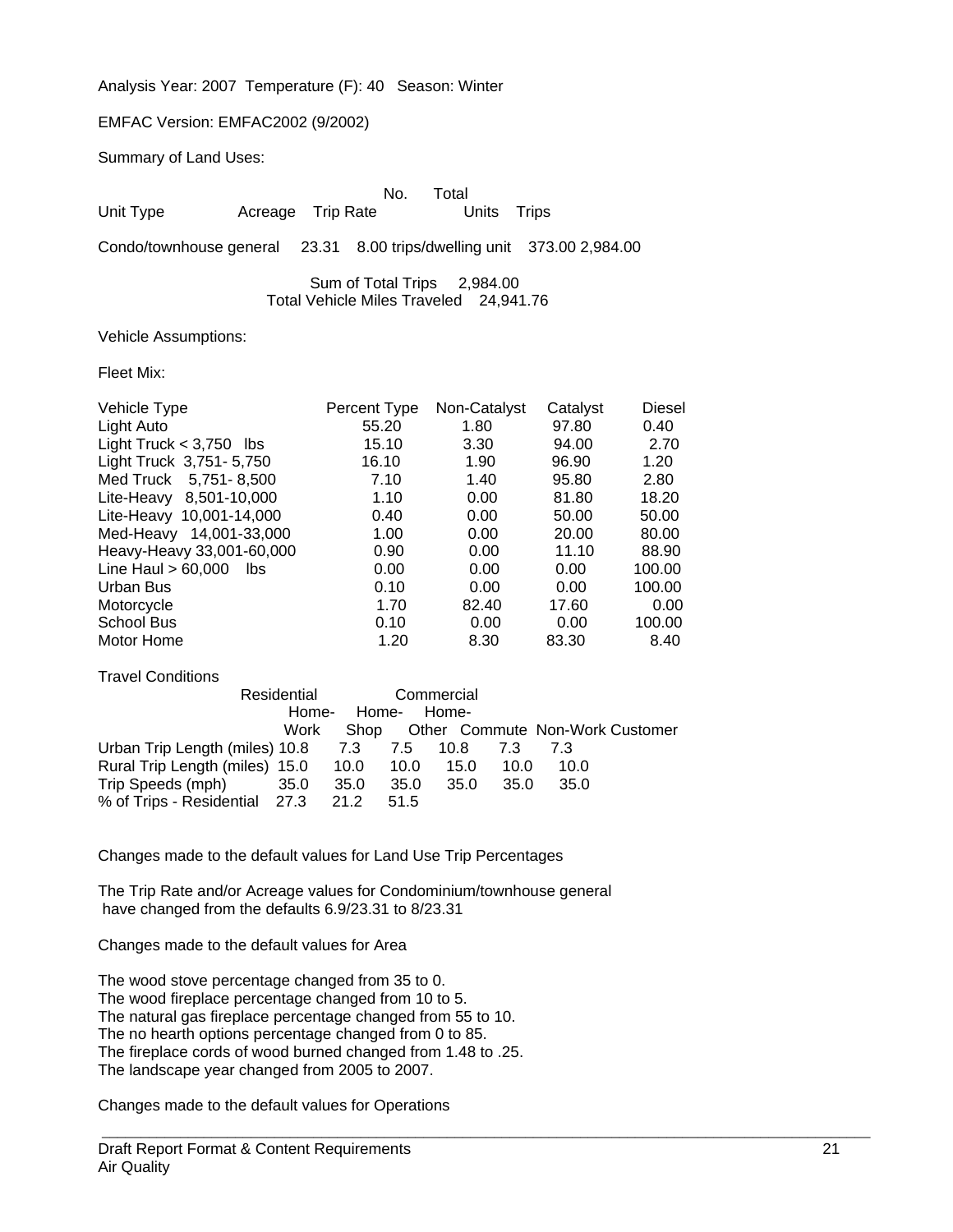The operational emission year changed from 2005 to 2007.

URBEMIS 2002 For Windows 8.7.0

| SUMMARY REPORT<br>(Pounds/Day - Winter)                                                                                                                                                                                                                                                                                                                                                                                                                          |  |  |  |  |  |  |  |  |
|------------------------------------------------------------------------------------------------------------------------------------------------------------------------------------------------------------------------------------------------------------------------------------------------------------------------------------------------------------------------------------------------------------------------------------------------------------------|--|--|--|--|--|--|--|--|
|                                                                                                                                                                                                                                                                                                                                                                                                                                                                  |  |  |  |  |  |  |  |  |
| AREA SOURCE EMISSION ESTIMATES<br><b>ROG</b><br><b>NO<sub>x</sub></b><br>CO<br>SO <sub>2</sub><br><b>PM10</b>                                                                                                                                                                                                                                                                                                                                                    |  |  |  |  |  |  |  |  |
| TOTALS (lbs/day,unmitigated)<br>0.10<br>0.06<br>0.00<br>0.07<br>0.00                                                                                                                                                                                                                                                                                                                                                                                             |  |  |  |  |  |  |  |  |
| OPERATIONAL (VEHICLE) EMISSION ESTIMATES<br><b>ROG</b><br><b>NOx</b><br>SO <sub>2</sub><br>CO<br>PM <sub>10</sub>                                                                                                                                                                                                                                                                                                                                                |  |  |  |  |  |  |  |  |
| TOTALS (lbs/day,unmitigated)<br>45.25<br>549.27<br>0.28<br>50.15<br>77.74                                                                                                                                                                                                                                                                                                                                                                                        |  |  |  |  |  |  |  |  |
| SUM OF AREA AND OPERATIONAL EMISSION ESTIMATES                                                                                                                                                                                                                                                                                                                                                                                                                   |  |  |  |  |  |  |  |  |
| <b>ROG</b><br><b>NO<sub>x</sub></b><br>SO <sub>2</sub><br>CO<br><b>PM10</b><br>45.35<br>TOTALS (lbs/day,unmitigated)<br>77.81<br>549.32<br>0.28<br>50.15                                                                                                                                                                                                                                                                                                         |  |  |  |  |  |  |  |  |
| URBEMIS 2002 For Windows 8.7.0                                                                                                                                                                                                                                                                                                                                                                                                                                   |  |  |  |  |  |  |  |  |
| File Name:<br>G:\DMG\County Air\County Air examples\fastfood_dmg.urb<br>County - Fast Food Restaurant w/Drive-thru<br>Project Name:<br>San Diego County<br>Project Location:<br>On-Road Motor Vehicle Emissions Based on EMFAC2002 version 2.2                                                                                                                                                                                                                   |  |  |  |  |  |  |  |  |
| <b>DETAIL REPORT</b><br>(Pounds/Day - Winter)                                                                                                                                                                                                                                                                                                                                                                                                                    |  |  |  |  |  |  |  |  |
| AREA SOURCE EMISSION ESTIMATES (Winter Pounds per Day, Unmitigated)<br><b>NO<sub>x</sub></b><br><b>PM10</b><br>Source<br><b>ROG</b><br>CO.<br>SO <sub>2</sub><br><b>Natural Gas</b><br>0.00<br>0.07<br>0.06<br>0.00<br>0<br>0.00<br>0.00<br>0.00<br>0.00<br>0.00<br>Hearth<br>Landscaping - No winter emissions<br><b>Consumer Prdcts</b><br>0.00<br><b>Architectural Coatings</b><br>0.10<br>TOTALS(lbs/day,unmitigated<br>0.06<br>0.00<br>0.10<br>0.07<br>0.00 |  |  |  |  |  |  |  |  |
| UNMITIGATED OPERATIONAL EMISSIONS                                                                                                                                                                                                                                                                                                                                                                                                                                |  |  |  |  |  |  |  |  |

|                                                         |  | ROG NOx CO SO2 PM10           |  |
|---------------------------------------------------------|--|-------------------------------|--|
| Fast food rest, w/ drive                                |  | 45.25 77.74 549.27 0.28 50.15 |  |
| TOTAL EMISSIONS (Ibs/day) 45.25 77.74 549.27 0.28 50.15 |  |                               |  |

Does not include correction for passby trips.

Does not include double counting adjustment for internal trips.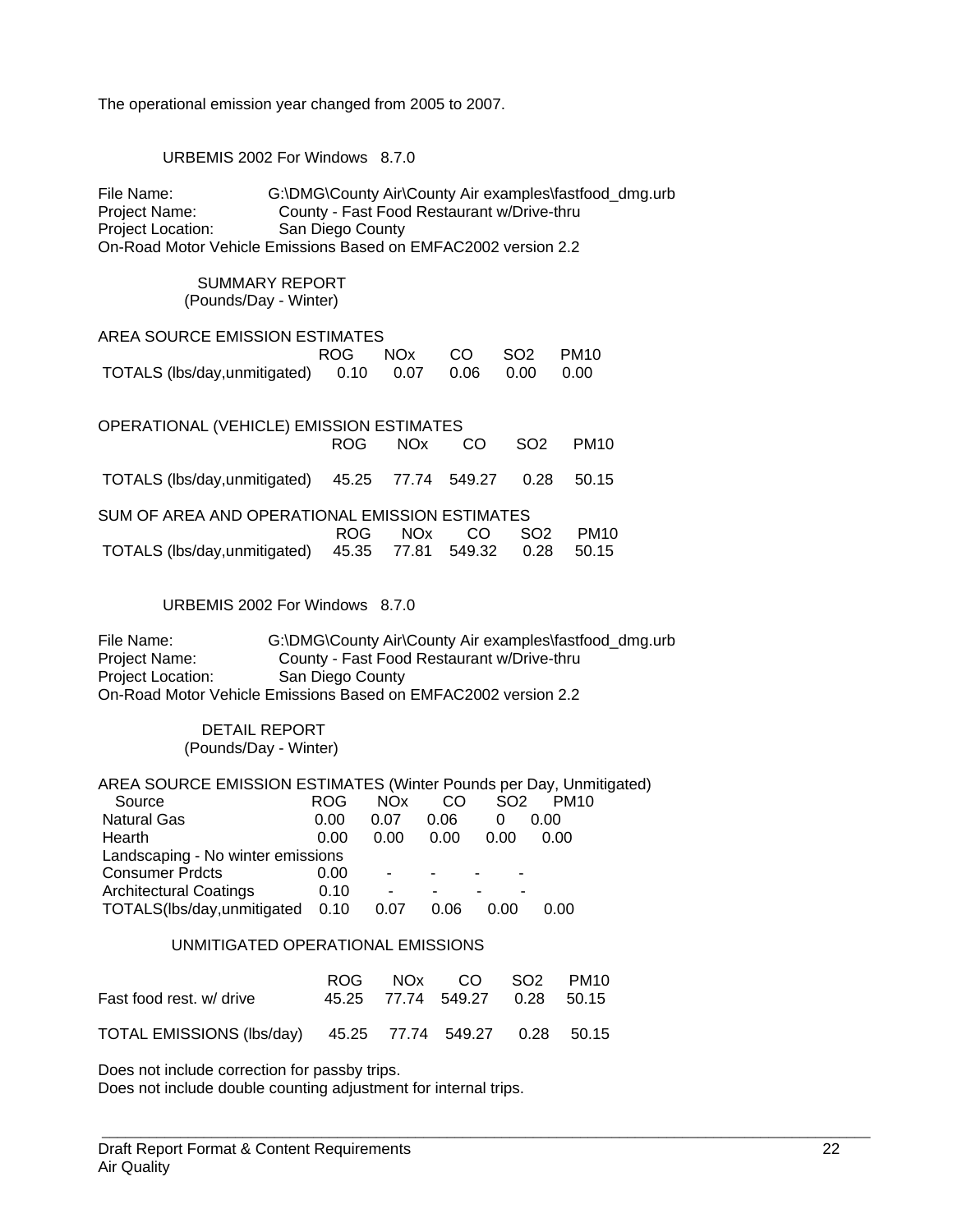#### OPERATIONAL (Vehicle) EMISSION ESTIMATES

Analysis Year: 2007 Temperature (F): 40 Season: Winter

EMFAC Version: EMFAC2002 (9/2002)

Summary of Land Uses:

No. Total<br>Units Trips Unit Type **Acreage** Trip Rate

Fast food rest. w/ drive 650.00 trips/1000 sq. ft 6.80 4,420.00

Sum of Total Trips 4,420.00 Total Vehicle Miles Traveled 33,039.50

Vehicle Assumptions:

Fleet Mix:

| Percent Type | Non-Catalyst | Catalyst | Diesel |
|--------------|--------------|----------|--------|
| 55.20        | 1.80         | 97.80    | 0.40   |
| 15.10        | 3.30         | 94.00    | 2.70   |
| 16.10        | 1.90         | 96.90    | 1.20   |
| 7.10         | 1.40         | 95.80    | 2.80   |
| 1.10         | 0.00         | 81.80    | 18.20  |
| 0.40         | 0.00         | 50.00    | 50.00  |
| 1.00         | 0.00         | 20.00    | 80.00  |
| 0.90         | 0.00         | 11.10    | 88.90  |
| 0.00         | 0.00         | 0.00     | 100.00 |
| 0.10         | 0.00         | 0.00     | 100.00 |
| 1.70         | 82.40        | 17.60    | 0.00   |
| 0.10         | 0.00         | 0.00     | 100.00 |
| 1.20         | 8.30         | 83.30    | 8.40   |
|              |              |          |        |

Travel Conditions

|                           | Residential |       | Commercial |                                 |      |      |
|---------------------------|-------------|-------|------------|---------------------------------|------|------|
|                           | Home-       | Home- | Home-      |                                 |      |      |
|                           | Work        | Shop  |            | Other Commute Non-Work Customer |      |      |
| Urban Trip Length (miles) | 10.8        | 7.3   | 7.5        | 10.8                            | 7.3  | 7.3  |
| Rural Trip Length (miles) | 15.0        | 10.0  | 10.0       | 15.0                            | 10.0 | 10.0 |
| Trip Speeds (mph)         | 35.0        | 35.0  | 35.0       | 35.0                            | 35.0 | 35.0 |
| % of Trips - Residential  | 27.3        | 21.2  | 51.5       |                                 |      |      |

% of Trips - Commercial (by land use)

Fast food rest. w/ drive thru  $\overline{5.0}$  2.5 92.5

 $\_$  , and the set of the set of the set of the set of the set of the set of the set of the set of the set of the set of the set of the set of the set of the set of the set of the set of the set of the set of the set of th

Changes made to the default values for Land Use Trip Percentages

Changes made to the default values for Area

The wood stove percentage changed from 35 to 0. The wood fireplace percentage changed from 10 to 5. The natural gas fireplace percentage changed from 55 to 10. The no hearth options percentage changed from 0 to 85. The fireplace cords of wood burned changed from 1.48 to .25.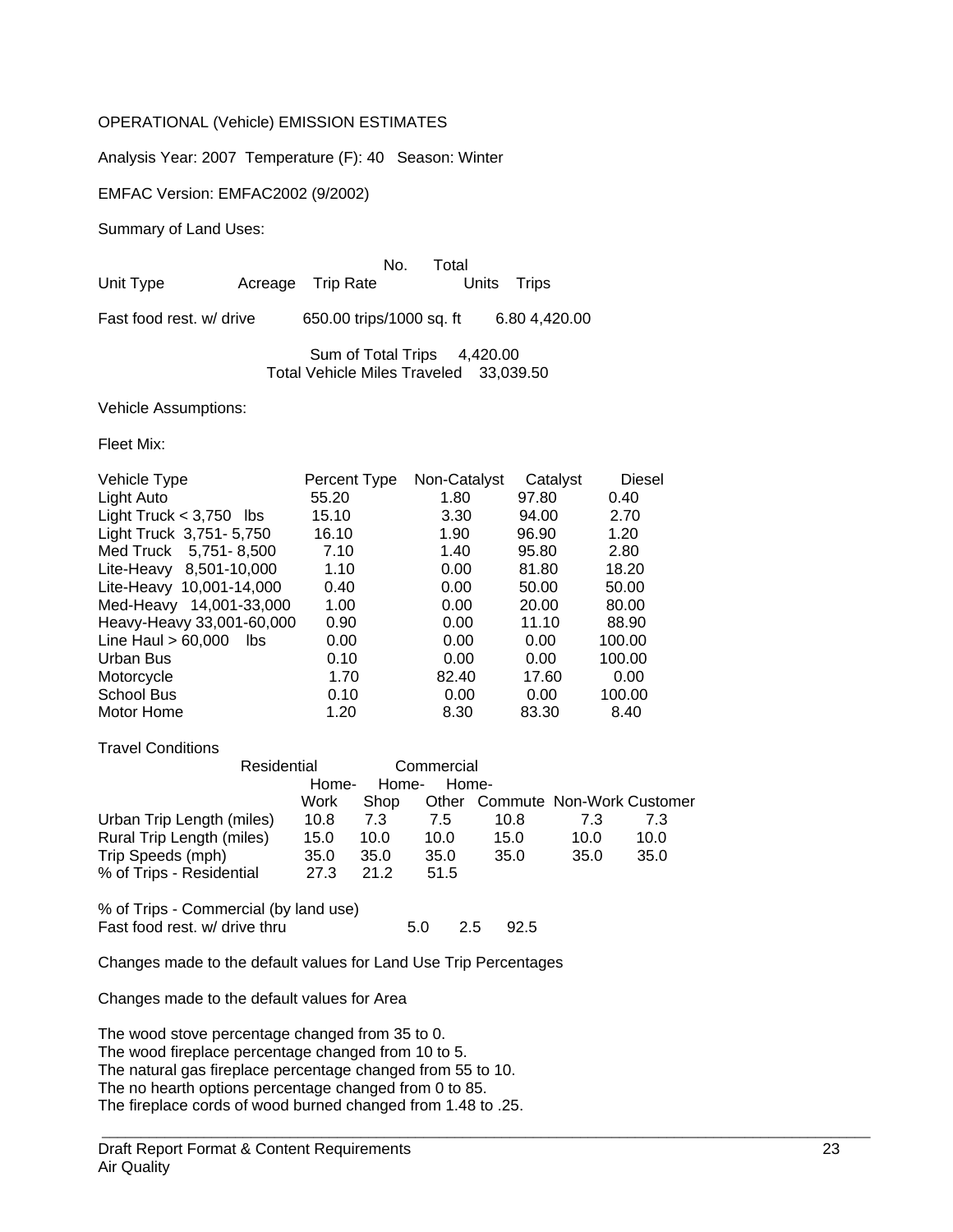The landscape year changed from 2005 to 2007.

Changes made to the default values for Operations

The operational emission year changed from 2005 to 2007.

URBEMIS 2002 For Windows 8.7.0

File Name: G:\DMG\County Air\County Air examples\High\_Rise\_Appt\_dmg.urb<br>Project Name: County - Apartments > 20 DU/acre County - Apartments > 20 DU/acre<br>San Diego County Project Location: On-Road Motor Vehicle Emissions Based on EMFAC2002 version 2.2

> SUMMARY REPORT (Pounds/Day - Winter)

| AREA SOURCE EMISSION ESTIMATES                          |                     |  |  |
|---------------------------------------------------------|---------------------|--|--|
|                                                         | ROG NOx CO SO2 PM10 |  |  |
| TOTALS (lbs/day,unmitigated) 45.80 3.62 21.42 0.03 2.76 |                     |  |  |

| OPERATIONAL (VEHICLE) EMISSION ESTIMATES                   |      |      |     |                 |                  |  |  |  |
|------------------------------------------------------------|------|------|-----|-----------------|------------------|--|--|--|
|                                                            | ROG. | NOx  | CO. | SO <sub>2</sub> | PM <sub>10</sub> |  |  |  |
| TOTALS (lbs/day,unmitigated) 29.19 49.84 357.72 0.18 32.14 |      |      |     |                 |                  |  |  |  |
| SUM OF AREA AND OPERATIONAL EMISSION ESTIMATES             |      |      |     |                 |                  |  |  |  |
|                                                            | ROG  | NOx. | CO. | SO <sub>2</sub> | PM <sub>10</sub> |  |  |  |
| TOTALS (lbs/day,unmitigated) 74.99 53.46 379.14 0.22       |      |      |     |                 | 34.90            |  |  |  |

Page: 2 10/06/2006 7:26 AM

URBEMIS 2002 For Windows 8.7.0

File Name: G:\DMG\County Air\County Air examples\High\_Rise\_Appt\_dmg.urb Project Name: County - Apartments > 20 DU/acre<br>Project Location: San Diego County San Diego County On-Road Motor Vehicle Emissions Based on EMFAC2002 version 2.2

> DETAIL REPORT (Pounds/Day - Winter)

| AREA SOURCE EMISSION ESTIMATES (Winter Pounds per Day, Unmitigated) |       |                 |       |                 |             |
|---------------------------------------------------------------------|-------|-----------------|-------|-----------------|-------------|
| Source                                                              | ROG.  | NO <sub>x</sub> | CO    | SO <sub>2</sub> | <b>PM10</b> |
| <b>Natural Gas</b>                                                  | 0.25  | 3.18            | 1.35  | 0               | 0.01        |
| Hearth                                                              | 18.12 | 0.44            | 20.07 | 0.03            | 2.75        |
| Landscaping - No winter emissions                                   |       |                 |       |                 |             |
| <b>Consumer Prdcts</b>                                              | 20.65 | ٠               |       |                 |             |
| <b>Architectural Coatings</b>                                       | 6.79  |                 |       |                 |             |
| TOTALS(lbs/day,unmitigated) 45.80                                   |       | 3.62            | 21.42 | 0.03            | 2.76        |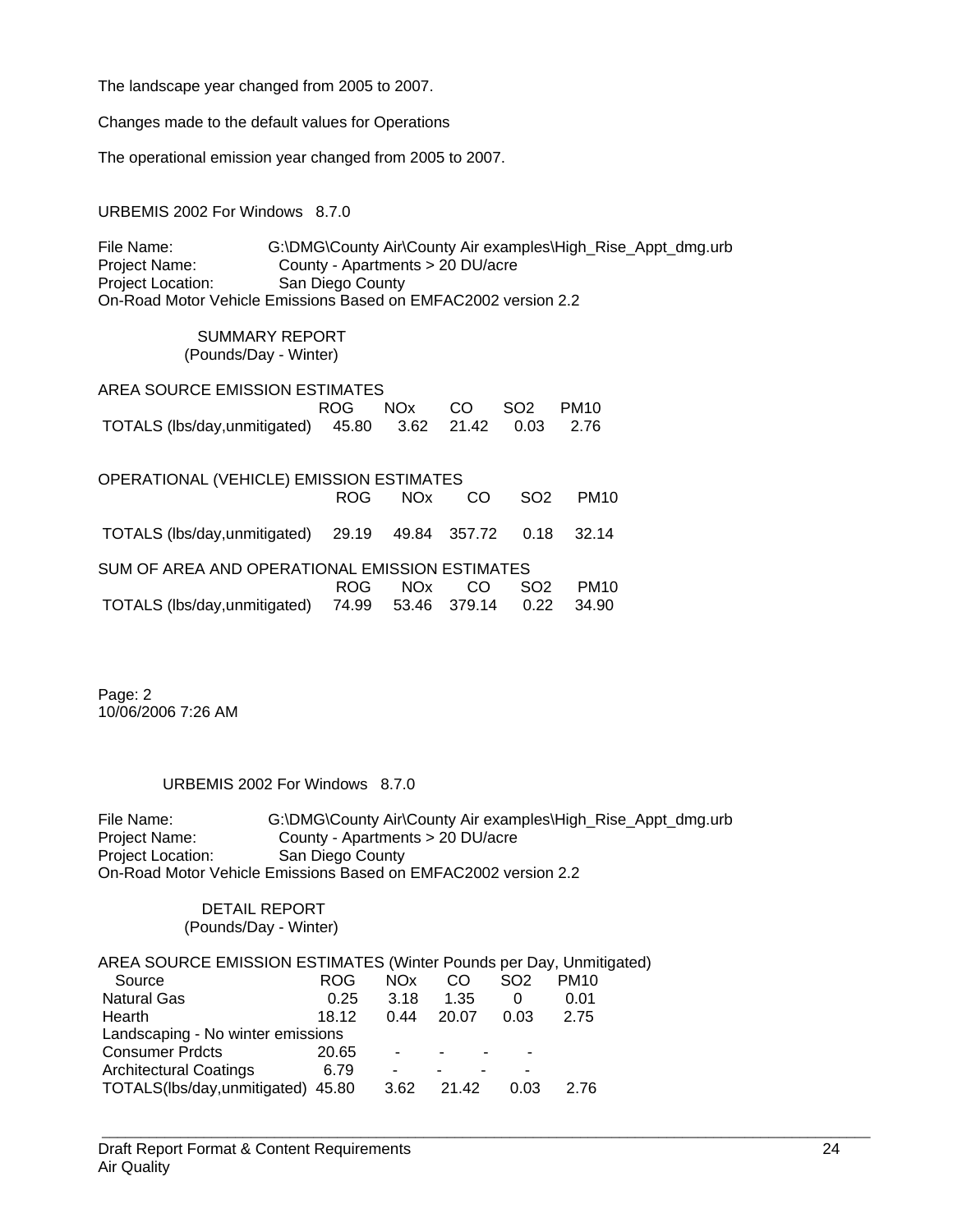#### UNMITIGATED OPERATIONAL EMISSIONS

| Apartments high rise                                    |  | ROG NOx CO SO2 PM10<br>29.19 49.84 357.72 0.18 32.14 |  |
|---------------------------------------------------------|--|------------------------------------------------------|--|
| TOTAL EMISSIONS (Ibs/day) 29.19 49.84 357.72 0.18 32.14 |  |                                                      |  |

Does not include correction for passby trips. Does not include double counting adjustment for internal trips.

OPERATIONAL (Vehicle) EMISSION ESTIMATES

Analysis Year: 2007 Temperature (F): 40 Season: Winter

EMFAC Version: EMFAC2002 (9/2002)

Summary of Land Uses:

|           |                   | No. Total |             |
|-----------|-------------------|-----------|-------------|
| Unit Type | Acreage Trip Rate |           | Units Trips |

Apartments high rise 6.81 6.00 trips/dwelling unit 422.00 2,532.00

 Sum of Total Trips 2,532.00 Total Vehicle Miles Traveled 21,163.72

Vehicle Assumptions:

Fleet Mix:

| Vehicle Type                 | Percent Type | Non-Catalyst | Catalyst | <b>Diesel</b> |
|------------------------------|--------------|--------------|----------|---------------|
| Light Auto                   | 55.20        | 1.80         | 97.80    | 0.40          |
| Light Truck $<$ 3,750 lbs    | 15.10        | 3.30         | 94.00    | 2.70          |
| Light Truck 3,751-5,750      | 16.10        | 1.90         | 96.90    | 1.20          |
| Med Truck 5,751-8,500        | 7.10         | 1.40         | 95.80    | 2.80          |
| Lite-Heavy 8,501-10,000      | 1.10         | 0.00         | 81.80    | 18.20         |
| Lite-Heavy 10,001-14,000     | 0.40         | 0.00         | 50.00    | 50.00         |
| Med-Heavy 14,001-33,000      | 1.00         | 0.00         | 20.00    | 80.00         |
| Heavy-Heavy 33,001-60,000    | 0.90         | 0.00         | 11.10    | 88.90         |
| Line Haul $> 60,000$<br>lbs. | 0.00         | 0.00         | 0.00     | 100.00        |
| Urban Bus                    | 0.10         | 0.00         | 0.00     | 100.00        |
| Motorcycle                   | 1.70         | 82.40        | 17.60    | 0.00          |
| School Bus                   | 0.10         | 0.00         | 0.00     | 100.00        |
| Motor Home                   | 1.20         | 8.30         | 83.30    | 8.40          |

| <b>Travel Conditions</b> |  |
|--------------------------|--|
|                          |  |

|                           |       | Residential |          |      | Commercial |      |                                 |
|---------------------------|-------|-------------|----------|------|------------|------|---------------------------------|
|                           | Home- | Home-       | Home-    |      |            |      |                                 |
|                           | Work  | Shop        |          |      |            |      | Other Commute Non-Work Customer |
| Urban Trip Length (miles) | 10.8  | 7.3         | 7.5 10.8 |      | 7.3        |      |                                 |
| Rural Trip Length (miles) | 15.0  | 10.0        | 10.0     | 15.0 | 10.0       | 10.0 |                                 |
| Trip Speeds (mph)         | 35.0  | 35.0        | 35.0     | 35.0 | 35.0       | 35.0 |                                 |
| % of Trips - Residential  | 27.3  | 21.2        | 51.5     |      |            |      |                                 |

 $\_$  , and the set of the set of the set of the set of the set of the set of the set of the set of the set of the set of the set of the set of the set of the set of the set of the set of the set of the set of the set of th

Changes made to the default values for Land Use Trip Percentages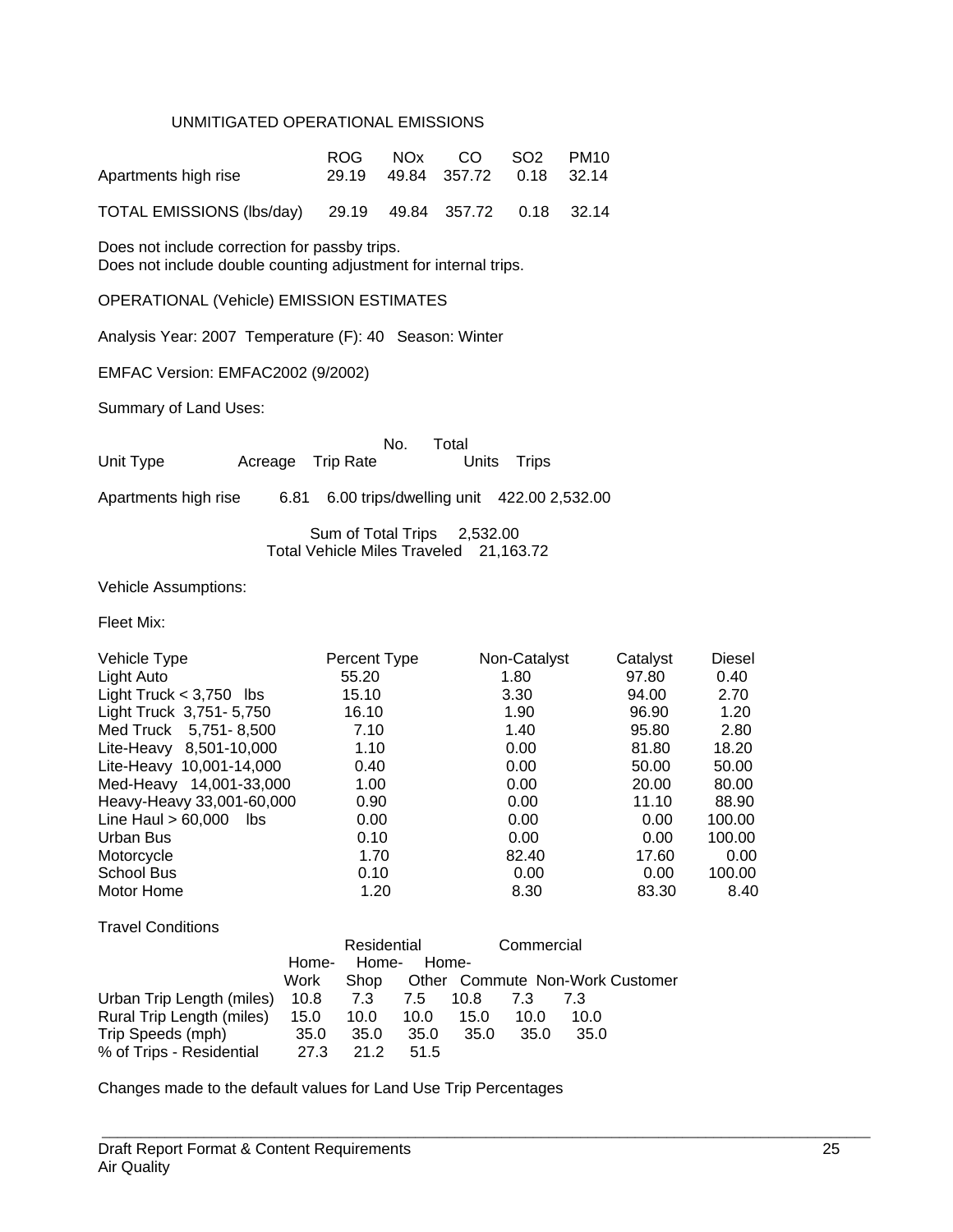The Trip Rate and/or Acreage values for Apartments high rise have changed from the defaults 5.29/6.81 to 6/6.81 Changes made to the default values for Area

The wood stove percentage changed from 35 to 0. The wood fireplace percentage changed from 10 to 5. The natural gas fireplace percentage changed from 55 to 10. The no hearth options percentage changed from 0 to 85. The fireplace cords of wood burned changed from 1.48 to .25. The landscape year changed from 2005 to 2007.

Changes made to the default values for Operations

The operational emission year changed from 2005 to 2007.

URBEMIS 2002 For Windows 8.7.0

File Name: G:\DMG\County Air\County Air examples\Low\_Rise\_Appt\_dmg.urb Project Name: County - Apartments (6-20 DU/acre) Project Location: San Diego County On-Road Motor Vehicle Emissions Based on EMFAC2002 version 2.2

#### SUMMARY REPORT (Pounds/Day - Winter)

|                                                         |  | ROG NOx CO SO2 PM10 |  |
|---------------------------------------------------------|--|---------------------|--|
| TOTALS (lbs/day,unmitigated) 40.48 3.20 18.94 0.03 2.44 |  |                     |  |

| OPERATIONAL (VEHICLE) EMISSION ESTIMATES                   |      |            |     |                 |                  |  |  |  |
|------------------------------------------------------------|------|------------|-----|-----------------|------------------|--|--|--|
|                                                            |      | ROG NOx CO |     | SO <sub>2</sub> | PM <sub>10</sub> |  |  |  |
| TOTALS (lbs/day,unmitigated) 34.41 58.73 421.58 0.22 37.87 |      |            |     |                 |                  |  |  |  |
| SUM OF AREA AND OPERATIONAL EMISSION ESTIMATES             |      |            |     |                 |                  |  |  |  |
|                                                            | ROG. | NOx 1      | CO. | SO <sub>2</sub> | <b>PM10</b>      |  |  |  |
| TOTALS (lbs/day,unmitigated) 74.88 61.93 440.51 0.25       |      |            |     |                 | 40.31            |  |  |  |

URBEMIS 2002 For Windows 8.7.0

File Name: G:\DMG\County Air\County Air examples\Low\_Rise\_Appt\_dmg.urb Project Name: County - Apartments (6-20 DU/acre)<br>Project Location: San Diego County San Diego County On-Road Motor Vehicle Emissions Based on EMFAC2002 version 2.2

 $\_$  , and the set of the set of the set of the set of the set of the set of the set of the set of the set of the set of the set of the set of the set of the set of the set of the set of the set of the set of the set of th

 DETAIL REPORT (Pounds/Day - Winter)

| AREA SOURCE EMISSION ESTIMATES (Winter Pounds per Day, Unmitigated) |            |            |       |                 |             |
|---------------------------------------------------------------------|------------|------------|-------|-----------------|-------------|
| Source                                                              | <b>ROG</b> | <b>NOx</b> | CO.   | SO <sub>2</sub> | <b>PM10</b> |
| <b>Natural Gas</b>                                                  | 0.22       | 2.81       | 1.20  | $\Omega$        | 0.01        |
| Hearth                                                              | 16.01      | 0.39       | 17.74 | 0.03            | 2.43        |
| Landscaping - No winter emissions                                   |            |            |       |                 |             |
| <b>Consumer Prdcts</b>                                              | 18.25      |            |       |                 |             |
| <b>Architectural Coatings</b>                                       | 6.00       |            |       |                 |             |
| TOTALS(lbs/day,unmitigated) 40.48                                   |            | 3.20       | 18.94 | 0.03            | 2 44        |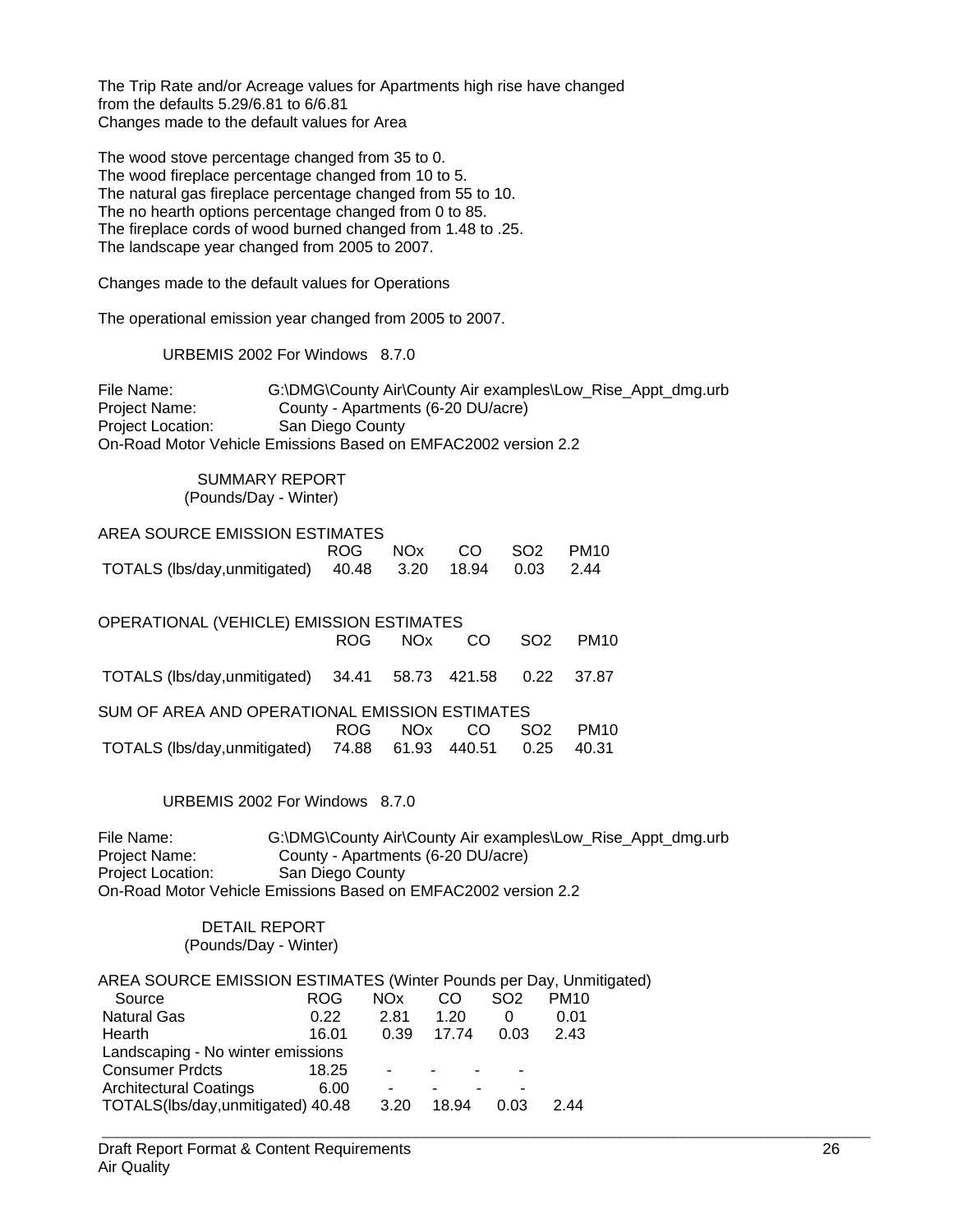#### UNMITIGATED OPERATIONAL EMISSIONS

| Apartments low rise                                     |  | ROG NOx CO SO2 PM10<br>34.41 58.73 421.58 0.22 37.87 |  |
|---------------------------------------------------------|--|------------------------------------------------------|--|
| TOTAL EMISSIONS (lbs/day) 34.41 58.73 421.58 0.22 37.87 |  |                                                      |  |

Does not include correction for passby trips. Does not include double counting adjustment for internal trips.

OPERATIONAL (Vehicle) EMISSION ESTIMATES

Analysis Year: 2007 Temperature (F): 40 Season: Winter

EMFAC Version: EMFAC2002 (9/2002)

Summary of Land Uses:

|           |                   | No. Total   |  |
|-----------|-------------------|-------------|--|
| Unit Type | Acreage Trip Rate | Units Trips |  |

Apartments low rise 23.31 8.00 trips/dwelling unit 373.00 2,984.00

 Sum of Total Trips 2,984.00 Total Vehicle Miles Traveled 24,941.76

Vehicle Assumptions:

Travel Conditions

Fleet Mix:

| Vehicle Type                | Percent Type | Non-Catalyst | Catalyst | <b>Diesel</b> |
|-----------------------------|--------------|--------------|----------|---------------|
| Light Auto                  | 55.20        | 1.80         | 97.80    | 0.40          |
| Light Truck $<$ 3,750 lbs   | 15.10        | 3.30         | 94.00    | 2.70          |
| Light Truck 3,751-5,750     | 16.10        | 1.90         | 96.90    | 1.20          |
| Med Truck 5,751-8,500       | 7.10         | 1.40         | 95.80    | 2.80          |
| Lite-Heavy 8,501-10,000     | 1.10         | 0.00         | 81.80    | 18.20         |
| Lite-Heavy 10,001-14,000    | 0.40         | 0.00         | 50.00    | 50.00         |
| 14,001-33,000<br>Med-Heavy  | 1.00         | 0.00         | 20.00    | 80.00         |
| Heavy-Heavy 33,001-60,000   | 0.90         | 0.00         | 11.10    | 88.90         |
| Line Haul $> 60,000$<br>lbs | 0.00         | 0.00         | 0.00     | 100.00        |
| Urban Bus                   | 0.10         | 0.00         | 0.00     | 100.00        |
| Motorcycle                  | 1.70         | 82.40        | 17.60    | 0.00          |
| <b>School Bus</b>           | 0.10         | 0.00         | 0.00     | 100.00        |
| Motor Home                  | 1.20         | 8.30         | 83.30    | 8.40          |

| Residential                            |      | Commercial |      |          |      |                                      |  |  |
|----------------------------------------|------|------------|------|----------|------|--------------------------------------|--|--|
| Home-<br>Home-<br>Home-                |      |            |      |          |      |                                      |  |  |
|                                        | Work |            |      |          |      | Shop Other Commute Non-Work Customer |  |  |
| Urban Trip Length (miles) 10.8 7.3 7.5 |      |            |      | 10.8 7.3 |      | 73                                   |  |  |
| Rural Trip Length (miles) 15.0 10.0    |      |            | 10.0 | 15.0     | 10.0 | 10.0                                 |  |  |
| Trip Speeds (mph)                      | 35.0 | 35.0       | 35.0 | 35.0     | 35.0 | 35.0                                 |  |  |
| % of Trips - Residential 27.3          |      | 21.2       | 51.5 |          |      |                                      |  |  |

 $\_$  , and the set of the set of the set of the set of the set of the set of the set of the set of the set of the set of the set of the set of the set of the set of the set of the set of the set of the set of the set of th

Changes made to the default values for Land Use Trip Percentages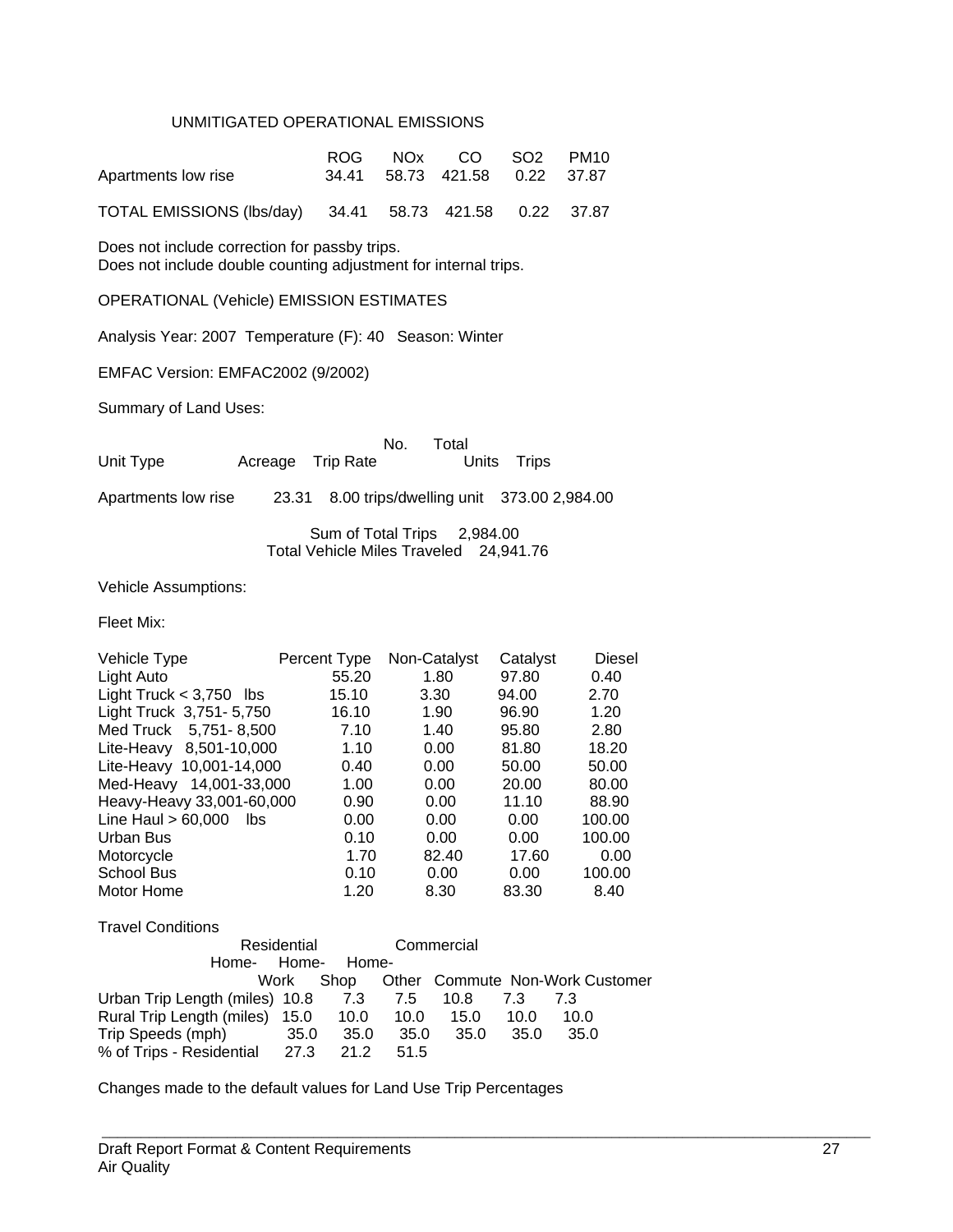The Trip Rate and/or Acreage values for Apartments low rise have changed from the defaults 6.9/23.31 to 8/23.31

Changes made to the default values for Area

The wood stove percentage changed from 35 to 0. The wood fireplace percentage changed from 10 to 5. The natural gas fireplace percentage changed from 55 to 10. The no hearth options percentage changed from 0 to 85. The fireplace cords of wood burned changed from 1.48 to .25. The landscape year changed from 2005 to 2007.

Changes made to the default values for Operations

The operational emission year changed from 2005 to 2007.

URBEMIS 2002 For Windows 8.7.0

File Name: G:\DMG\County Air\County Air examples\mobile\_dmg.urb Project Name: County - Mobile Homes Project Location: San Diego County On-Road Motor Vehicle Emissions Based on EMFAC2002 version 2.2

#### SUMMARY REPORT (Pounds/Day - Winter)

| AREA SOURCE EMISSION ESTIMATES                          |                     |  |  |  |  |  |
|---------------------------------------------------------|---------------------|--|--|--|--|--|
|                                                         | ROG NOx CO SO2 PM10 |  |  |  |  |  |
| TOTALS (lbs/day,unmitigated) 51.52 5.62 21.52 0.03 2.67 |                     |  |  |  |  |  |

| OPERATIONAL (VEHICLE) EMISSION ESTIMATES             |       |            |     |                 |             |  |  |  |  |  |
|------------------------------------------------------|-------|------------|-----|-----------------|-------------|--|--|--|--|--|
|                                                      |       | ROG NOx CO |     | SO <sub>2</sub> | <b>PM10</b> |  |  |  |  |  |
| TOTALS (lbs/day,unmitigated) 23.41 39.96 286.80 0.15 |       |            |     |                 | 25.77       |  |  |  |  |  |
| SUM OF AREA AND OPERATIONAL EMISSION ESTIMATES       |       |            |     |                 |             |  |  |  |  |  |
|                                                      | ROG – | NOx.       | CO. | SO <sub>2</sub> | <b>PM10</b> |  |  |  |  |  |
| TOTALS (lbs/day,unmitigated) 74.93 45.58 308.32 0.18 |       |            |     |                 | 28.43       |  |  |  |  |  |

URBEMIS 2002 For Windows 8.7.0

File Name: G:\DMG\County Air\County Air examples\mobile\_dmg.urb<br>Project Name: County - Mobile Homes Project Name: County - Mobile Homes<br>Project Location: San Diego County San Diego County On-Road Motor Vehicle Emissions Based on EMFAC2002 version 2.2

> DETAIL REPORT (Pounds/Day - Winter)

| AREA SOURCE EMISSION ESTIMATES (Winter Pounds per Day, Unmitigated) |            |            |       |                 |             |
|---------------------------------------------------------------------|------------|------------|-------|-----------------|-------------|
| Source                                                              | <b>ROG</b> | <b>NOx</b> | CO    | SO <sub>2</sub> | <b>PM10</b> |
| <b>Natural Gas</b>                                                  | 0.39       | 5.09       | 2.16  | 0               | 0.01        |
| Hearth                                                              | 17.44      | 0.53       | 19.36 | 0.03            | 2.66        |
| Landscaping - No winter emissions                                   |            |            |       |                 |             |
| <b>Consumer Prdcts</b>                                              | 19.86      | ۰          |       |                 |             |
| <b>Architectural Coatings</b>                                       | 13.83      |            |       |                 |             |
| TOTALS(lbs/day,unmitigated)                                         | 51.52      | 5.62       | 21.52 | 0.03            | 2.67        |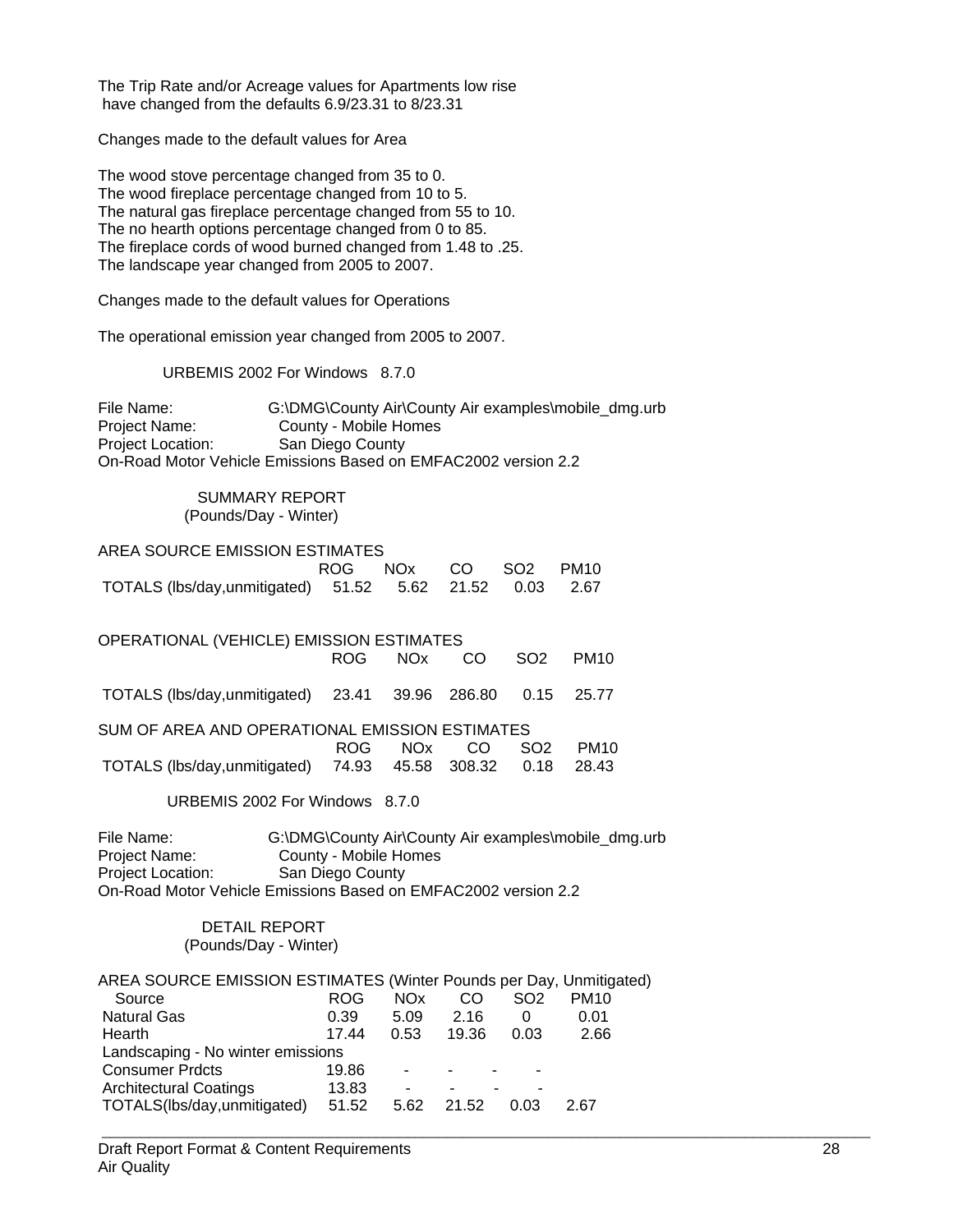#### UNMITIGATED OPERATIONAL EMISSIONS

| Mobile home park                                        |  | ROG NOx CO SO2 PM10<br>23.41 39.96 286.80 0.15 25.77 |  |
|---------------------------------------------------------|--|------------------------------------------------------|--|
| TOTAL EMISSIONS (lbs/day) 23.41 39.96 286.80 0.15 25.77 |  |                                                      |  |

Does not include correction for passby trips. Does not include double counting adjustment for internal trips.

OPERATIONAL (Vehicle) EMISSION ESTIMATES

Analysis Year: 2007 Temperature (F): 40 Season: Winter

EMFAC Version: EMFAC2002 (9/2002)

Summary of Land Uses:

|           |                   | No. Total |             |  |
|-----------|-------------------|-----------|-------------|--|
| Unit Type | Acreage Trip Rate |           | Units Trips |  |

Mobile home park 67.67 5.00 trips/dwelling unit 406.00 2,030.00

 Sum of Total Trips 2,030.00 Total Vehicle Miles Traveled 16,967.76

Vehicle Assumptions:

Fleet Mix:

| Vehicle Type                | Percent Type | Non-Catalyst | Catalyst | <b>Diesel</b> |
|-----------------------------|--------------|--------------|----------|---------------|
| Light Auto                  | 55.20        | 1.80         | 97.80    | 0.40          |
| Light Truck $<$ 3,750 lbs   | 15.10        | 3.30         | 94.00    | 2.70          |
| Light Truck 3,751-5,750     | 16.10        | 1.90         | 96.90    | 1.20          |
| Med Truck 5,751-8,500       | 7.10         | 1.40         | 95.80    | 2.80          |
| Lite-Heavy 8,501-10,000     | 1.10         | 0.00         | 81.80    | 18.20         |
| Lite-Heavy 10,001-14,000    | 0.40         | 0.00         | 50.00    | 50.00         |
| Med-Heavy 14,001-33,000     | 1.00         | 0.00         | 20.00    | 80.00         |
| Heavy-Heavy 33,001-60,000   | 0.90         | 0.00         | 11.10    | 88.90         |
| Line Haul $> 60,000$<br>lbs | 0.00         | 0.00         | 0.00     | 100.00        |
| Urban Bus                   | 0.10         | 0.00         | 0.00     | 100.00        |
| Motorcycle                  | 1.70         | 82.40        | 17.60    | 0.00          |
| School Bus                  | 0.10         | 0.00         | 0.00     | 100.00        |
| Motor Home                  | 1.20         | 8.30         | 83.30    | 8.40          |

| <b>Travel Conditions</b>  |       |       |            |      |      |                                 |
|---------------------------|-------|-------|------------|------|------|---------------------------------|
| Residential               |       |       | Commercial |      |      |                                 |
| Home-                     | Home- | Home- |            |      |      |                                 |
|                           | Work  | Shop  |            |      |      | Other Commute Non-Work Customer |
| Urban Trip Length (miles) | 10.8  | 7.3   | 7.5        | 10.8 | 7.3  | 7.3                             |
| Rural Trip Length (miles) | 15.0  | 10.0  | 10.0       | 15.0 | 10.0 | 10.0                            |
| Trip Speeds (mph)         | 35.0  | 35.0  | 35.0       | 35.0 | 35.0 | 35.0                            |
| % of Trips - Residential  | 27.3  | 21 2  | 51.5       |      |      |                                 |

 $\_$  , and the set of the set of the set of the set of the set of the set of the set of the set of the set of the set of the set of the set of the set of the set of the set of the set of the set of the set of the set of th

Changes made to the default values for Land Use Trip Percentages

The Trip Rate and/or Acreage values for Mobile home park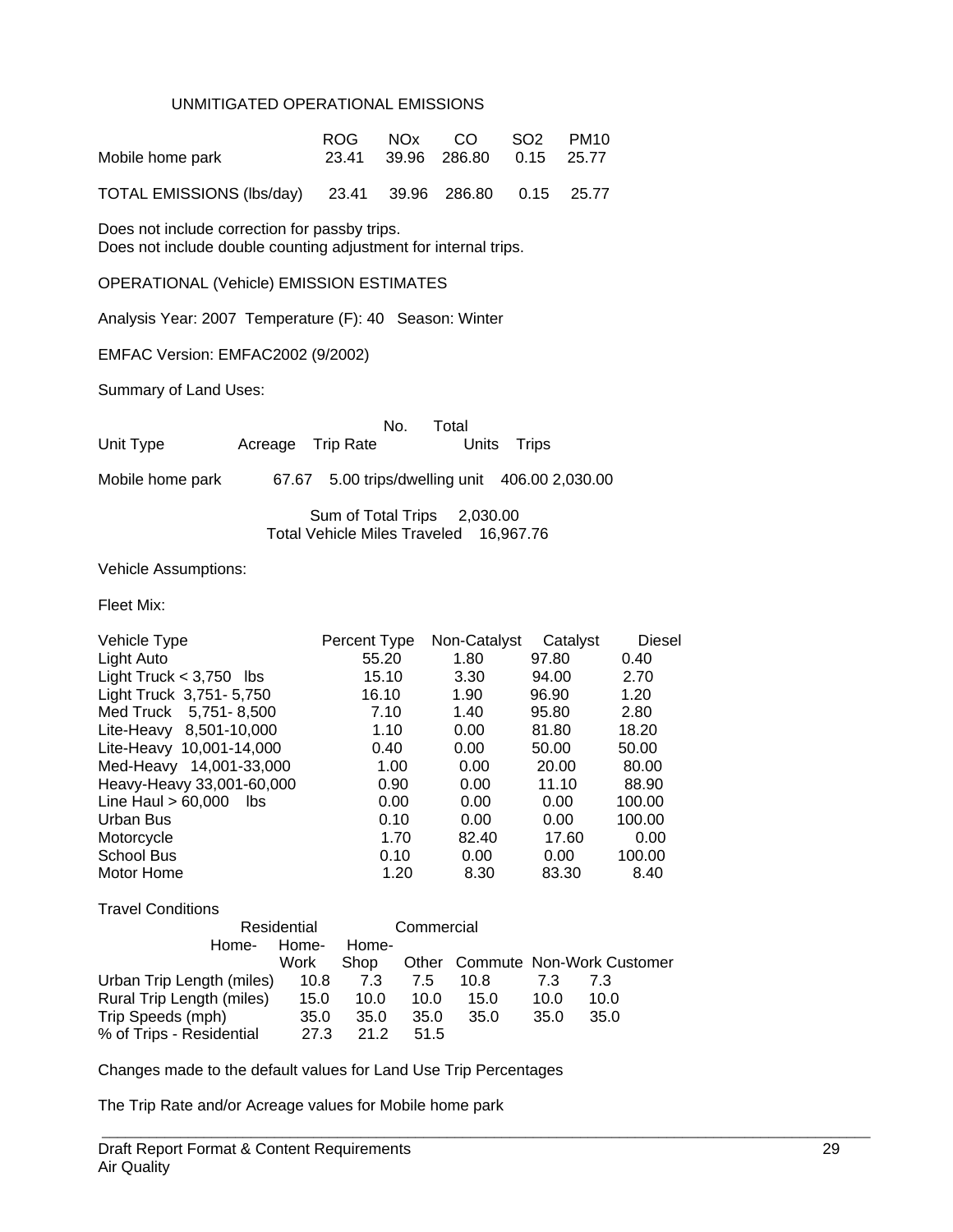have changed from the defaults 4.99/67.67 to 5/67.67

Changes made to the default values for Area

The wood stove percentage changed from 35 to 0. The wood fireplace percentage changed from 10 to 5. The natural gas fireplace percentage changed from 55 to 10. The no hearth options percentage changed from 0 to 85. The fireplace cords of wood burned changed from 1.48 to .25. The landscape year changed from 2005 to 2007.

Changes made to the default values for Operations

The operational emission year changed from 2005 to 2007.

URBEMIS 2002 For Windows 8.7.0

File Name: G:\DMG\County Air\County Air examples\motel\_dmg.urb Project Name: County - Motel Project Location: San Diego County On-Road Motor Vehicle Emissions Based on EMFAC2002 version 2.2

#### SUMMARY REPORT (Pounds/Day - Winter)

| AREA SOURCE EMISSION ESTIMATES                        |  |  |                     |
|-------------------------------------------------------|--|--|---------------------|
|                                                       |  |  | ROG NOx CO SO2 PM10 |
| TOTALS (lbs/day,unmitigated) 3.87 6.25 5.25 0.00 0.01 |  |  |                     |

| OPERATIONAL (VEHICLE) EMISSION ESTIMATES             |      |         |     |                   |                  |  |  |  |  |  |
|------------------------------------------------------|------|---------|-----|-------------------|------------------|--|--|--|--|--|
|                                                      |      | ROG NOx | CO. | - SO <sub>2</sub> | PM <sub>10</sub> |  |  |  |  |  |
| TOTALS (lbs/day,unmitigated) 44.88 77.09 544.67 0.28 |      |         |     |                   | 49.73            |  |  |  |  |  |
| SUM OF AREA AND OPERATIONAL EMISSION ESTIMATES       |      |         |     |                   |                  |  |  |  |  |  |
|                                                      | ROG. | NOx.    | CO. | SO <sub>2</sub>   | <b>PM10</b>      |  |  |  |  |  |
| TOTALS (lbs/day,unmitigated) 48.74 83.34 549.92      |      |         |     | 0.28              | 49.74            |  |  |  |  |  |

URBEMIS 2002 For Windows 8.7.0

File Name: G:\DMG\County Air\County Air examples\motel\_dmg.urb<br>Project Name: County - Motel County - Motel Project Location: San Diego County On-Road Motor Vehicle Emissions Based on EMFAC2002 version 2.2

#### DETAIL REPORT (Pounds/Day - Winter)

| AREA SOURCE EMISSION ESTIMATES (Winter Pounds per Day, Unmitigated) |      |      |               |                 |                          |  |
|---------------------------------------------------------------------|------|------|---------------|-----------------|--------------------------|--|
| Source                                                              | ROG. | NOx. | CO.           | SO <sub>2</sub> | <b>PM10</b>              |  |
| <b>Natural Gas</b>                                                  | 0.45 |      | $6.25$ $5.25$ | 0               | 0.01                     |  |
| <b>Hearth</b>                                                       | 0.00 | 0.00 | 0.00          | 0.00            | 0.00                     |  |
| Landscaping - No winter emissions                                   |      |      |               |                 |                          |  |
| <b>Consumer Prdcts</b>                                              | 0.00 |      | $\sim$        |                 | $\overline{\phantom{a}}$ |  |
| <b>Architectural Coatings</b>                                       | 3.41 |      | ۰             |                 | -                        |  |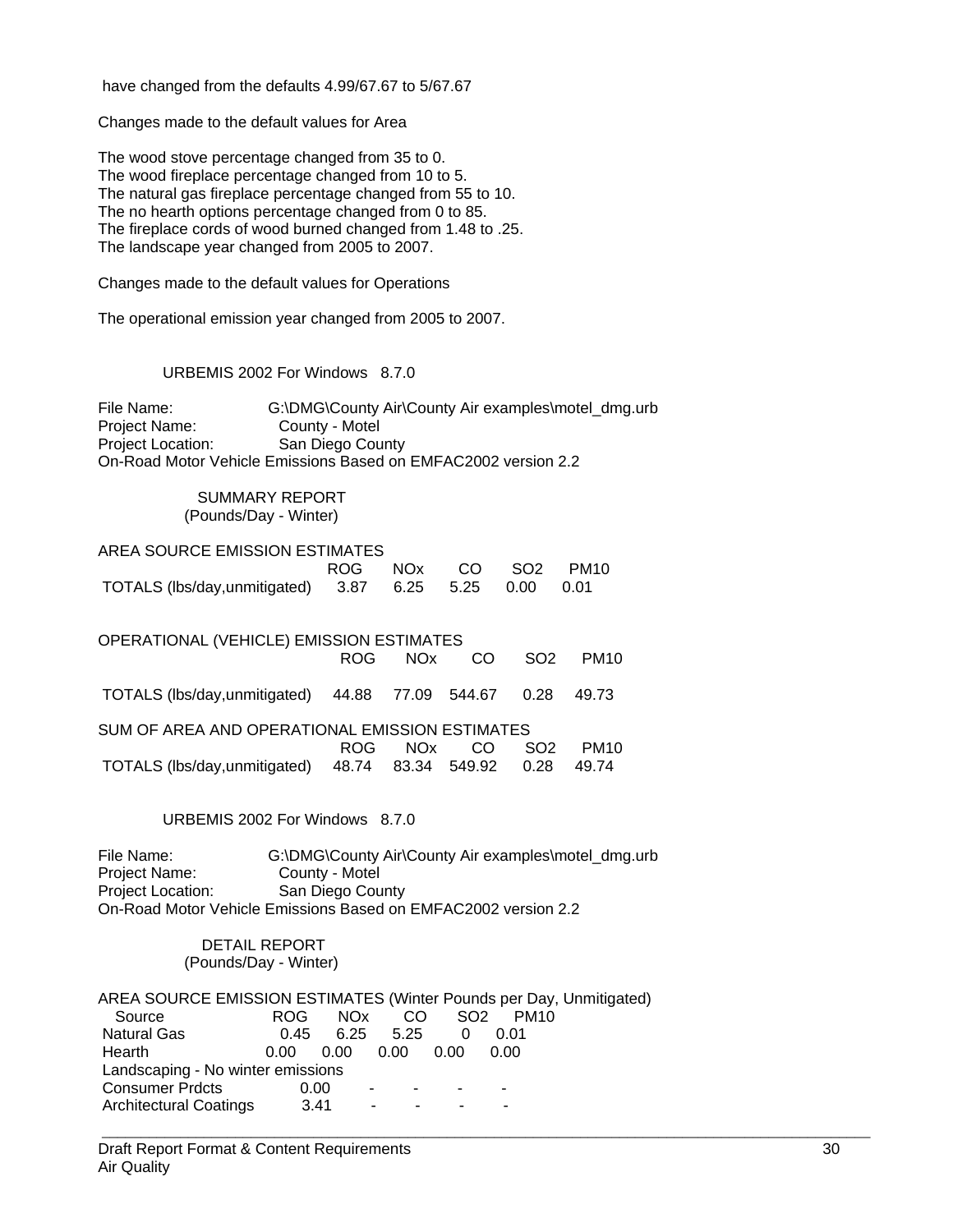TOTALS(lbs/day,unmitigated) 3.87 6.25 5.25 0.00 0.01

#### UNMITIGATED OPERATIONAL EMISSIONS

|                                                                                                                  | <b>ROG</b> | <b>NOx</b> | CO     | SO <sub>2</sub> | <b>PM10</b> |       |  |
|------------------------------------------------------------------------------------------------------------------|------------|------------|--------|-----------------|-------------|-------|--|
| Motel                                                                                                            | 44.88      | 77.09      | 544.67 | 0.28            | 49.73       |       |  |
| <b>TOTAL EMISSIONS (lbs/day)</b>                                                                                 |            | 44.88      |        | 77.09 544.67    | 0.28        | 49.73 |  |
| Does not include correction for passby trips.<br>Does not include double counting adjustment for internal trips. |            |            |        |                 |             |       |  |
| <b>OPERATIONAL (Vehicle) EMISSION ESTIMATES</b>                                                                  |            |            |        |                 |             |       |  |

Analysis Year: 2007 Temperature (F): 40 Season: Winter

EMFAC Version: EMFAC2002 (9/2002)

Summary of Land Uses:

|           |                   | No. Total   |  |
|-----------|-------------------|-------------|--|
| Unit Type | Acreage Trip Rate | Units Trips |  |
|           |                   |             |  |

Motel 9.00 trips/rooms 487.00 4,383.00

Sum of Total Trips 4,383.00 Total Vehicle Miles Traveled 32,762.93

Vehicle Assumptions:

Fleet Mix:

| Percent Type | Non-Catalyst | Catalyst | <b>Diesel</b> |
|--------------|--------------|----------|---------------|
| 55.20        | 1.80         | 97.80    | 0.40          |
| 15.10        | 3.30         | 94.00    | 2.70          |
| 16.10        | 1.90         | 96.90    | 1.20          |
| 7.10         | 1.40         | 95.80    | 2.80          |
| 1.10         | 0.00         | 81.80    | 18.20         |
| 0.40         | 0.00         | 50.00    | 50.00         |
| 1.00         | 0.00         | 20.00    | 80.00         |
| 0.90         | 0.00         | 11.10    | 88.90         |
| 0.00         | 0.00         | 0.00     | 100.00        |
| 0.10         | 0.00         | 0.00     | 100.00        |
| 1.70         | 82.40        | 17.60    | 0.00          |
| 0.10         | 0.00         | 0.00     | 100.00        |
| 1.20         | 8.30         | 83.30    | 8.40          |
|              |              |          |               |

| <b>Travel Conditions</b>  |             |       |            |      |      |      |                                 |
|---------------------------|-------------|-------|------------|------|------|------|---------------------------------|
|                           | Residential |       | Commercial |      |      |      |                                 |
| Home-                     | Home-       | Home- |            |      |      |      |                                 |
|                           | Work        | Shop  |            |      |      |      | Other Commute Non-Work Customer |
| Urban Trip Length (miles) | 10.8        | 7.3   | 7.5        | 10.8 | 7.3  | 7.3  |                                 |
| Rural Trip Length (miles) | 15.0        | 10.0  | 10.0       | 15.0 | 10.0 | 10.0 |                                 |
| Trip Speeds (mph)         | 35.0        | 35.0  | 35.0       | 35.0 | 35.0 | 35.0 |                                 |
| % of Trips - Residential  | 27.3        | 21.2  | 51.5       |      |      |      |                                 |

 $\_$  , and the set of the set of the set of the set of the set of the set of the set of the set of the set of the set of the set of the set of the set of the set of the set of the set of the set of the set of the set of th

% of Trips - Commercial (by land use)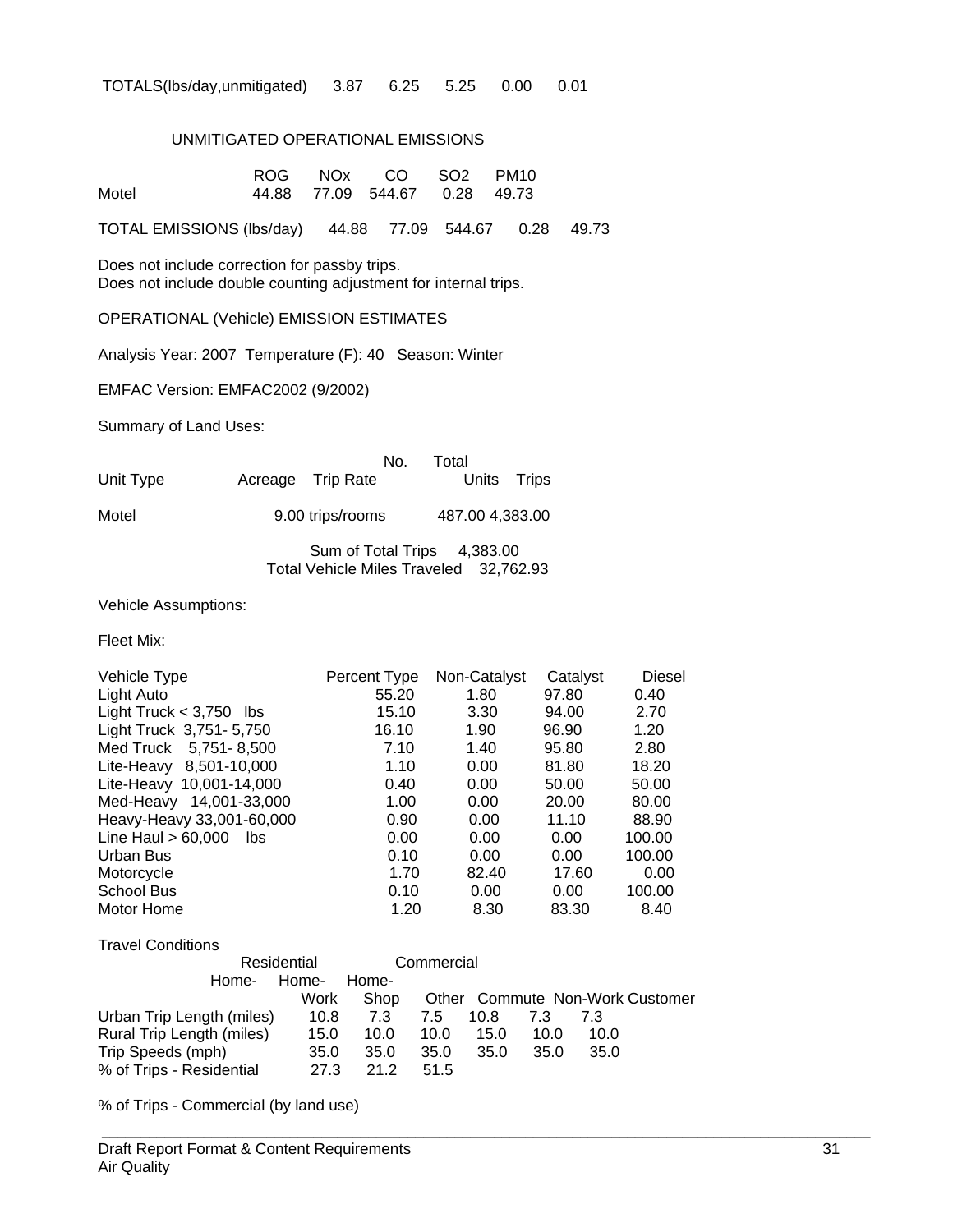Motel 5.0 2.5 92.5 Changes made to the default values for Land Use Trip Percentages

Changes made to the default values for Area

The wood stove percentage changed from 35 to 0. The wood fireplace percentage changed from 10 to 5. The natural gas fireplace percentage changed from 55 to 10. The no hearth options percentage changed from 0 to 85. The fireplace cords of wood burned changed from 1.48 to .25. The landscape year changed from 2005 to 2007.

Changes made to the default values for Operations

The operational emission year changed from 2005 to 2007.

URBEMIS 2002 For Windows 8.7.0

File Name: G:\DMG\County Air\County Air examples\NeighPark\_dmg.urb Project Name: County - Neighborhood Park Project Location: San Diego County On-Road Motor Vehicle Emissions Based on EMFAC2002 version 2.2

#### SUMMARY REPORT (Pounds/Day - Winter)

| AREA SOURCE EMISSION ESTIMATES                   |  |  |                     |
|--------------------------------------------------|--|--|---------------------|
|                                                  |  |  | ROG NOx CO SO2 PM10 |
| TOTALS (lbs/day,unmitigated) 0.00 0.00 0.00 0.00 |  |  | - 0.00              |

| OPERATIONAL (VEHICLE) EMISSION ESTIMATES             |      |            |     |                 |                  |
|------------------------------------------------------|------|------------|-----|-----------------|------------------|
|                                                      |      | ROG NOx CO |     | SO <sub>2</sub> | PM <sub>10</sub> |
| TOTALS (lbs/day,unmitigated) 45.31 77.83 549.89 0.28 |      |            |     |                 | 50.21            |
| SUM OF AREA AND OPERATIONAL EMISSION ESTIMATES       |      |            |     |                 |                  |
|                                                      | ROG. | NOx 1      | CO. | SO <sub>2</sub> | <b>PM10</b>      |
| TOTALS (lbs/day,unmitigated) 45.31 77.83 549.89      |      |            |     | 0.28            | 50.21            |

#### URBEMIS 2002 For Windows 8.7.0

File Name: G:\DMG\County Air\County Air examples\NeighPark\_dmg.urb Project Name: County - Neighborhood Park<br>
Project Location: San Diego County San Diego County On-Road Motor Vehicle Emissions Based on EMFAC2002 version 2.2

#### DETAIL REPORT (Pounds/Day - Winter)

|                                   |       |           |           |            | AREA SOURCE EMISSION ESTIMATES (Winter Pounds per Day, Unmitigated) |  |
|-----------------------------------|-------|-----------|-----------|------------|---------------------------------------------------------------------|--|
| Source                            | ROG – |           |           | NOx CO SO2 | PM <sub>10</sub>                                                    |  |
| Natural Gas                       | 0.00  |           | 0.00 0.00 |            | 0.00                                                                |  |
| Hearth                            | 0.00  | 0.00 0.00 |           | 0.00       | 0.00                                                                |  |
| Landscaping - No winter emissions |       |           |           |            |                                                                     |  |
| <b>Consumer Prdcts</b>            | 0.00  | $\sim$    | $\sim$    |            |                                                                     |  |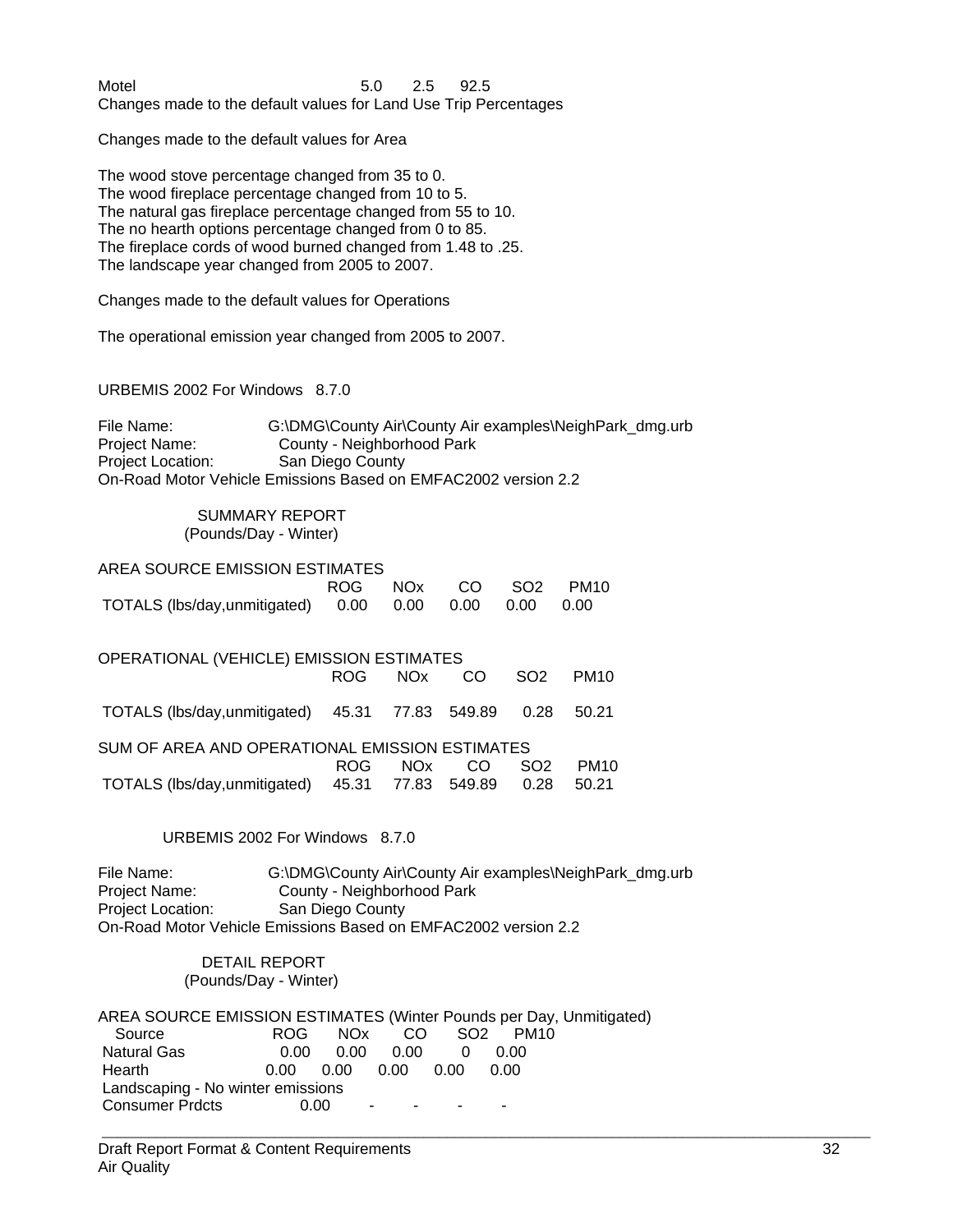| <b>Architectural Coatings</b> | 0.00 |      |  |           |      |      |
|-------------------------------|------|------|--|-----------|------|------|
| TOTALS(lbs/day,unmitigated)   |      | 0.00 |  | 0.00 0.00 | 0.00 | 0.00 |

#### UNMITIGATED OPERATIONAL EMISSIONS

|           |  | ROG NOx CO SO2 PM10           |  |
|-----------|--|-------------------------------|--|
| City park |  | 45.31 77.83 549.89 0.28 50.21 |  |

TOTAL EMISSIONS (lbs/day) 45.31 77.83 549.89 0.28 50.21

Does not include correction for passby trips. Does not include double counting adjustment for internal trips.

#### OPERATIONAL (Vehicle) EMISSION ESTIMATES

Analysis Year: 2007 Temperature (F): 40 Season: Winter

EMFAC Version: EMFAC2002 (9/2002)

Summary of Land Uses:

| Unit Type | Acreage Trip Rate | No. | Total<br>Units Trips |  |
|-----------|-------------------|-----|----------------------|--|
| City park | 5.00 trips/acres  |     | 885.00 4,425.00      |  |

Sum of Total Trips 4,425.00 Total Vehicle Miles Traveled 33,076.88

Vehicle Assumptions:

Fleet Mix:

| Vehicle Type                 | Percent Type | Non-Catalyst | Catalyst | Diesel |
|------------------------------|--------------|--------------|----------|--------|
| Light Auto                   | 55.20        | 1.80         | 97.80    | 0.40   |
| Light Truck $<$ 3,750 lbs    | 15.10        | 3.30         | 94.00    | 2.70   |
| Light Truck 3,751-5,750      | 16.10        | 1.90         | 96.90    | 1.20   |
| Med Truck 5,751-8,500        | 7.10         | 1.40         | 95.80    | 2.80   |
| Lite-Heavy 8,501-10,000      | 1.10         | 0.00         | 81.80    | 18.20  |
| Lite-Heavy 10,001-14,000     | 0.40         | 0.00         | 50.00    | 50.00  |
| Med-Heavy 14,001-33,000      | 1.00         | 0.00         | 20.00    | 80.00  |
| Heavy-Heavy 33,001-60,000    | 0.90         | 0.00         | 11.10    | 88.90  |
| Line Haul $> 60,000$<br>lbs. | 0.00         | 0.00         | 0.00     | 100.00 |
| Urban Bus                    | 0.10         | 0.00         | 0.00     | 100.00 |
| Motorcycle                   | 1.70         | 82.40        | 17.60    | 0.00   |
| School Bus                   | 0.10         | 0.00         | 0.00     | 100.00 |
| Motor Home                   | 1.20         | 8.30         | 83.30    | 8.40   |
|                              |              |              |          |        |

Travel Conditions

|                           | Residential |       | Commercial |      |      |                                      |
|---------------------------|-------------|-------|------------|------|------|--------------------------------------|
|                           | Home-       | Home- | Home-      |      |      |                                      |
|                           | Work        |       |            |      |      | Shop Other Commute Non-Work Customer |
| Urban Trip Length (miles) | 10.8        | 7.3   | 7.5        | 10.8 | 73   | 73                                   |
| Rural Trip Length (miles) | 15.0        | 10.0  | 10.0       | 15.0 | 10.0 | 10.0                                 |
| Trip Speeds (mph)         | 35.0        | 35.0  | 35.0       | 35.0 | 35.0 | 35.0                                 |
| % of Trips - Residential  | 27.3        | 21.2  | 51.5       |      |      |                                      |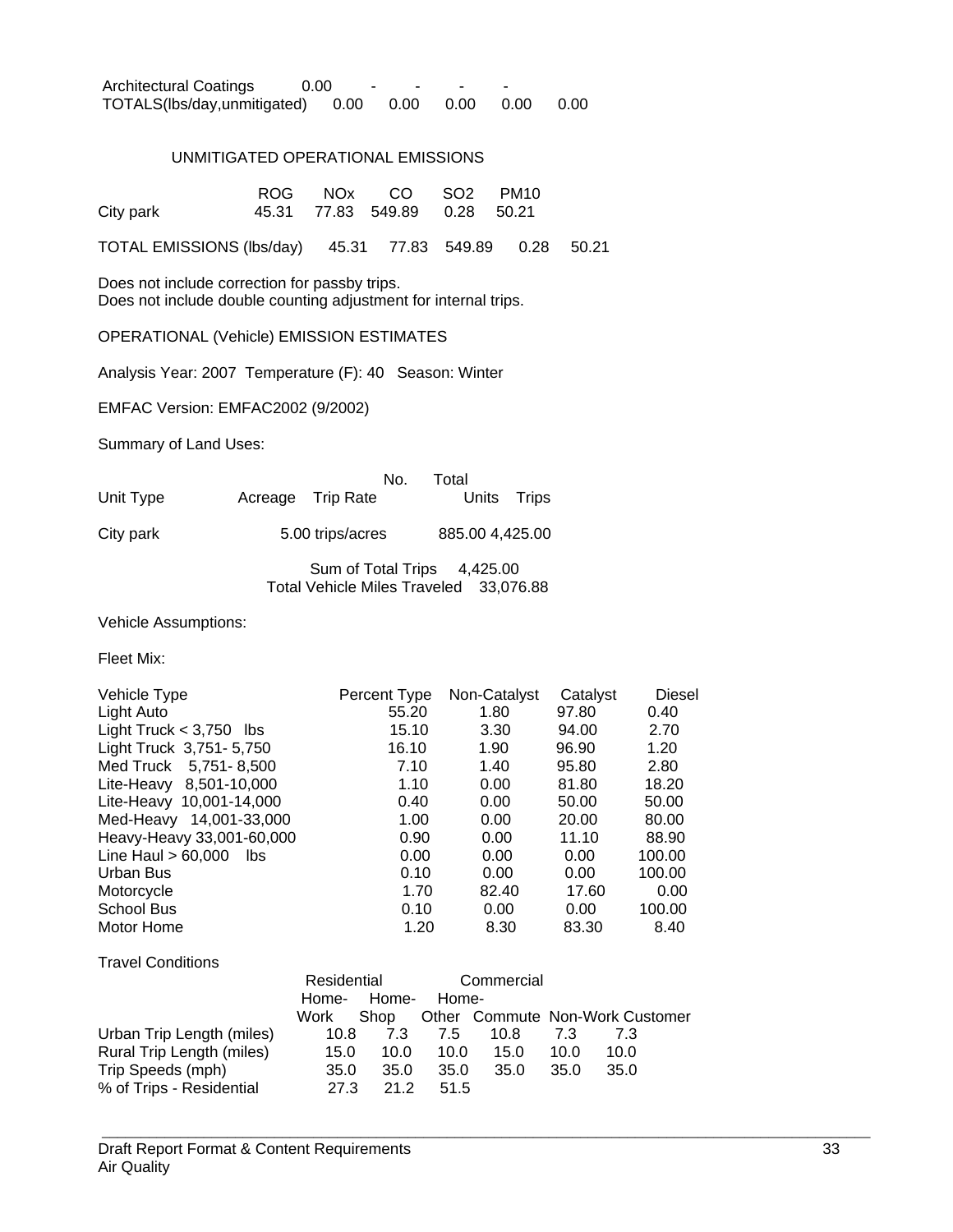% of Trips - Commercial (by land use) City park 5.0 2.5 92.5

Changes made to the default values for Land Use Trip Percentages

Changes made to the default values for Area

The wood stove percentage changed from 35 to 0. The wood fireplace percentage changed from 10 to 5. The natural gas fireplace percentage changed from 55 to 10. The no hearth options percentage changed from 0 to 85. The fireplace cords of wood burned changed from 1.48 to .25. The landscape year changed from 2005 to 2007.

Changes made to the default values for Operations

The operational emission year changed from 2005 to 2007

URBEMIS 2002 For Windows 8.7.0

File Name: G:\DMG\County Air\County Air examples\NeighShop\_dmg.urb Project Name: County - Neighborhood Shopping center Project Location: San Diego County On-Road Motor Vehicle Emissions Based on EMFAC2002 version 2.2

#### SUMMARY REPORT (Pounds/Day - Winter)

| AREA SOURCE EMISSION ESTIMATES                             |                     |  |  |
|------------------------------------------------------------|---------------------|--|--|
|                                                            | ROG NOx CO SO2 PM10 |  |  |
| TOTALS (lbs/day,unmitigated)  0.54  0.36  0.30  0.00  0.00 |                     |  |  |

| OPERATIONAL (VEHICLE) EMISSION ESTIMATES             |       |      |     |                 |             |
|------------------------------------------------------|-------|------|-----|-----------------|-------------|
|                                                      | ROG L | NOx  | CO. | SO <sub>2</sub> | <b>PM10</b> |
| TOTALS (lbs/day,unmitigated) 44.91 77.05 544.70      |       |      |     | 0.28            | 49.67       |
| SUM OF AREA AND OPERATIONAL EMISSION ESTIMATES       |       |      |     |                 |             |
|                                                      | ROG – | NOx. | CO. | SO <sub>2</sub> | <b>PM10</b> |
| TOTALS (lbs/day,unmitigated) 45.46 77.40 545.01 0.28 |       |      |     |                 | 49.67       |

#### URBEMIS 2002 For Windows 8.7.0

File Name: G:\DMG\County Air\County Air examples\NeighShop\_dmg.urb Project Name: County - Neighborhood Shopping center Project Location: San Diego County On-Road Motor Vehicle Emissions Based on EMFAC2002 version 2.2

#### DETAIL REPORT (Pounds/Day - Winter)

| AREA SOURCE EMISSION ESTIMATES (Winter Pounds per Day, Unmitigated) |      |            |      |                 |      |
|---------------------------------------------------------------------|------|------------|------|-----------------|------|
| Source                                                              |      | ROG NOx CO |      | SO <sub>2</sub> | PM10 |
| <b>Natural Gas</b>                                                  | 0 03 | 0.36       | 0.30 | $\Omega$        | n nn |
| Hearth                                                              | 0.00 | 0.00       | 0.00 | n nn            | 0.OO |
| Landscaping - No winter emissions                                   |      |            |      |                 |      |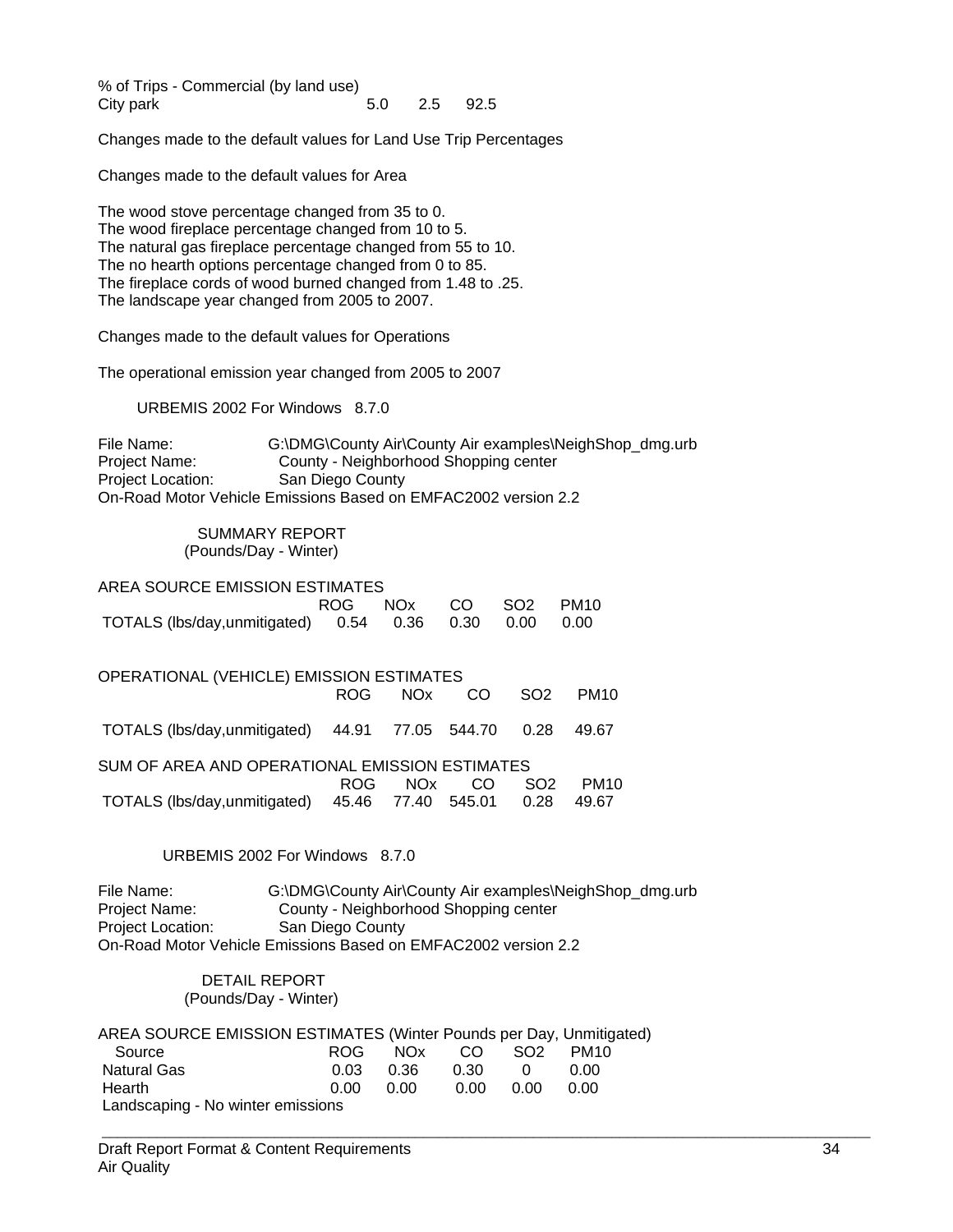| <b>Consumer Prdcts</b>                     | 0.00 | <b>Contract Contract State</b>       | $\sim$ | <b>Contract Contract Contract</b><br>$\sim$ |      |
|--------------------------------------------|------|--------------------------------------|--------|---------------------------------------------|------|
| Architectural Coatings                     | 0.52 | the company's state of the company's |        | $\sim$                                      |      |
| TOTALS(lbs/day,unmitigated) 0.54 0.36 0.30 |      |                                      |        | 0.00                                        | 0.00 |

#### UNMITIGATED OPERATIONAL EMISSIONS

|                                                         |  | ROG NOx CO SO2 PM10           |  |
|---------------------------------------------------------|--|-------------------------------|--|
| Strip mall                                              |  | 44.91 77.05 544.70 0.28 49.67 |  |
| TOTAL EMISSIONS (lbs/day) 44.91 77.05 544.70 0.28 49.67 |  |                               |  |

Does not include correction for passby trips.

Does not include double counting adjustment for internal trips.

OPERATIONAL (Vehicle) EMISSION ESTIMATES

Analysis Year: 2007 Temperature (F): 40 Season: Winter

EMFAC Version: EMFAC2002 (9/2002)

Summary of Land Uses:

|            | No.                       | Total       |                |
|------------|---------------------------|-------------|----------------|
| Unit Type  | Acreage Trip Rate         | Units Trips |                |
| Strip mall | 120.00 trips/1000 sq. ft. |             | 37.00 4,440.00 |

Sum of Total Trips 4,440.00 Total Vehicle Miles Traveled 32,722.80

Vehicle Assumptions:

Fleet Mix:

| Vehicle Type                | Percent Type | Non-Catalyst | Catalyst | <b>Diesel</b> |
|-----------------------------|--------------|--------------|----------|---------------|
| Light Auto                  | 55.20        | 1.80         | 97.80    | 0.40          |
| Light Truck $<$ 3,750 lbs   | 15.10        | 3.30         | 94.00    | 2.70          |
| Light Truck 3,751-5,750     | 16.10        | 1.90         | 96.90    | 1.20          |
| Med Truck 5,751-8,500       | 7.10         | 1.40         | 95.80    | 2.80          |
| Lite-Heavy 8,501-10,000     | 1.10         | 0.00         | 81.80    | 18.20         |
| Lite-Heavy 10,001-14,000    | 0.40         | 0.00         | 50.00    | 50.00         |
| Med-Heavy 14,001-33,000     | 1.00         | 0.00         | 20.00    | 80.00         |
| Heavy-Heavy 33,001-60,000   | 0.90         | 0.00         | 11.10    | 88.90         |
| Line Haul $> 60,000$<br>lbs | 0.00         | 0.00         | 0.00     | 100.00        |
| Urban Bus                   | 0.10         | 0.00         | 0.00     | 100.00        |
| Motorcycle                  | 1.70         | 82.40        | 17.60    | 0.00          |
| <b>School Bus</b>           | 0.10         | 0.00         | 0.00     | 100.00        |
| Motor Home                  | 1.20         | 8.30         | 83.30    | 8.40          |

Travel Conditions

|                                    | Residential |       |      | Commercial |      |                                 |
|------------------------------------|-------------|-------|------|------------|------|---------------------------------|
|                                    | Home- Home- | Home- |      |            |      |                                 |
|                                    | Work Shop   |       |      |            |      | Other Commute Non-Work Customer |
| Urban Trip Length (miles) 10.8     |             | 7.3   | 7.5  | 10.8       | 7.3  | 7.3                             |
| Rural Trip Length (miles) 15.0     |             | 10.0  | 10.0 | 15.0       | 10.0 | 10.0                            |
| Trip Speeds (mph) 35.0             |             | 35.0  | 35.0 | 35.0       | 35.0 | 35.0                            |
| % of Trips - Residential 27.3 21.2 |             |       | 51.5 |            |      |                                 |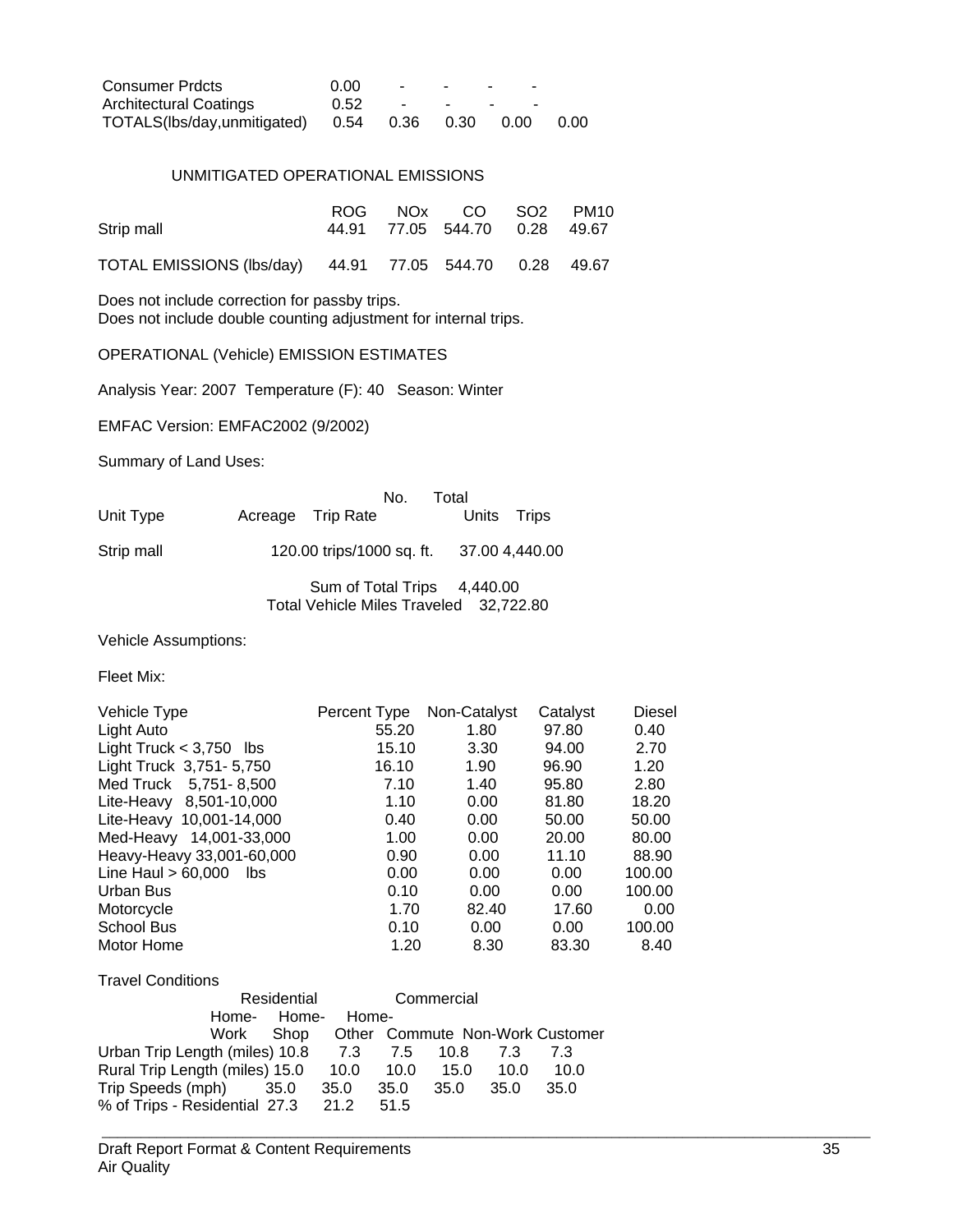% of Trips - Commercial (by land use) Strip mall 2.0 1.0 97.0

Changes made to the default values for Land Use Trip Percentages

Changes made to the default values for Area

The wood stove percentage changed from 35 to 0. The wood fireplace percentage changed from 10 to 5. The natural gas fireplace percentage changed from 55 to 10. The no hearth options percentage changed from 0 to 85. The fireplace cords of wood burned changed from 1.48 to .25. The landscape year changed from 2005 to 2007.

Changes made to the default values for Operations

The operational emission year changed from 2005 to 2007. The operational winter selection item changed from 2 to 1. The operational summer selection item changed from 7 to 6.

#### URBEMIS 2002 For Windows 8.7.0

File Name: G:\DMG\County Air\County Air examples\OfficeBlg\_dmg.urb Project Name: County - General Office Building (<100,000 sq ft) Project Location: San Diego County On-Road Motor Vehicle Emissions Based on EMFAC2002 version 2.2

### SUMMARY REPORT

(Pounds/Day - Winter)

| AREA SOURCE EMISSION ESTIMATES                 |            |            |        |                 |             |  |  |  |  |
|------------------------------------------------|------------|------------|--------|-----------------|-------------|--|--|--|--|
|                                                | ROG        | <b>NOx</b> | CO     | SO <sub>2</sub> | <b>PM10</b> |  |  |  |  |
| TOTALS (lbs/day,unmitigated)                   | 2.83       | 1.30       | 1.09   | 0.00            | 0.00        |  |  |  |  |
|                                                |            |            |        |                 |             |  |  |  |  |
| OPERATIONAL (VEHICLE) EMISSION ESTIMATES       |            |            |        |                 |             |  |  |  |  |
|                                                | <b>ROG</b> | <b>NOx</b> | CO     | SO <sub>2</sub> | <b>PM10</b> |  |  |  |  |
|                                                | 44.74      | 77.79      | 546.57 | 0.29            | 50.47       |  |  |  |  |
| TOTALS (lbs/day,unmitigated)                   |            |            |        |                 |             |  |  |  |  |
| SUM OF AREA AND OPERATIONAL EMISSION ESTIMATES |            |            |        |                 |             |  |  |  |  |
|                                                | ROG        | <b>NOx</b> | CO     | SO <sub>2</sub> | <b>PM10</b> |  |  |  |  |
| TOTALS (lbs/day, unmitigated)                  | 47.57      | 79.09      | 547.67 | 0.29            | 50.48       |  |  |  |  |
|                                                |            |            |        |                 |             |  |  |  |  |

URBEMIS 2002 For Windows 8.7.0

File Name: G:\DMG\County Air\County Air examples\OfficeBlg\_dmg.urb Project Name: County - General Office Building (<100,000 sq ft) Project Location: San Diego County On-Road Motor Vehicle Emissions Based on EMFAC2002 version 2.2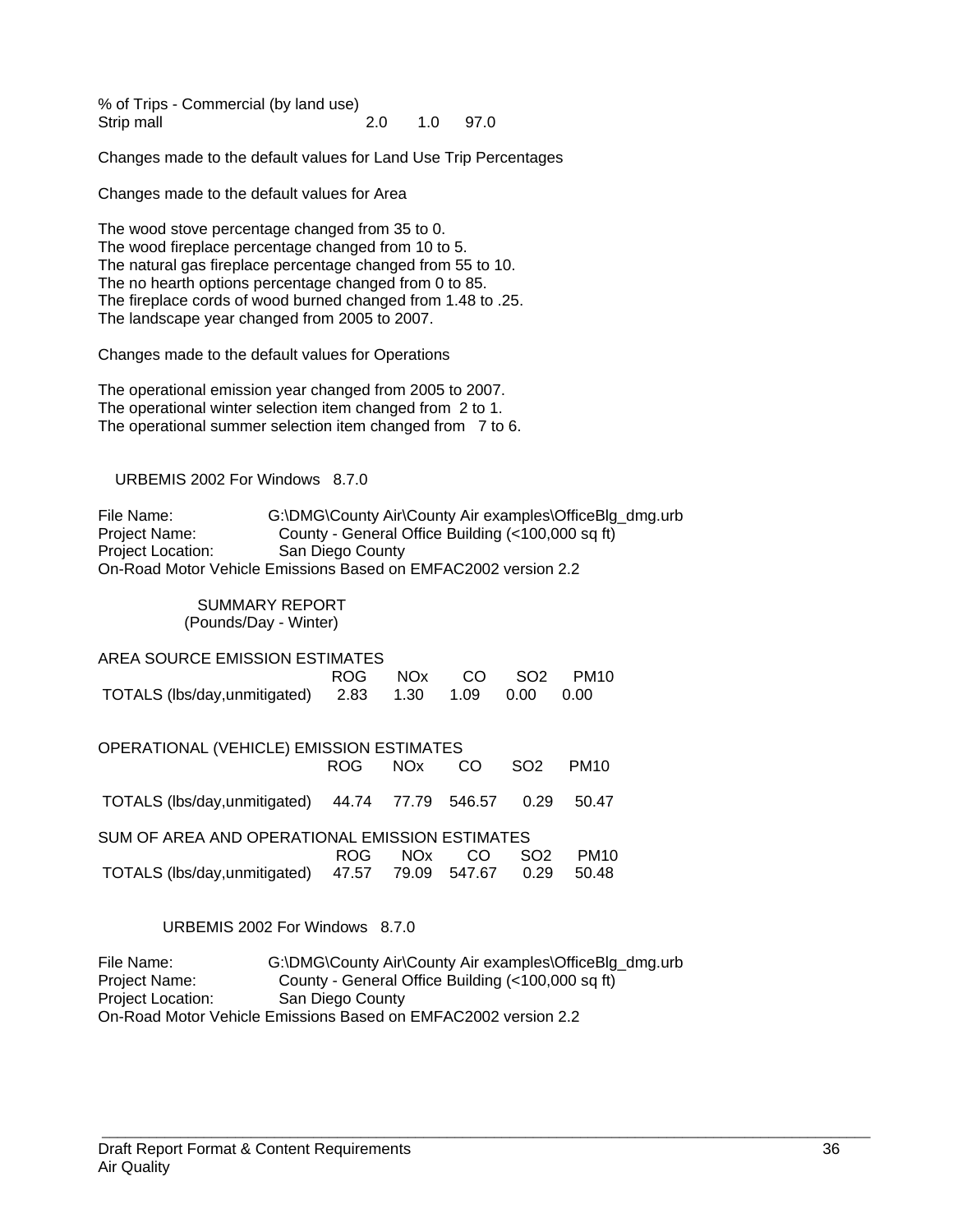#### DETAIL REPORT (Pounds/Day - Winter)

| AREA SOURCE EMISSION ESTIMATES (Winter Pounds per Day, Unmitigated) |            |                 |               |                 |             |      |
|---------------------------------------------------------------------|------------|-----------------|---------------|-----------------|-------------|------|
| Source                                                              | <b>ROG</b> | NO <sub>x</sub> | <sub>CO</sub> | SO <sub>2</sub> | <b>PM10</b> |      |
| <b>Natural Gas</b>                                                  | 0.09       | 1.30            | 1.09          | 0               | 0.00        |      |
| Hearth                                                              | 0.00       | 0.00            | 0.00          | 0.00            | 0.00        |      |
| Landscaping - No winter emissions                                   |            |                 |               |                 |             |      |
| <b>Consumer Prdcts</b>                                              | 0.00       |                 |               |                 |             |      |
| <b>Architectural Coatings</b>                                       | 2.73       |                 |               |                 |             |      |
| TOTALS(lbs/day,unmitigated)                                         |            | 2.83            | 1.30          | 1.09            | 0.00        | 0.00 |

#### UNMITIGATED OPERATIONAL EMISSIONS

|                         |  | ROG NOx CO SO2 PM10           |  |
|-------------------------|--|-------------------------------|--|
| General office building |  | 44.74 77.79 546.57 0.29 50.47 |  |

TOTAL EMISSIONS (lbs/day) 44.74 77.79 546.57 0.29 50.47

Does not include correction for passby trips. Does not include double counting adjustment for internal trips.

OPERATIONAL (Vehicle) EMISSION ESTIMATES

Analysis Year: 2007 Temperature (F): 40 Season: Winter

EMFAC Version: EMFAC2002 (9/2002)

Summary of Land Uses:

| Unit Type                   | No.<br>Acreage Trip Rate                                              | Total | Units | Trips |
|-----------------------------|-----------------------------------------------------------------------|-------|-------|-------|
|                             |                                                                       |       |       |       |
| General office building     | 20.00 trips/1000 sq. ft. 195.00 3,900.00                              |       |       |       |
|                             | Sum of Total Trips 3,900.00<br>Total Vehicle Miles Traveled 33,247.50 |       |       |       |
| <b>Vehicle Assumptions:</b> |                                                                       |       |       |       |

Fleet Mix:

| Vehicle Type                | Percent Type | Non-Catalyst | Catalyst | <b>Diesel</b> |
|-----------------------------|--------------|--------------|----------|---------------|
| Light Auto                  | 55.20        | 1.80         | 97.80    | 0.40          |
| Light Truck $<$ 3,750 lbs   | 15.10        | 3.30         | 94.00    | 2.70          |
| Light Truck 3,751-5,750     | 16.10        | 1.90         | 96.90    | 1.20          |
| Med Truck 5,751-8,500       | 7.10         | 1.40         | 95.80    | 2.80          |
| Lite-Heavy 8,501-10,000     | 1.10         | 0.00         | 81.80    | 18.20         |
| Lite-Heavy 10,001-14,000    | 0.40         | 0.00         | 50.00    | 50.00         |
| Med-Heavy 14,001-33,000     | 1.00         | 0.00         | 20.00    | 80.00         |
| Heavy-Heavy 33,001-60,000   | 0.90         | 0.00         | 11.10    | 88.90         |
| Line Haul $> 60,000$<br>lbs | 0.00         | 0.00         | 0.00     | 100.00        |
| Urban Bus                   | 0.10         | 0.00         | 0.00     | 100.00        |
| Motorcycle                  | 1.70         | 82.40        | 17.60    | 0.00          |
| <b>School Bus</b>           | 0.10         | 0.00         | 0.00     | 100.00        |
| Motor Home                  | 1.20         | 8.30         | 83.30    | 8.40          |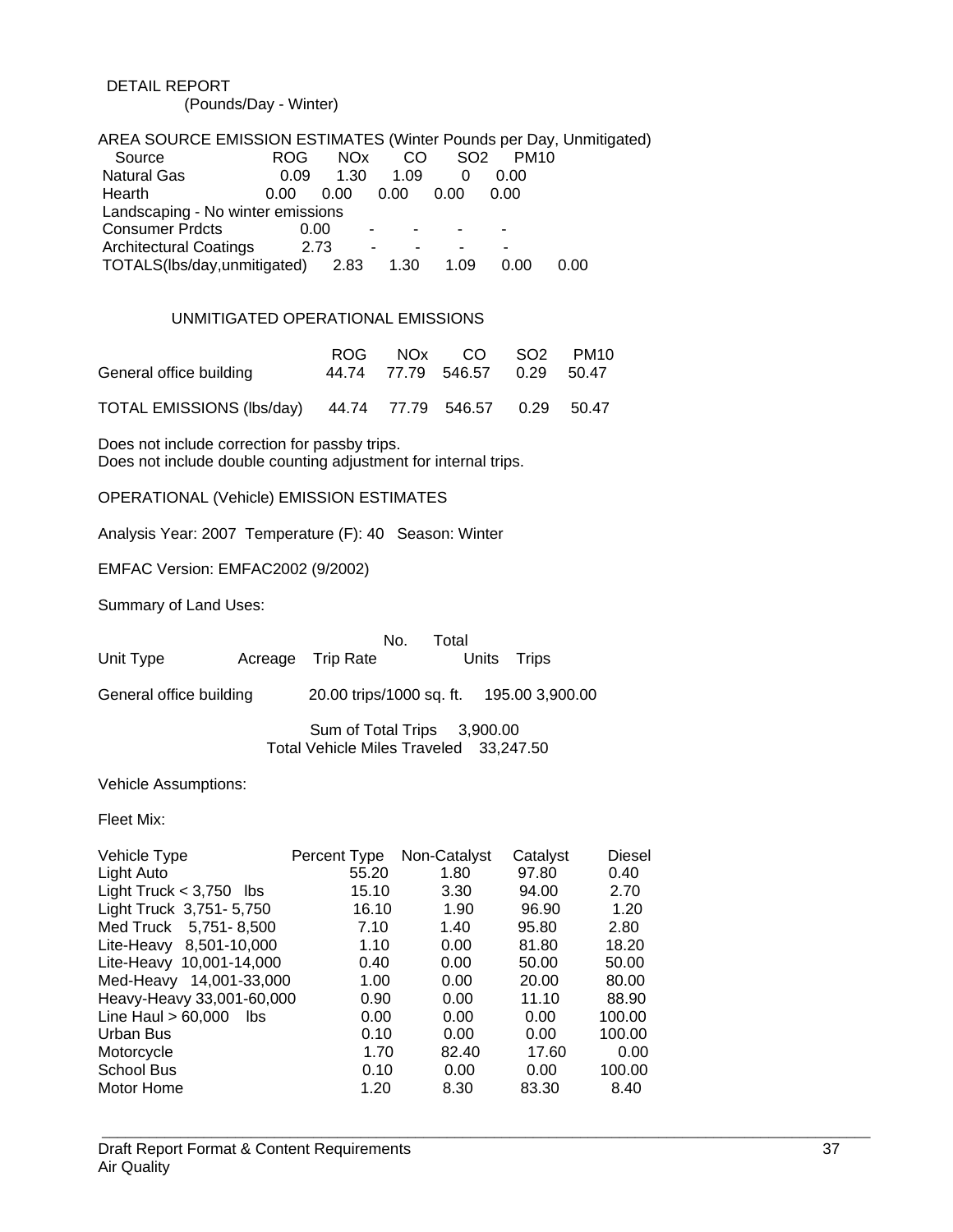Travel Conditions

|                                       | Residential |       |      | Commercial |      |                                 |
|---------------------------------------|-------------|-------|------|------------|------|---------------------------------|
| Home-                                 | Home-       | Home- |      |            |      |                                 |
| Work Shop                             |             |       |      |            |      | Other Commute Non-Work Customer |
| Urban Trip Length (miles) 10.8        |             | 7.3   | 7.5  | 10.8       | 7.3  | 7.3                             |
| Rural Trip Length (miles) 15.0        |             | 10.0  | 10.0 | 15.0       | 10.0 | 10.0                            |
| Trip Speeds (mph) 35.0                |             | 35.0  | 35.0 | 35.0       | 35.0 | 35.0                            |
| % of Trips - Residential 27.3         |             | 21.2  | 51.5 |            |      |                                 |
|                                       |             |       |      |            |      |                                 |
| % of Trips - Commercial (by land use) |             |       |      |            |      |                                 |

Changes made to the default values for Land Use Trip Percentages

General office building 35.0 17.5 47.5

Changes made to the default values for Area

The wood stove percentage changed from 35 to 0. The wood fireplace percentage changed from 10 to 5. The natural gas fireplace percentage changed from 55 to 10. The no hearth options percentage changed from 0 to 85. The fireplace cords of wood burned changed from 1.48 to .25. The landscape year changed from 2005 to 2007.

Changes made to the default values for Operations

The operational emission year changed from 2005 to 2007.

URBEMIS 2002 For Windows 8.7.0

File Name: G:\DMG\County Air\County Air examples\QualRest\_dmg.urb Project Name: County - Quality Restaurant Project Location: San Diego County On-Road Motor Vehicle Emissions Based on EMFAC2002 version 2.2

> SUMMARY REPORT (Pounds/Day - Winter)

#### AREA SOURCE EMISSION ESTIMATES

|                                                       |  |  | ROG NOx CO SO2 PM10 |
|-------------------------------------------------------|--|--|---------------------|
| TOTALS (lbs/day,unmitigated) 0.64 0.42 0.35 0.00 0.00 |  |  |                     |

| ROG. | NOx. | CO  | SO <sub>2</sub>                                                                                                                                | PM <sub>10</sub>                                               |
|------|------|-----|------------------------------------------------------------------------------------------------------------------------------------------------|----------------------------------------------------------------|
|      |      |     |                                                                                                                                                | 50.17                                                          |
|      |      |     |                                                                                                                                                |                                                                |
| ROG. | NOx. | CO. | SO <sub>2</sub>                                                                                                                                | <b>PM10</b>                                                    |
|      |      |     |                                                                                                                                                | 50.17                                                          |
|      |      |     | OPERATIONAL (VEHICLE) EMISSION ESTIMATES<br>TOTALS (lbs/day,unmitigated) 45.18 77.71 548.74<br>TOTALS (lbs/day,unmitigated) 45.82 78.13 549.09 | 0.28<br>SUM OF AREA AND OPERATIONAL EMISSION ESTIMATES<br>0.28 |

URBEMIS 2002 For Windows 8.7.0

File Name: G:\DMG\County Air\County Air examples\QualRest\_dmg.urb<br>Project Name: County - Quality Restaurant **County - Quality Restaurant** Project Location: San Diego County On-Road Motor Vehicle Emissions Based on EMFAC2002 version 2.2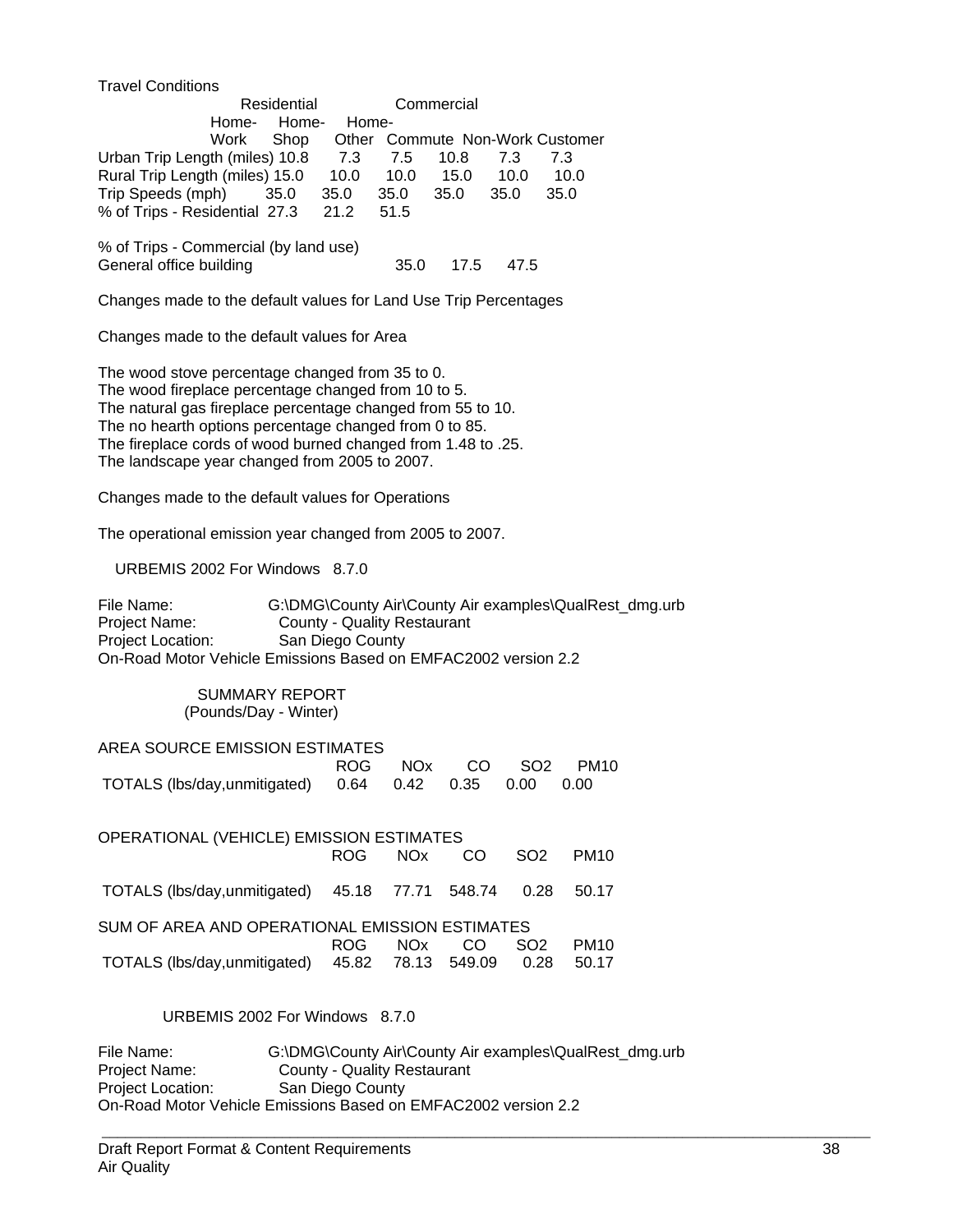#### DETAIL REPORT (Pounds/Day - Winter)

| AREA SOURCE EMISSION ESTIMATES (Winter Pounds per Day, Unmitigated) |            |            |      |                 |             |
|---------------------------------------------------------------------|------------|------------|------|-----------------|-------------|
| Source                                                              | <b>ROG</b> | <b>NOx</b> | CO   | SO <sub>2</sub> | <b>PM10</b> |
| <b>Natural Gas</b>                                                  | 0.03       | 0.42       | 0.35 | 0               | 0.00        |
| Hearth                                                              | 0.00       | 0.00       | 0.00 | 0.00            | 0.00        |
| Landscaping - No winter emissions                                   |            |            |      |                 |             |
| <b>Consumer Prdcts</b>                                              | 0.00       |            |      | ۰               |             |
| <b>Architectural Coatings</b>                                       | 0.61       |            |      |                 |             |
| TOTALS(lbs/day,unmitigated)                                         | 0.64       | 0.42       | 0.35 | 0.00            | 0.00        |

#### UNMITIGATED OPERATIONAL EMISSIONS

 ROG NOx CO SO2 PM10 Quality resturant 45.18 77.71 548.74 0.28 50.17

TOTAL EMISSIONS (lbs/day) 45.18 77.71 548.74 0.28 50.17

Does not include correction for passby trips. Does not include double counting adjustment for internal trips.

OPERATIONAL (Vehicle) EMISSION ESTIMATES

Analysis Year: 2007 Temperature (F): 40 Season: Winter

EMFAC Version: EMFAC2002 (9/2002)

Summary of Land Uses:

|                   |                           | No.<br>Total |             |                |  |
|-------------------|---------------------------|--------------|-------------|----------------|--|
| Unit Type         | Acreage Trip Rate         |              | Units Trips |                |  |
| Quality resturant | 100.00 trips/1000 sq. ft. |              |             | 43.60 4,360.00 |  |
|                   | Sum of Total Trips        |              | 4,360.00    |                |  |

Total Vehicle Miles Traveled 33,048.80

Vehicle Assumptions:

Fleet Mix:

| Vehicle Type                | Percent Type | Non-Catalyst | Catalyst | <b>Diesel</b> |
|-----------------------------|--------------|--------------|----------|---------------|
| Light Auto                  | 55.20        | 1.80         | 97.80    | 0.40          |
| Light Truck $<$ 3,750 lbs   | 15.10        | 3.30         | 94.00    | 2.70          |
| Light Truck 3,751-5,750     | 16.10        | 1.90         | 96.90    | 1.20          |
| 5,751-8,500<br>Med Truck    | 7.10         | 1.40         | 95.80    | 2.80          |
| 8,501-10,000<br>Lite-Heavy  | 1.10         | 0.00         | 81.80    | 18.20         |
| Lite-Heavy 10,001-14,000    | 0.40         | 0.00         | 50.00    | 50.00         |
| 14,001-33,000<br>Med-Heavy  | 1.00         | 0.00         | 20.00    | 80.00         |
| Heavy-Heavy 33,001-60,000   | 0.90         | 0.00         | 11.10    | 88.90         |
| Line Haul $> 60,000$<br>lbs | 0.00         | 0.00         | 0.00     | 100.00        |
| Urban Bus                   | 0.10         | 0.00         | 0.00     | 100.00        |
| Motorcycle                  | 1.70         | 82.40        | 17.60    | 0.00          |
| <b>School Bus</b>           | 0.10         | 0.00         | 0.00     | 100.00        |
| Motor Home                  | 1.20         | 8.30         | 83.30    | 8.40          |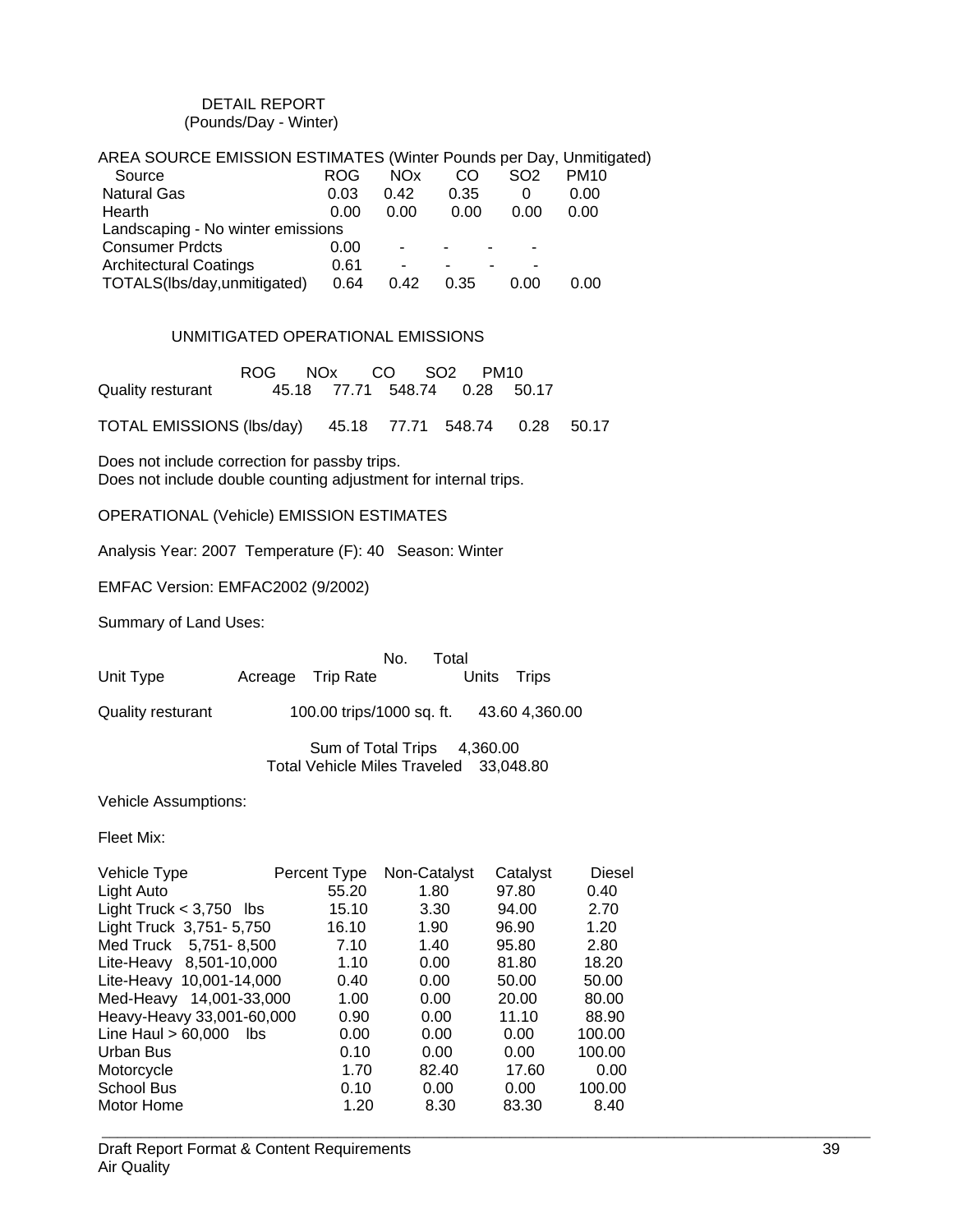Travel Conditions

|                                                                   | Residential |       |      | Commercial |                           |      |  |
|-------------------------------------------------------------------|-------------|-------|------|------------|---------------------------|------|--|
| Home-                                                             | Home-       | Home- |      |            |                           |      |  |
| Work                                                              | Shop        | Other |      |            | Commute Non-Work Customer |      |  |
| Urban Trip Length (miles) 10.8                                    |             | 7.3   | 7.5  | 10.8       | 7.3                       | 7.3  |  |
| Rural Trip Length (miles) 15.0                                    |             | 10.0  | 10.0 | 15.0       | 10.0                      | 10.0 |  |
| Trip Speeds (mph)                                                 | 35.0        | 35.0  | 35.0 | 35.0       | 35.0                      | 35.0 |  |
| % of Trips - Residential 27.3                                     |             | 21.2  | 51.5 |            |                           |      |  |
| % of Trips - Commercial (by land use)<br><b>Quality resturant</b> |             |       | 8.0  | 4.0        | 88.0                      |      |  |

Changes made to the default values for Land Use Trip Percentages

Changes made to the default values for Area

The wood stove percentage changed from 35 to 0. The wood fireplace percentage changed from 10 to 5. The natural gas fireplace percentage changed from 55 to 10. The no hearth options percentage changed from 0 to 85. The fireplace cords of wood burned changed from 1.48 to .25. The landscape year changed from 2005 to 2007.

Changes made to the default values for Operations

The operational emission year changed from 2005 to 2007.

URBEMIS 2002 For Windows 8.7.0

File Name: G:\DMG\County Air\County Air examples\Single-Family\_dmg.urb<br>Project Name: County - Single Family County - Single Family Project Location: San Diego County On-Road Motor Vehicle Emissions Based on EMFAC2002 version 2.2

> SUMMARY REPORT (Pounds/Day - Winter)

| AREA SOURCE EMISSION ESTIMATES                          |  |  |                     |
|---------------------------------------------------------|--|--|---------------------|
|                                                         |  |  | ROG NOx CO SO2 PM10 |
| TOTALS (lbs/day,unmitigated) 39.21 4.28 16.38 0.02 2.03 |  |  |                     |

| OPERATIONAL (VEHICLE) EMISSION ESTIMATES       |       |       |                    |                 |             |
|------------------------------------------------|-------|-------|--------------------|-----------------|-------------|
|                                                | ROG.  | NOx.  | CO.                | SO <sub>2</sub> | <b>PM10</b> |
| TOTALS (lbs/day,unmitigated)                   | 35.63 |       | 60.82 436.55  0.22 |                 | 39.22       |
| SUM OF AREA AND OPERATIONAL EMISSION ESTIMATES |       |       |                    |                 |             |
|                                                | ROG.  | NOx.  | CO                 | SO <sub>2</sub> | <b>PM10</b> |
| TOTALS (lbs/day,unmitigated)                   | 74.84 | 65.10 | 452.93             | 0.25            | 41.25       |

URBEMIS 2002 For Windows 8.7.0

| File Name:    | G:\DMG\County Air\County Air examples\Single-Family_dmg.urb |
|---------------|-------------------------------------------------------------|
| Project Name: | County - Single Family                                      |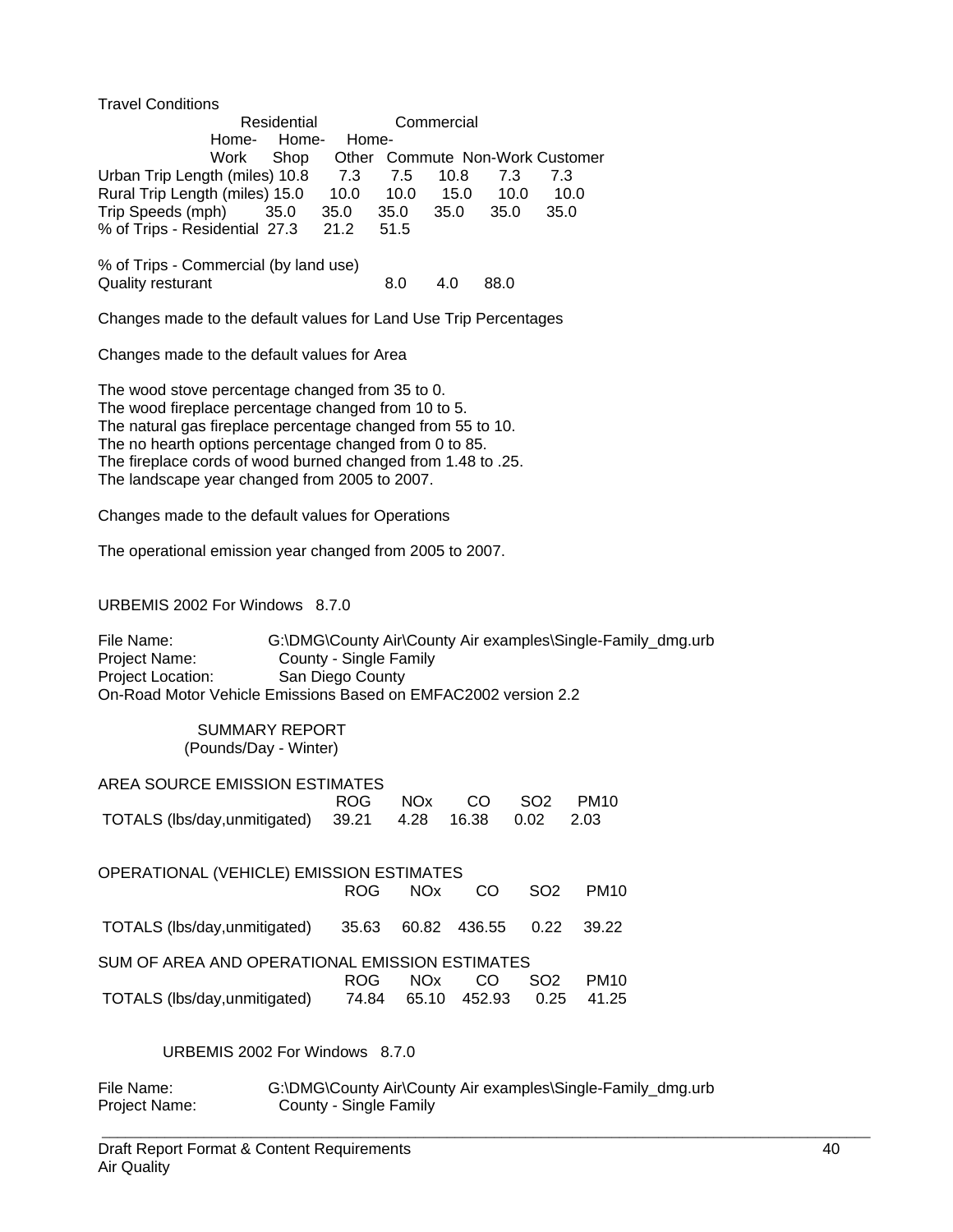Project Location: San Diego County On-Road Motor Vehicle Emissions Based on EMFAC2002 version 2.2

#### DETAIL REPORT (Pounds/Day - Winter)

| AREA SOURCE EMISSION ESTIMATES (Winter Pounds per Day, Unmitigated) |            |                 |       |                 |             |  |  |
|---------------------------------------------------------------------|------------|-----------------|-------|-----------------|-------------|--|--|
| Source                                                              | <b>ROG</b> | NO <sub>x</sub> | CO    | SO <sub>2</sub> | <b>PM10</b> |  |  |
| <b>Natural Gas</b>                                                  | 0.30       | 3.87            | 1.65  | $\Omega$        | 0.01        |  |  |
| Hearth                                                              | 13.27      | 0.41            | 14.73 | 0.02            | 2.02        |  |  |
| Landscaping - No winter emissions                                   |            |                 |       |                 |             |  |  |
| <b>Consumer Prdcts</b>                                              | 15.12      |                 |       |                 |             |  |  |
| <b>Architectural Coatings</b>                                       | 10.52      | ۰               |       |                 |             |  |  |
| TOTALS(lbs/day,unmitigated)                                         | 39.21      | 4.28            | 16.38 | 0.02            | 2.03        |  |  |

#### UNMITIGATED OPERATIONAL EMISSIONS

| Single family housing                                   |  | ROG NOx CO SO2 PM10<br>35.63 60.82 436.55 0.22 39.22 |  |
|---------------------------------------------------------|--|------------------------------------------------------|--|
| TOTAL EMISSIONS (lbs/day) 35.63 60.82 436.55 0.22 39.22 |  |                                                      |  |

Does not include correction for passby trips. Does not include double counting adjustment for internal trips.

OPERATIONAL (Vehicle) EMISSION ESTIMATES

Analysis Year: 2007 Temperature (F): 40 Season: Winter

EMFAC Version: EMFAC2002 (9/2002)

Summary of Land Uses:

| Unit Type             | Acreage Trip Rate | No.                         | Total | Units Trips                                      |
|-----------------------|-------------------|-----------------------------|-------|--------------------------------------------------|
| Single family housing |                   |                             |       | 103.00 10.00 trips/dwelling unit 309.00 3,090.00 |
|                       |                   | Sum of Total Trips 3,090.00 |       |                                                  |

Total Vehicle Miles Traveled 25,827.77

Vehicle Assumptions:

Fleet Mix:

| Vehicle Type                | Percent Type | Non-Catalyst | Catalyst | Diesel |
|-----------------------------|--------------|--------------|----------|--------|
| Light Auto                  | 55.20        | 1.80         | 97.80    | 0.40   |
| Light Truck $<$ 3,750 lbs   | 15.10        | 3.30         | 94.00    | 2.70   |
| Light Truck 3,751-5,750     | 16.10        | 1.90         | 96.90    | 1.20   |
| Med Truck 5,751-8,500       | 7.10         | 1.40         | 95.80    | 2.80   |
| Lite-Heavy 8,501-10,000     | 1.10         | 0.00         | 81.80    | 18.20  |
| Lite-Heavy 10,001-14,000    | 0.40         | 0.00         | 50.00    | 50.00  |
| Med-Heavy 14,001-33,000     | 1.00         | 0.00         | 20.00    | 80.00  |
| Heavy-Heavy 33,001-60,000   | 0.90         | 0.00         | 11.10    | 88.90  |
| Line Haul $> 60,000$<br>lbs | 0.00         | 0.00         | 0.00     | 100.00 |
| Urban Bus                   | 0.10         | 0.00         | 0.00     | 100.00 |
| Motorcycle                  | 1.70         | 82.40        | 17.60    | 0.00   |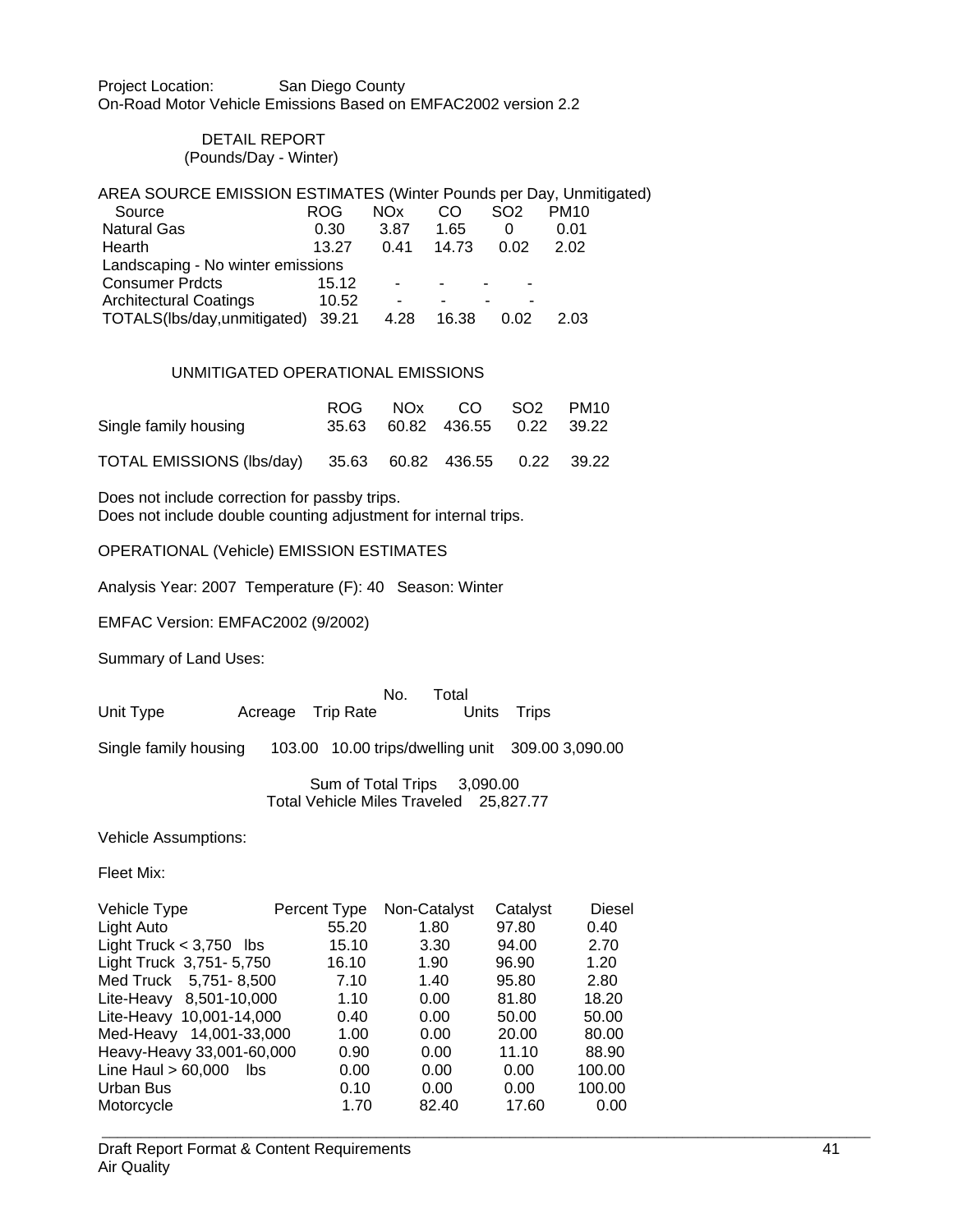| School Bus | 0.10 | 0.00 | 0.00  | 100.00 |
|------------|------|------|-------|--------|
| Motor Home | 1.20 | 8.30 | 83.30 | 8.40   |

Travel Conditions

|                                    | Residential |         | Commercial |        |      |                                 |
|------------------------------------|-------------|---------|------------|--------|------|---------------------------------|
|                                    | Home- Home- | Home-   |            |        |      |                                 |
|                                    | Work Shop   |         |            |        |      | Other Commute Non-Work Customer |
| Urban Trip Length (miles) 10.8     |             | 7.3 7.5 |            | 10.8   | 7.3  | 73                              |
| Rural Trip Length (miles) 15.0     |             | 10.0    | 10.0       | 15.0   | 10.0 | 10.0                            |
| Trip Speeds (mph) 35.0             |             | 35.0    | 35.0       | - 35.0 | 35.0 | 35.0                            |
| % of Trips - Residential 27.3 21.2 |             |         | 51.5       |        |      |                                 |

Changes made to the default values for Land Use Trip Percentages

The Trip Rate and/or Acreage values for Single family housing have changed from the defaults 9.57/103. to 10/103.

Changes made to the default values for Area

The wood stove percentage changed from 35 to 0. The wood fireplace percentage changed from 10 to 5. The natural gas fireplace percentage changed from 55 to 10. The no hearth options percentage changed from 0 to 85. The fireplace cords of wood burned changed from 1.48 to .25. The landscape year changed from 2005 to 2007.

Changes made to the default values for Operations

The operational emission year changed from 2005 to 2007.

URBEMIS 2002 For Windows 8.7.0

File Name: G:\DMG\County Air\County Air examples\supermarket\_dmg.urb<br>Project Name: County - Supermarket County - Supermarket Project Location: San Diego County On-Road Motor Vehicle Emissions Based on EMFAC2002 version 2.2

> SUMMARY REPORT (Pounds/Day - Winter)

| AREA SOURCE EMISSION ESTIMATES                 |       |            |        |                 |             |  |  |
|------------------------------------------------|-------|------------|--------|-----------------|-------------|--|--|
|                                                | ROG   | <b>NOx</b> | CO     | SO <sub>2</sub> | <b>PM10</b> |  |  |
| TOTALS (lbs/day, unmitigated)                  | 0.44  | 0.29       | 0.24   | 0.00            | 0.00        |  |  |
| OPERATIONAL (VEHICLE) EMISSION ESTIMATES       |       |            |        |                 |             |  |  |
|                                                | ROG   | <b>NOx</b> | CO     | SO <sub>2</sub> | <b>PM10</b> |  |  |
|                                                |       |            |        |                 |             |  |  |
| TOTALS (lbs/day, unmitigated)                  | 45.21 | 77.57      | 548.39 | 0.28            | 50.00       |  |  |
| SUM OF AREA AND OPERATIONAL EMISSION ESTIMATES |       |            |        |                 |             |  |  |
|                                                | ROG   | <b>NOx</b> | CO     | SO <sub>2</sub> | <b>PM10</b> |  |  |
| TOTALS (lbs/day,unmitigated)                   | 45.65 | 77.86      | 548.63 | 0.28            | 50.01       |  |  |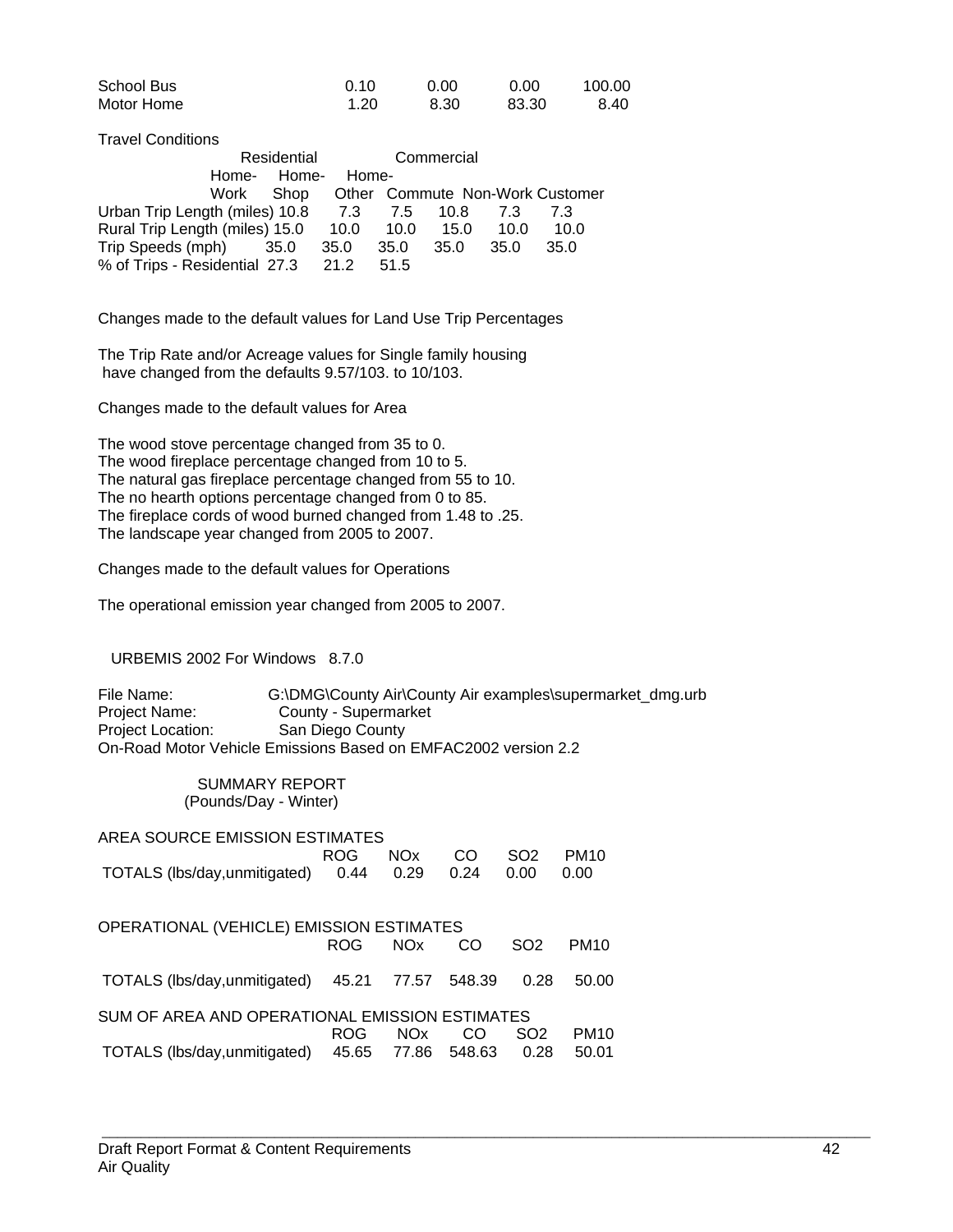#### URBEMIS 2002 For Windows 8.7.0

File Name: G:\DMG\County Air\County Air examples\supermarket\_dmg.urb Project Name: County - Supermarket<br>Project Location: San Diego County San Diego County On-Road Motor Vehicle Emissions Based on EMFAC2002 version 2.2

#### DETAIL REPORT (Pounds/Day - Winter)

| <b>ROG</b>                        | <b>NOx</b> | CO   | SO <sub>2</sub> | <b>PM10</b>                                                         |
|-----------------------------------|------------|------|-----------------|---------------------------------------------------------------------|
| 0.02                              | 0.29       | 0.24 |                 | 0.00                                                                |
| 0.00                              | 0.00       | 0.00 | 0.00            | 0.00                                                                |
| Landscaping - No winter emissions |            |      |                 |                                                                     |
| 0.00                              | ۰          |      |                 |                                                                     |
| 0.42                              | -          |      |                 |                                                                     |
| 0.44                              | 0.29       | 0.24 | 0.00            | 0.00                                                                |
|                                   |            |      |                 | AREA SOURCE EMISSION ESTIMATES (Winter Pounds per Day, Unmitigated) |

#### UNMITIGATED OPERATIONAL EMISSIONS

|             | ROG NOx CO SO2 PM10 |  |                               |  |
|-------------|---------------------|--|-------------------------------|--|
| Supermarket |                     |  | 45.21 77.57 548.39 0.28 50.00 |  |

TOTAL EMISSIONS (lbs/day) 45.21 77.57 548.39 0.28 50.00

Does not include correction for passby trips. Does not include double counting adjustment for internal trips.

OPERATIONAL (Vehicle) EMISSION ESTIMATES

Analysis Year: 2007 Temperature (F): 40 Season: Winter

EMFAC Version: EMFAC2002 (9/2002)

Summary of Land Uses:

| Unit Type   | No.<br>Total<br>Acreage Trip Rate           | Units Trips |
|-------------|---------------------------------------------|-------------|
| Supermarket | 150.00 trips/1000 sq. ft.<br>29.80 4,470.00 |             |
|             | $C_{11}$ of Tatal Tring<br>1.170.00         |             |

Sum of Total Trips 4,470.00 Total Vehicle Miles Traveled 32,943.90

Vehicle Assumptions:

Fleet Mix:

| Vehicle Type              | Percent Type Non-Catalyst |      | Catalyst | Diesel |
|---------------------------|---------------------------|------|----------|--------|
| Light Auto                | 55.20                     | 1.80 | 97.80    | 0.40   |
| Light Truck $<$ 3,750 lbs | 15.10                     | 3.30 | 94.00    | 2.70   |
| Light Truck 3,751-5,750   | 16.10                     | 1.90 | 96.90    | 1.20   |
| Med Truck 5,751-8,500     | 7.10                      | 1.40 | 95.80    | 2.80   |
| Lite-Heavy 8,501-10,000   | 1.10                      | 0.00 | 81.80    | 18.20  |
| Lite-Heavy 10,001-14,000  | 0.40                      | 0.00 | 50.00    | 50.00  |
| Med-Heavy 14,001-33,000   | 1.00                      | 0.00 | 20.00    | 80.00  |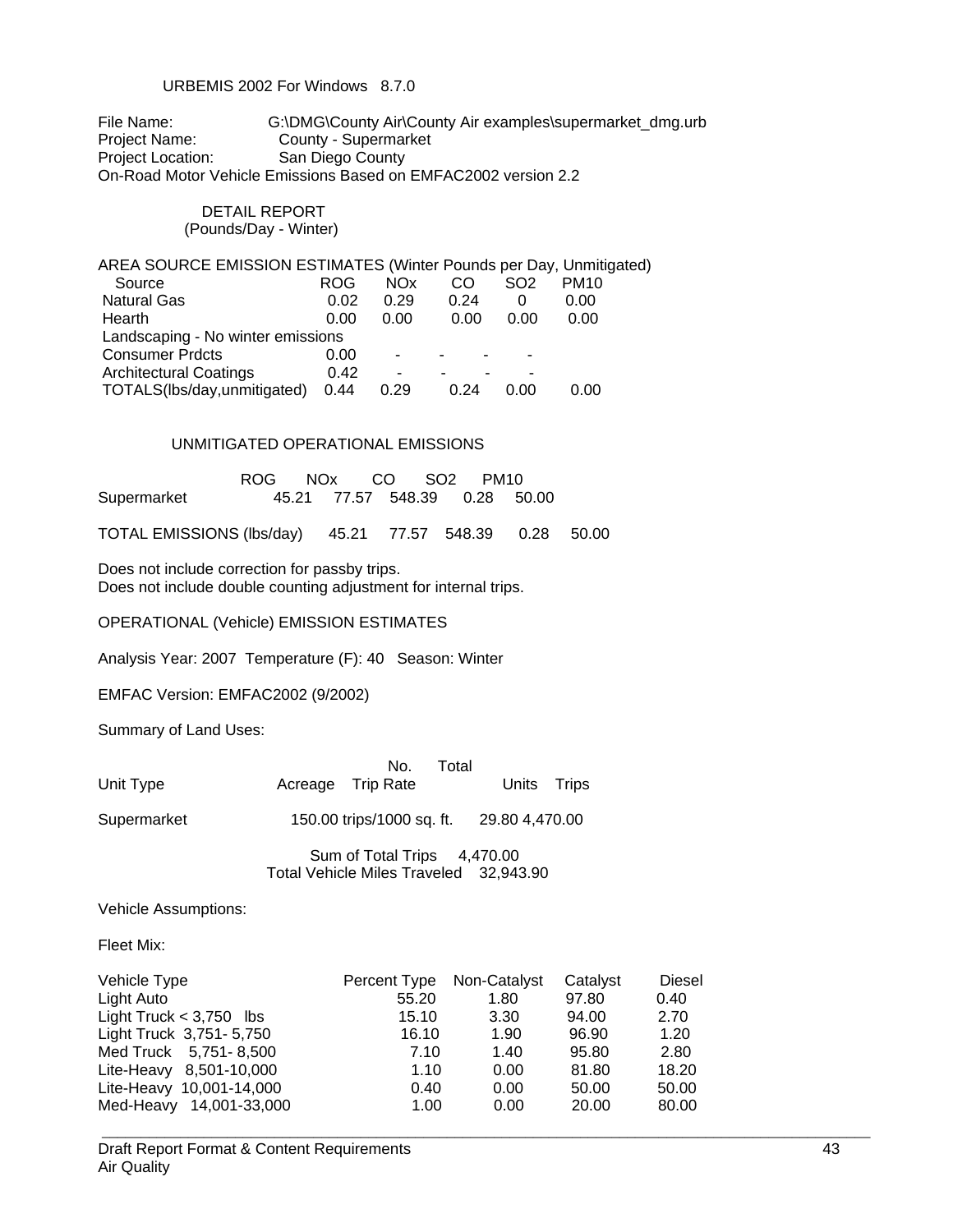| Heavy-Heavy 33,001-60,000   | 0.90 | 0.00  | 11.10 | 88.90  |
|-----------------------------|------|-------|-------|--------|
| Line Haul $> 60,000$<br>lbs | 0.00 | 0.00  | 0.00  | 100.00 |
| Urban Bus                   | 0.10 | 0.00  | 0.00  | 100.00 |
| Motorcycle                  | 1.70 | 82.40 | 17.60 | 0.00   |
| School Bus                  | 0.10 | 0.00  | 0.00  | 100.00 |
| Motor Home                  | 1.20 | 8.30  | 83.30 | 8.40   |

Travel Conditions

|                                | Residential |       | Commercial |      |      |                                 |
|--------------------------------|-------------|-------|------------|------|------|---------------------------------|
|                                | Home-       | Home- | Home-      |      |      |                                 |
|                                | Work        | Shop  |            |      |      | Other Commute Non-Work Customer |
| Urban Trip Length (miles) 10.8 |             | 7.3   | 7.5        | 10.8 | 7.3  | 73                              |
| Rural Trip Length (miles) 15.0 |             | 10.0  | 10.0       | 15.0 | 10.0 | 10.0                            |
| Trip Speeds (mph)              | 35.0        | 35.0  | 35.0       | 35.0 | 35.0 | 35.0                            |
| % of Trips - Residential 27.3  |             | 21.2  | 51.5       |      |      |                                 |
|                                |             |       |            |      |      |                                 |

% of Trips - Commercial (by land use) Supermarket 2.0 1.0 97.0

Changes made to the default values for Land Use Trip Percentages

Changes made to the default values for Area

The wood stove percentage changed from 35 to 0. The wood fireplace percentage changed from 10 to 5. The natural gas fireplace percentage changed from 55 to 10. The no hearth options percentage changed from 0 to 85. The fireplace cords of wood burned changed from 1.48 to .25. The landscape year changed from 2005 to 2007.

Changes made to the default values for Operations

The operational emission year changed from 2005 to 2007.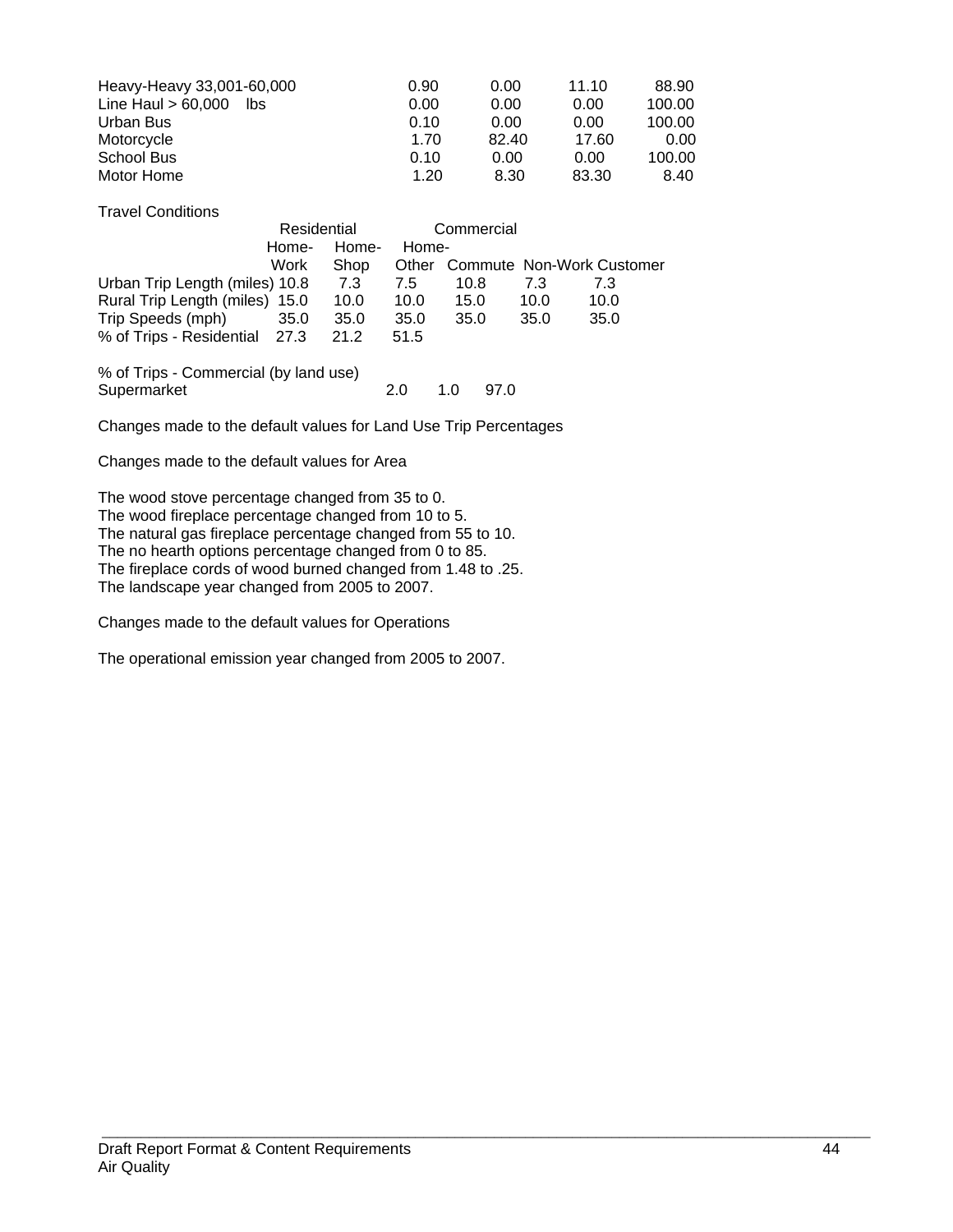# **[Attachment B]**

# **UPDATED CEIDARS TABLE WITH PM2.5 FRACTIONS**

| <b>SCC MAIN</b><br><b>CATEGORY</b>             | <b>SCC SUBCATEGORY</b>                                                        | <b>PM2.5</b><br><b>FRACTI</b><br>ON OF<br><b>TOTAL</b><br><b>PM</b> | <b>PM10</b><br><b>FRACTIO</b><br>N OF<br><b>TOTAL</b><br><b>PM</b> | <b>PM2.5</b><br><b>FRACTI</b><br>ON OF<br><b>PM10</b> |
|------------------------------------------------|-------------------------------------------------------------------------------|---------------------------------------------------------------------|--------------------------------------------------------------------|-------------------------------------------------------|
| ASBESTOS REMOVAL                               |                                                                               | 0.500                                                               | 0.500                                                              | 1.000                                                 |
| <b>ASPHALT PAVING /</b><br><b>ROOFING</b>      | <b>FUGITIVE EMISSIONS</b>                                                     | 0.925                                                               | 0.960                                                              | 0.964                                                 |
|                                                | <b>MANUFACTURING</b>                                                          | 0.945                                                               | 0.980                                                              | 0.964                                                 |
| <b>BURNING</b>                                 | AGRICULTURE/FIELD CROPS, WEED<br><b>ABATEMENT</b>                             | 0.938                                                               | 0.984                                                              | 0.954                                                 |
|                                                | FOREST MANAGEMENT, TIMBER AND<br><b>BRUSH FIRE</b>                            | 0.854                                                               | 0.961                                                              | 0.889                                                 |
|                                                | <b>ORCHARD PRUNINGS</b>                                                       | 0.925                                                               | 0.981                                                              | 0.943                                                 |
|                                                | RANGE MANAGEMENT, WASTE BURNING                                               | 0.932                                                               | 0.983                                                              | 0.948                                                 |
|                                                | UNPLANNED STRUCTURAL FIRES                                                    | 0.914                                                               | 0.980                                                              | 0.933                                                 |
| <b>CEMENT</b><br><b>MANUFACTURING</b>          |                                                                               | 0.620                                                               | 0.920                                                              | 0.674                                                 |
| <b>CHEMICAL</b><br><b>MANUFACTURING</b>        | <b>FERTILIZER-UREA</b>                                                        | 0.950                                                               | 0.960                                                              | 0.990                                                 |
|                                                | ORGANIC AND INORGANIC CHEMICALS                                               | 0.890                                                               | 0.900                                                              | 0.989                                                 |
| COATINGS,<br>SOLVENTS, INKS AND<br><b>DYES</b> | <b>SOLVENT BASED</b>                                                          | 0.925                                                               | 0.960                                                              | 0.964                                                 |
|                                                | <b>WATER-BASED COATING</b>                                                    | 0.620                                                               | 0.680                                                              | 0.912                                                 |
| <b>CONSUMER</b><br><b>PRODUCTS</b>             |                                                                               | 0.925                                                               | 0.960                                                              | 0.964                                                 |
| <b>COOKING</b>                                 | BAKING, CHARBROILING, DEEP FAT<br><b>FRYING</b>                               | 0.420                                                               | 0.700                                                              | 0.600                                                 |
| <b>COOLING TOWER</b>                           |                                                                               | 0.420                                                               | 0.700                                                              | 0.600                                                 |
| <b>DRY CLEANING</b>                            |                                                                               | 0.925                                                               | 0.960                                                              | 0.964                                                 |
| <b>ELECTROPLATING</b>                          | HEXAVALENT CHROME, CADMIUM                                                    | 1.000                                                               | 1.000                                                              | 1.000                                                 |
|                                                | <b>ZINC AND COPPER</b>                                                        | 0.925                                                               | 0.960                                                              | 0.964                                                 |
| <b>EXTERNAL</b><br><b>COMBUSTION</b>           | COAL, COKE, LIGNITE                                                           | 0.150                                                               | 0.400                                                              | 0.375                                                 |
|                                                | <b>GASEOUS FUEL-EXCEPT PETROLEUM AND</b><br><b>INDUSTRIAL PROCESS HEATERS</b> | 1.000                                                               | 1.000                                                              | 1.000                                                 |
|                                                | <b>GASEOUS FUEL-PETROLEUM AND</b><br>INDUSTRIAL PROCESS HEATER ONLY           | 0.930                                                               | 0.950                                                              | 0.979                                                 |
|                                                | LIQUID FUEL-EXCEPT RESIDUAL OIL                                               | 0.967                                                               | 0.976                                                              | 0.991                                                 |
|                                                | RESIDUAL OIL-EXCEPT UTILITY BOILERS                                           | 0.760                                                               | 0.870                                                              | 0.874                                                 |
|                                                | RESIDUAL OIL-UTILITY BOILERS ONLY                                             | 0.953                                                               | 0.970                                                              | 0.982                                                 |
|                                                | <b>STEEL FURNACE</b>                                                          | 0.930                                                               | 0.980                                                              | 0.949                                                 |
|                                                | WOOD/BARK WASTE                                                               | 0.927                                                               | 0.997                                                              | 0.930                                                 |
| <b>FABRICATED METALS</b>                       | ABRASIVE BLASTING                                                             | 0.790                                                               | 0.860                                                              | 0.919                                                 |
|                                                | ARC WELDING, OXY FUEL, COPPER, ZINC,<br><b>BATH</b>                           | 0.925                                                               | 0.960                                                              | 0.964                                                 |

\_\_\_\_\_\_\_\_\_\_\_\_\_\_\_\_\_\_\_\_\_\_\_\_\_\_\_\_\_\_\_\_\_\_\_\_\_\_\_\_\_\_\_\_\_\_\_\_\_\_\_\_\_\_\_\_\_\_\_\_\_\_\_\_\_\_\_\_\_\_\_\_\_\_\_\_\_\_\_\_\_\_\_\_\_\_\_\_\_\_\_\_\_\_\_\_\_\_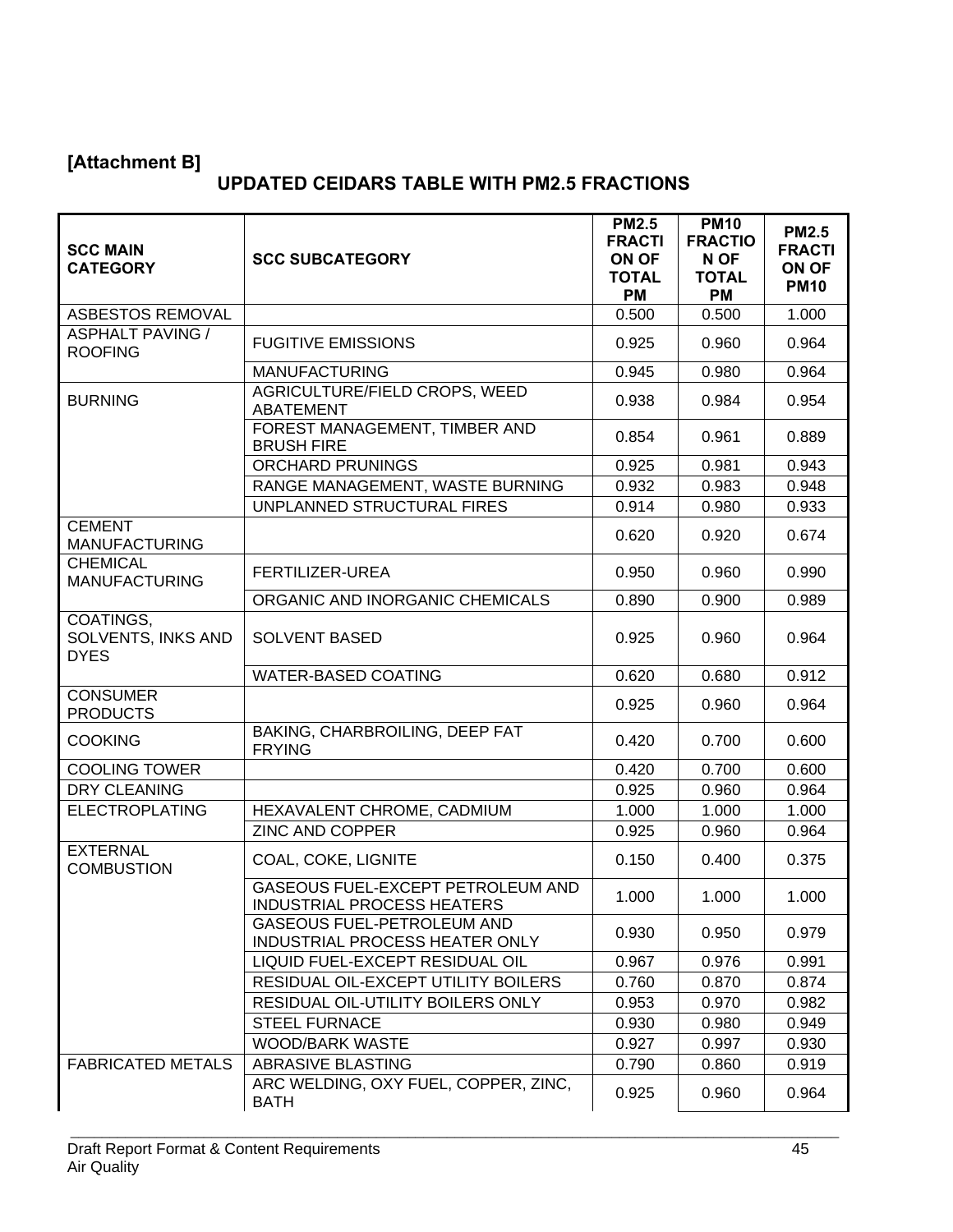| <b>SCC MAIN</b><br><b>CATAGORY</b>                             | <b>SCC SUBCATAGORY</b>                                              | <b>PM2.5</b><br><b>Fraction</b><br>of Total<br><b>PM</b> | <b>PM10</b><br><b>Fraction</b><br>of Total<br><b>PM</b> | <b>PM2.5</b><br><b>Fraction</b><br>of PM10 |
|----------------------------------------------------------------|---------------------------------------------------------------------|----------------------------------------------------------|---------------------------------------------------------|--------------------------------------------|
| <b>FOOD AND</b><br><b>AGRICULTURE</b>                          | <b>COFFEE ROASTING</b>                                              | 0.610                                                    | 0.620                                                   | 0.984                                      |
|                                                                | FERMENTATION, RENDERING, FISH AND<br><b>NUT PROCESSING</b>          | 0.420                                                    | 0.700                                                   | 0.600                                      |
|                                                                | <b>GRAIN ELEVATORS</b>                                              | 0.010                                                    | 0.290                                                   | 0.034                                      |
|                                                                | <b>GRAIN MILLING, DRYING</b>                                        | 0.400                                                    | 0.540                                                   | 0.741                                      |
|                                                                | <b>LIVESTOCK WASTE</b>                                              | 0.420                                                    | 0.700                                                   | 0.600                                      |
| <b>FUGITIVE DUST</b>                                           | AGRICULTURAL TILLING DUST                                           | 0.101                                                    | 0.454                                                   | 0.222                                      |
|                                                                | CONSTRUCTION AND DEMOLITION                                         | 0.102                                                    | 0.489                                                   | 0.208                                      |
|                                                                | <b>LANDFILL DUST</b>                                                | 0.102                                                    | 0.489                                                   | 0.208                                      |
|                                                                | <b>LIVESTOCK DUST</b>                                               | 0.055                                                    | 0.482                                                   | 0.114                                      |
|                                                                | PAVED ROAD DUST                                                     | 0.077                                                    | 0.457                                                   | 0.169                                      |
|                                                                | UNPAVED ROAD DUST                                                   | 0.126                                                    | 0.594                                                   | 0.212                                      |
| <b>FUGITIVE EMISSIONS</b><br>- ORGANIC AND<br><b>INORGANIC</b> | LIQUID FUEL STORAGE/HANDLING,<br>LOADING, UNLOADING DISPENSING      | 0.925                                                    | 0.960                                                   | 0.964                                      |
|                                                                | NATURAL GAS PRODUCTION, CRUDE OIL<br>PRODUCTION, PETROLEUM REFINING | 0.555                                                    | 0.610                                                   | 0.910                                      |
|                                                                | ORGANIC AND INORGANIC CHEMCALS                                      | 0.925                                                    | 0.960                                                   | 0.964                                      |
|                                                                | <b>PROCESSING</b>                                                   | 0.925                                                    | 0.960                                                   | 0.964                                      |
|                                                                | WELL CELLEARS, PUMPS, VALVES,<br><b>FLAGES, SEALS</b>               | 0.925                                                    | 0.960                                                   | 0.964                                      |
| <b>HEALTH CARE, LABS</b>                                       | <b>STERILIZATION</b>                                                | 0.420                                                    | 0.700                                                   | 0.600                                      |
| INCINERATOR,<br>AFTERBURNER,<br><b>FLARES</b>                  | <b>GASEOUS FUEL</b>                                                 | 1.000                                                    | 1.000                                                   | 1.000                                      |
|                                                                | <b>LIQUID FUEL</b>                                                  | 0.967                                                    | 0.976                                                   | 0.991                                      |
|                                                                | <b>SOLID FUEL</b>                                                   | 0.200                                                    | 0.300                                                   | 0.667                                      |
| <b>INTERNAL</b><br><b>COMBUSTION</b>                           | <b>DISTILLATE AND DIESEL-ELECTRIC</b><br><b>GENERATION</b>          | 0.937                                                    | 0.960                                                   | 0.976                                      |
|                                                                | <b>DISTILLATE AND DIESEL-EXCEPT</b><br><b>ELECTRIC GENERATION</b>   | 0.967                                                    | 0.976                                                   | 0.991                                      |
|                                                                | <b>GASEOUS FUEL</b>                                                 | 0.992                                                    | 0.994                                                   | 0.998                                      |
|                                                                | <b>GASOLINE</b>                                                     | 0.992                                                    | 0.994                                                   | 0.998                                      |
|                                                                | <b>JET FUEL</b>                                                     | 0.967                                                    | 0.976                                                   | 0.991                                      |
|                                                                | <b>SOLID PROPELLANT</b>                                             | 0.927                                                    | 0.997                                                   | 0.930                                      |
| <b>MINERAL PROCESS</b><br><b>LOSS</b>                          | BRICK, CEMENT, FIBERGLASS, GLASS<br>MFG.                            | 0.146                                                    | 0.500                                                   | 0.292                                      |
|                                                                | COAL CLEANING, SURFACE COAL MINE,<br>NONMETALLIC MINERAL            | 0.146                                                    | 0.500                                                   | 0.292                                      |
|                                                                | GRINDING, CRUSHING, SURFACE<br><b>BLASTING</b>                      | 0.146                                                    | 0.500                                                   | 0.292                                      |
|                                                                | <b>LOADING AND UNLOADING BULK</b><br><b>MATERIALS</b>               | 0.146                                                    | 0.500                                                   | 0.292                                      |
| <b>MINERAL PRODUCTS</b>                                        | CLAY AND RELATED PRODUCTS GRINDING<br><b>OPERATIONS</b>             | 0.513                                                    | 0.560                                                   | 0.916                                      |
|                                                                | CRUSHING, SCREENING, BLASTING,<br>LOADING AND UNLOADING             | 0.030                                                    | 0.100                                                   | 0.300                                      |
|                                                                | FIBERGLASS MANUFACTURING                                            | 0.992                                                    | 0.994                                                   | 0.998                                      |
|                                                                | <b>GLASS MELTING FURNACE</b>                                        | 0.963                                                    | 0.980                                                   | 0.983                                      |